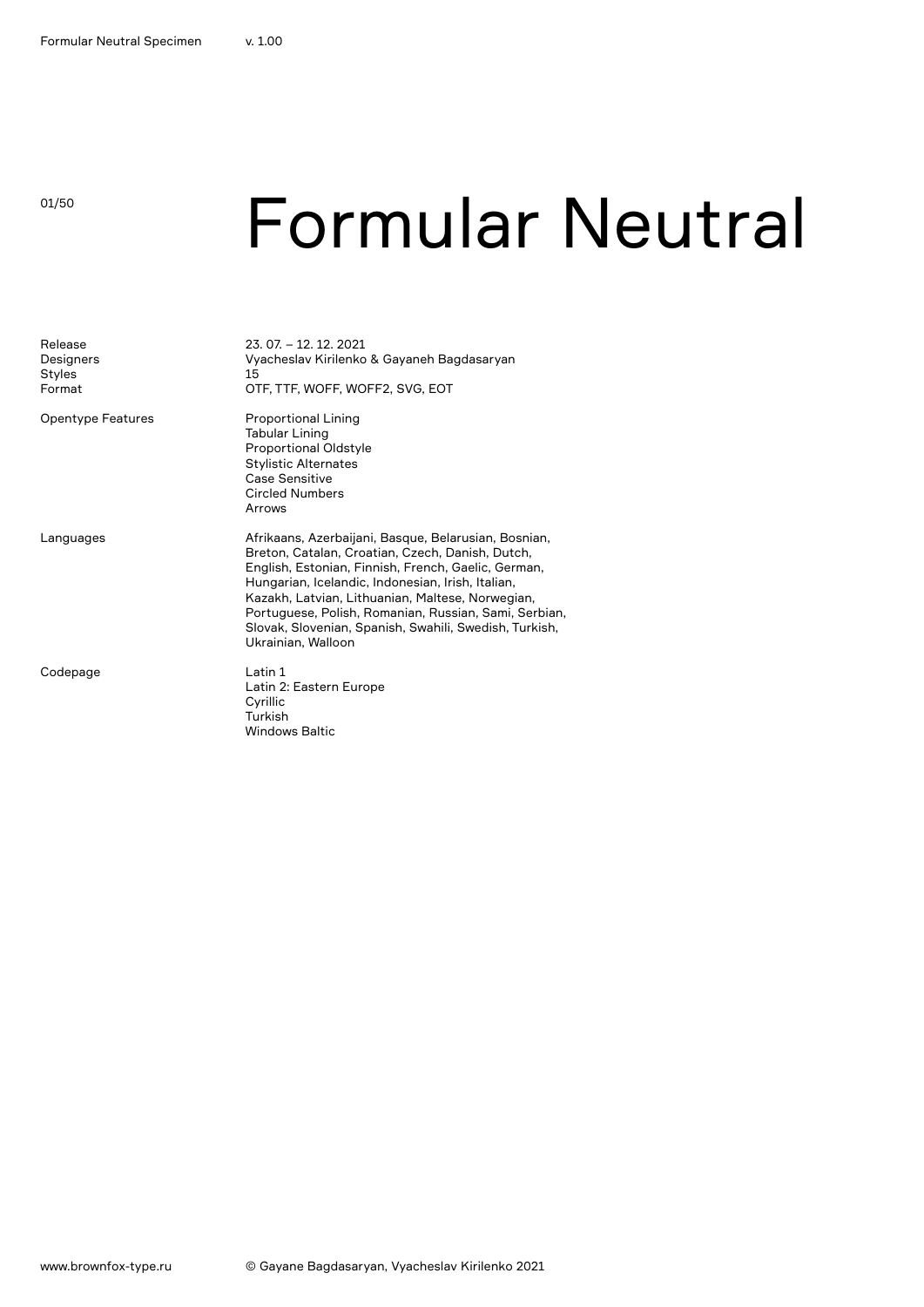Formular Neutral Extra Light *Formular Neutral Extra Light Italic* Formular Neutral Light *Formular Neutral Light Italic* Formular Neutral Regular *Formular Neutral Regular Italic* Formular Neutral Medium *Formular Neutral Medium Italic* **Formular Neutral Bold** *Formular Neutral Bold Italic* Formular Neutral Black *Formular Neutral Black Italic* Formular Neutral Ultra *Formular Neutral Ultra Italic* Formular Neutral Mono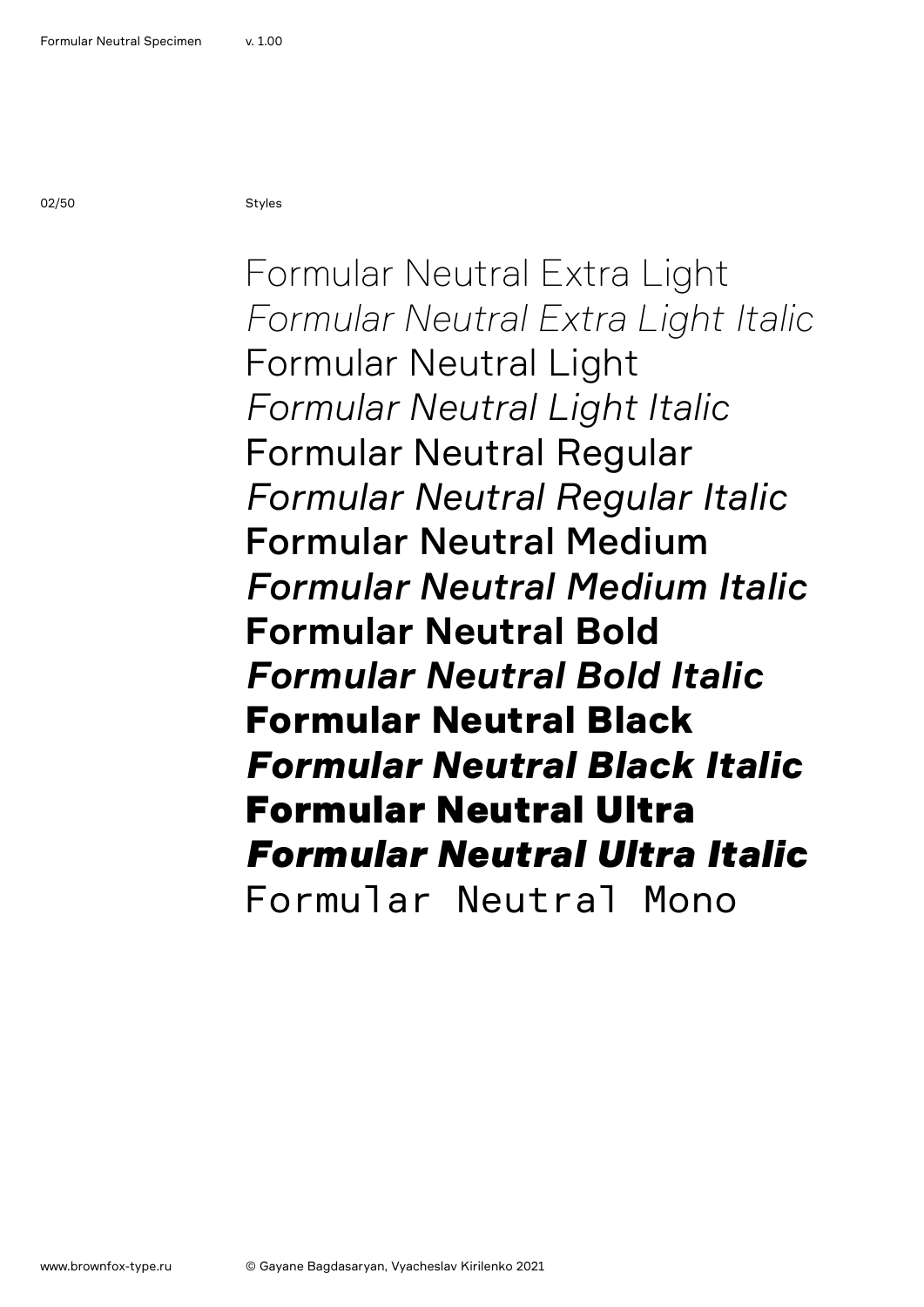03/50 Glyphs

| Latin Capitals                | ABCDEFGHIJKLMNOPQRSTUVWXYZ                     |
|-------------------------------|------------------------------------------------|
| <b>Latin Lowercase</b>        | abcdefghijklmnopqrstuvwxyz                     |
| <b>Proportional Lining</b>    | 0123456789                                     |
| Oldstyle                      | 123456789                                      |
| <b>Tabular Lining</b>         | 0123456789                                     |
| Ligatures                     | fifl                                           |
| <b>Stylistic Alternates</b>   | &0àáâãäåāăgtṭṭ'ŧ                               |
| Punctuation                   | !¡?¿.,:;-–——·•/\()[]{}¦ †‡*§»''',"""↔×»_       |
| Miscellaneous                 | @&%‰#^¶©®™Nº                                   |
| <b>Mathematical Operators</b> | Ω∂∆∏π+−±×÷=≠<>≤≥~≈∑∙√µ∞∫◊%                     |
| Numerators, Denominators      | 10123456789 <sub>0123456789</sub>              |
| Ordinals                      | 1 <sub>g</sub>                                 |
| Fractions                     | $\frac{1}{4}$ / <sub>2</sub> $\frac{3}{4}$     |
| <b>Proportional Currency</b>  | \$€£¥₴₽₸¢f¤                                    |
| <b>Tabular Currency</b>       | \$€£¥₴₽₸¢                                      |
| <b>Accented Capitals</b>      | ÀÁÂÃÄÅĀĂĂĄÆÇĆČĎÈÉÊËĒĖĘĚĢÌÍĨĨĨĨJKĹĻĽŁŃÑN        |
|                               | ŇŊÒÓÔÕÖØŌŐŒŔŖŘŚŞŠŢŤŦÙÚÛÜŨŨŮŰŲÝŸŹ               |
|                               | ŻŽĐÞ                                           |
| <b>Accented Lowercase</b>     | àáâãäåāăaæçćčďèéêëēeeěģìíîïïījķĺḷľłńñṇňŋòóôõöø |
|                               | ōőœŕŗřśşšṭťŧùúûüũūůűyýÿźżžðþ                   |
| <b>Cyrillic Capitals</b>      | <b>АБВГДЕЁЖЗИЙКЛМНОПРСТУФХЦЧШЩЪ</b>            |
|                               | ӸҌӬЮЯЂЋЃҐЄЅӀЇЈЉЊЌЎЏҒҚҢҮҰҺӘѲ                    |
| <b>Cyrillic Lowercase</b>     | абвгдеёжзийклмнопрстуфхцчшщъ                   |
|                               | ыьэюяђћѓґєѕіїјљњќўџғқңүұhәө                    |
| Arrows                        | ←↑→↓↖↗⊻                                        |
| <b>Circled Numbers</b>        | 003066089 <b>008606000</b>                     |
|                               |                                                |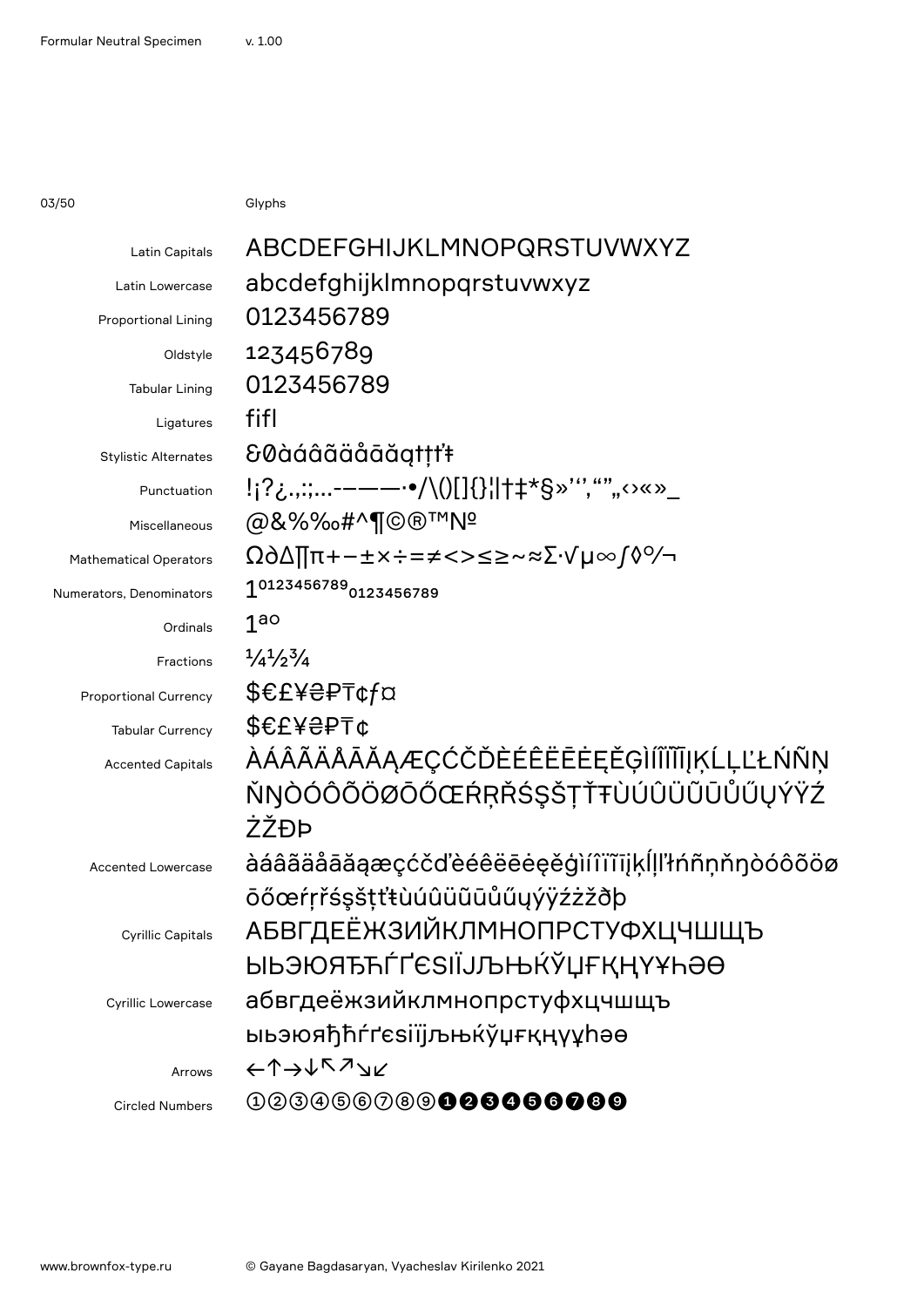04/50 **Formular Neutral Mono Glyphs** 

| Latin Capitals                | ABCDEFGHIJKLMNOPQRSTUVWXYZ                                                                 |
|-------------------------------|--------------------------------------------------------------------------------------------|
| Latin Lowercase               | abcdefghijklmnopqrstuvwxyz                                                                 |
| Numbers                       | 0123456789                                                                                 |
| Ligatures                     | fifl                                                                                       |
| <b>Stylistic Alternates</b>   | àáâãäåāăątṭťŧ                                                                              |
| Punctuation                   | !;?¿.,:;-----•/\()[]{}¦ †‡*§»s''',                                                         |
|                               | $\mathbf{w}$ , $\mathbf{w}$ , $\mathbf{w}$                                                 |
| Miscellaneous                 | @&%‰#^¶©®                                                                                  |
| <b>Mathematical Operators</b> | Ω∂∆∏π+−±×+=≠<>≤≥~≈∑∙√µ∞∫◊°∕¬                                                               |
| Numerators, Denominators      | 1 0 1 2 3 4 5 6 7 8 9 0 1 2 3 4 5 6 7 8 9                                                  |
| Ordinals                      | 1 <sup>a</sup>                                                                             |
| Fractions                     | $\frac{1}{4} \frac{1}{2} \frac{3}{4}$                                                      |
| Currency                      | \$€£¥¢f¤                                                                                   |
| <b>Accented Capitals</b>      | ÀÁÂÃÄÅĀĂĂĄÆÇĆČĎÈÉÊËĒĖEĚĢÌÍÎÏĨĪĮĶĹĻĽŁŃÑŅ                                                    |
|                               | ŇŊÒÓÔÕÖØŌŐŒŔŖŘŚŞŠŢŤŦÙÚÛÜŨŨŮŰŲÝŸŹŻŽĐÞ                                                       |
| <b>Accented Lowercase</b>     | àáâãäåāăąæçćčďèéêëēėęěģìíîïïījķĺ]ľłńñṇ                                                     |
|                               | ňŋòóôõöøōőœŕŗřśşšṭťŧùúûüũūůűyýÿźżžðþ                                                       |
| <b>Cyrillic Capitals</b>      | <b>АБВГДЕЁЖЗИЙКЛМНОПРСТУФХЦЧШЩЪ</b>                                                        |
|                               | ЫЬЭЮЯЂЋЃҐЄЅӀЇЈЉЊКУЏҒҚҢҮҰҺӘӨ                                                                |
| Cyrillic Lowercase            | абвгдеёжзийклмнопрстуфхцчшщъ                                                               |
|                               | ыьэюяђћгґєѕії jљњќу́џғқңүұhәө                                                              |
| Arrows                        | $\leftarrow \uparrow \rightarrow \downarrow \uparrow \neg \rightarrow \downarrow \swarrow$ |
| <b>Circled Numbers</b>        | 000066089 <b>00006000</b>                                                                  |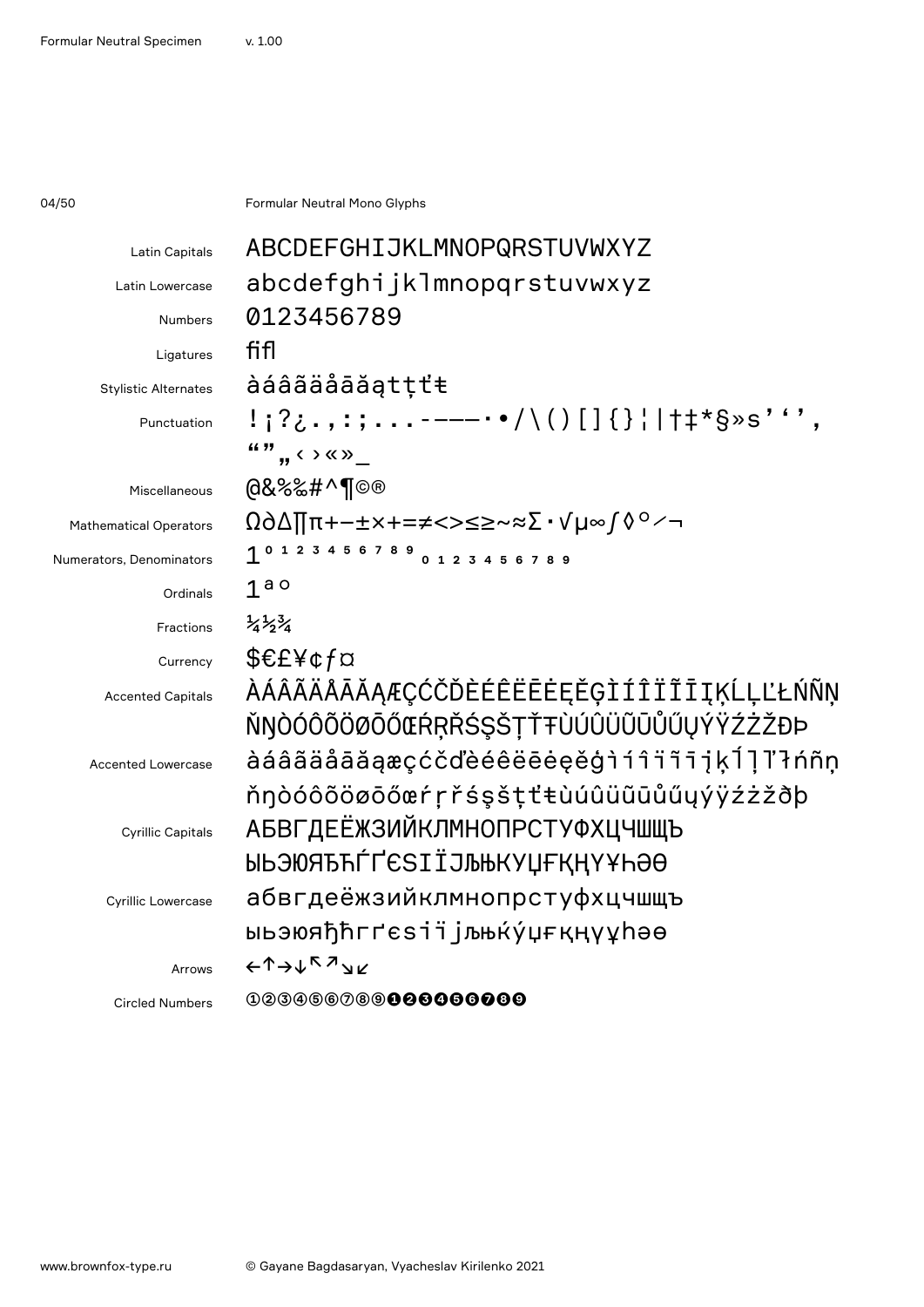05/50 Open Type Features (off/on)

| <b>Tabular Lining</b>    | \$20.508       | \$20.508                                  |
|--------------------------|----------------|-------------------------------------------|
|                          | \$18.403       | \$18.403                                  |
| Oldstyle                 | 18.403         | 18.403                                    |
| Fraction                 | 25/6 59/100    | $25/6$ $59/100$                           |
| Numerators, Denominators | 182 145        | 182 145                                   |
| Ordinals                 | Hoa            | $H^{\text{ao}}$                           |
| <b>Case Sensitive</b>    | H@ {H} ¿H; «H» | $\mathsf{H}\otimes\{\mathsf{H}\}$ ¿Hi «H» |
|                          | Oslo-Rome      | OSLO-ROME                                 |
| Stylistic Set 2          | Oslo-Rome      | Oslo-Rome                                 |
| Stylistic Set 2, case    | Oslo-Rome      | OSLO-ROME                                 |
| Stylistic Set 3          | Amsterdam      | Amsterdam                                 |
| Stylistic Set 4          | Rational       | Rational                                  |
| Stylistic Set 5          | <b>CYCLON</b>  | <b>CYCLON</b>                             |
| Stylistic Set 6          | High & Low     | High & Low                                |
| Stylistic Set 7          | 205            | 205                                       |
| Stylistic Set 9          | $A - Z$        | $A\rightarrow Z$                          |
| Stylistic Set 11         | (8)            | ⑧                                         |
| Stylistic Set 12         | (8)            | 0                                         |
|                          |                |                                           |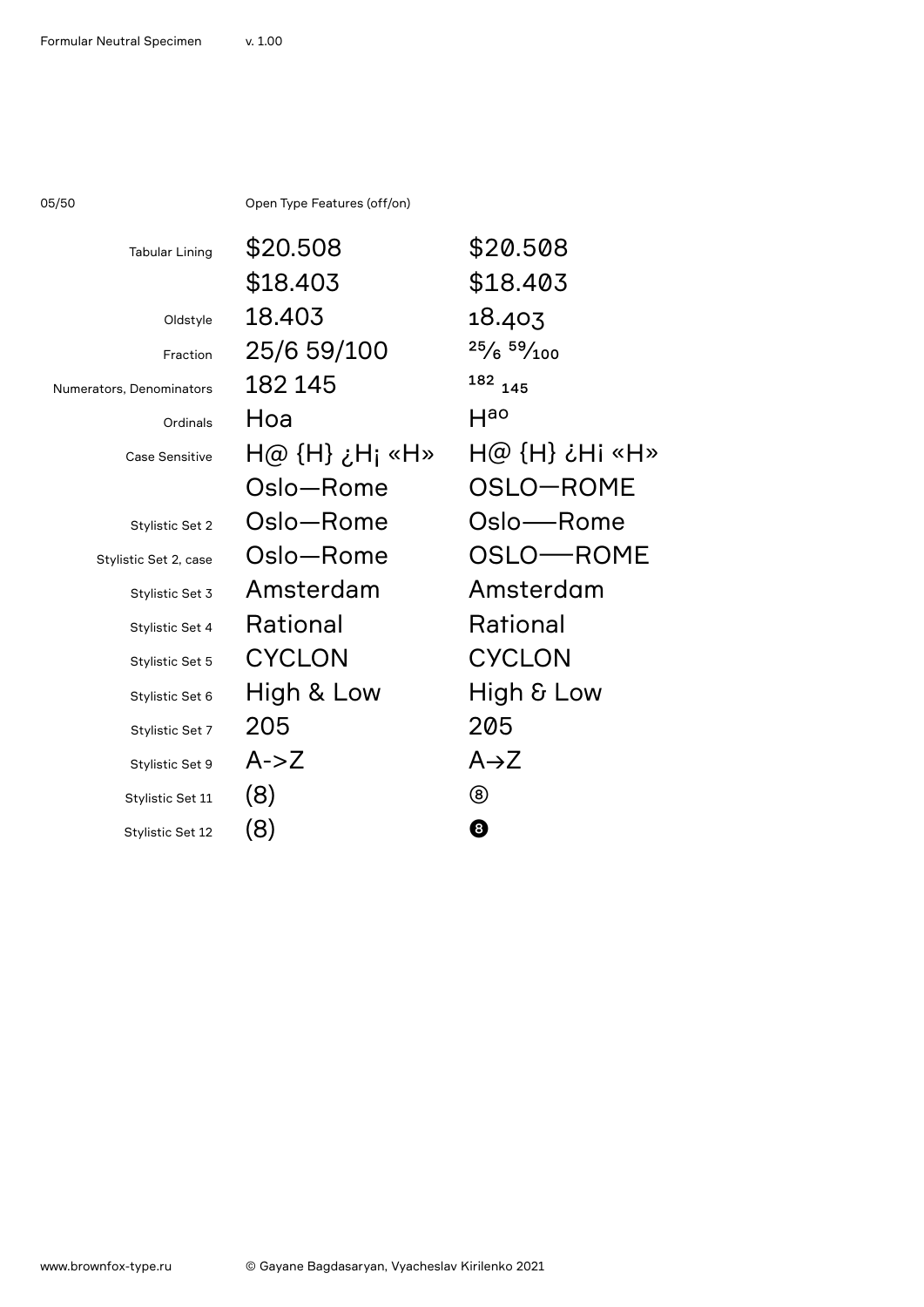06/50 Extra Light

48 points, 50 leading

36 points, 40 leading

24 points, 28 leading

### The Norwegian historian Yngvar Nielsen was commissioned by the

The Norwegian historian Yngvar Nielsen was commissioned by the Norwegian government in 1889 to determine

The Norwegian historian Yngvar Nielsen was commissioned by the Norwegian government in 1889 to determine this question in order to settle the contemporary question of Sami land rights. He concluded that the Sami had lived no further south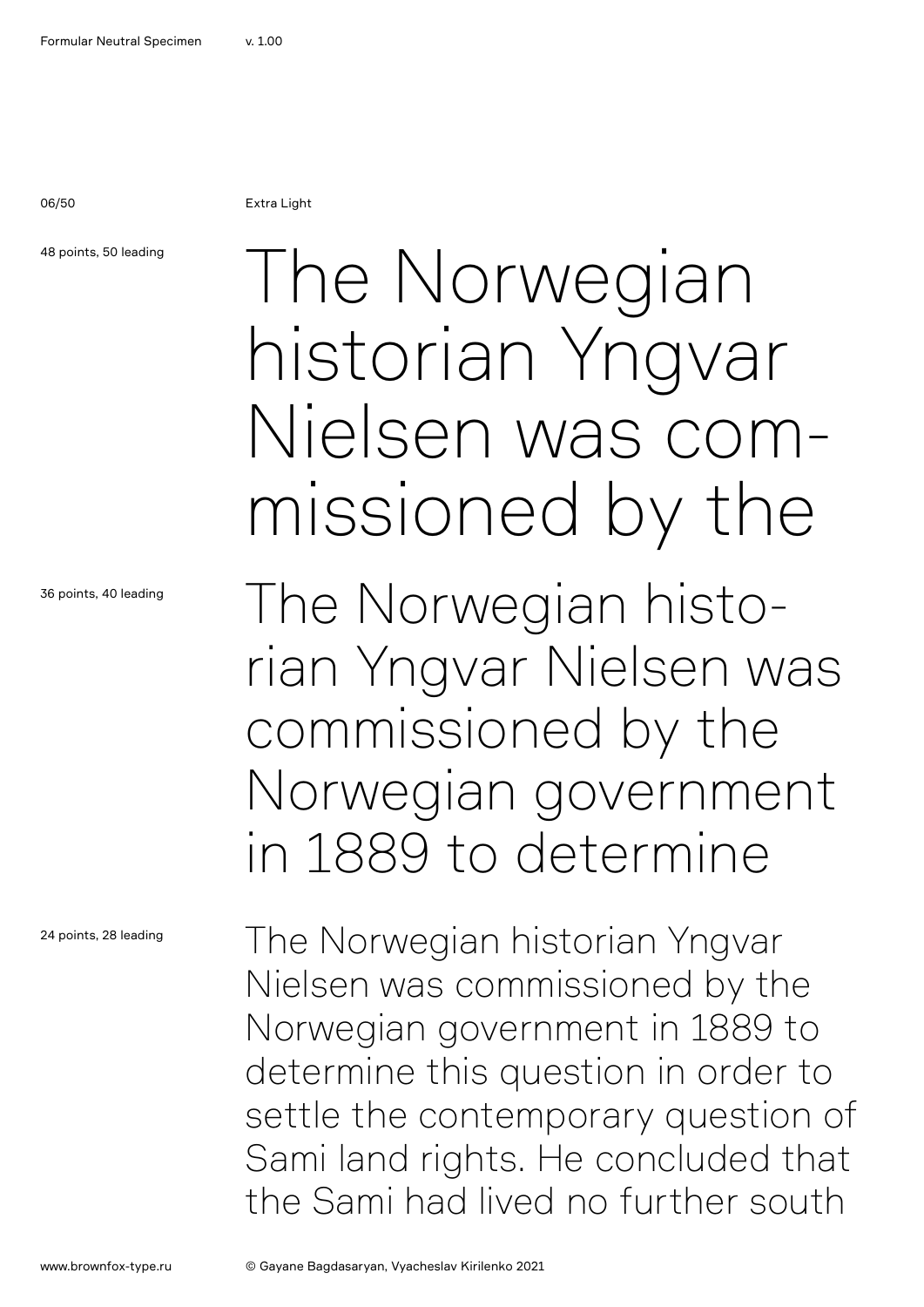### 07/50 Extra Light

14 points, 18.5 leading

The Norwegian historian Yngvar Nielsen was commissioned by the Norwegian government in 1889 to determine this question in order to settle the contemporary question of Sami land rights. He concluded that the Sami had lived no further south than Lierne in Nord-Trøndelag county until around 1500, when they had started moving south, reaching the area around Lake Femunden in the 18th century. This hypothesis is still accepted among many historians, but has been the subject of scholarly debate in the 21st century. In favour of Nielsen's view, it is pointed out that no Sami settlement to the south of Lierne in medieval times has left any traces in written sources.

### 12 points, 16 leading

The Norwegian historian Yngvar Nielsen was commissioned by the Norwegian government in 1889 to determine this question in order to settle the contemporary question of Sami land rights. He concluded that the Sami had lived no further south than Lierne in Nord-Trøndelag county until around 1500, when they had started moving south, reaching the area around Lake Femunden in the 18th century. This hypothesis is still accepted among many historians, but has been the subject of scholarly debate in the 21st century. In favour of Nielsen's view, it is pointed out that no Sami settlement to the south of Lierne in medieval times has left any traces in written sources. This argument is countered by pointing out that the Sami culture was nomadic and non-literary, and as such would not be expected to leave written sources. In recent years, the number of archaeological finds that are interpreted as indicating a Sami

9 points, 12 leading

The Norwegian historian Yngvar Nielsen was commissioned by the Norwegian government in 1889 to determine this question in order to settle the contemporary question of Sami land rights. He concluded that the Sami had lived no further south than Lierne in Nord-Trøndelag county until around 1500, when they had started moving south, reaching the area around Lake Femunden in the 18th century. This hypothesis is still accepted among many historians, but has been the subject of scholarly debate in the 21st century. In favour of Nielsen's view, it is pointed out that no Sami settlement to the south of Lierne in medieval times has left any traces in written sources. This argument is countered

by pointing out that the Sami culture was nomadic and non-literary, and as such would not be expected to leave written sources. In recent years, the number of archaeological finds that are interpreted as indicating a Sami presence in Southern Norway in the Middle Ages, has increased. These includes foundations in Lesja, in Vang in Valdres and in Hol and Ål in Hallingdal. Proponents of the Sami interpretations of these finds assume a mixed populations of Norse and Sami people in the mountainous areas of Southern Norway in the Middle Ages. Up to around 1500 the Sami were mainly fishermen and trappers, usually in a combination, leading a nomadic lifestyle decided by the migrations of the reindeer.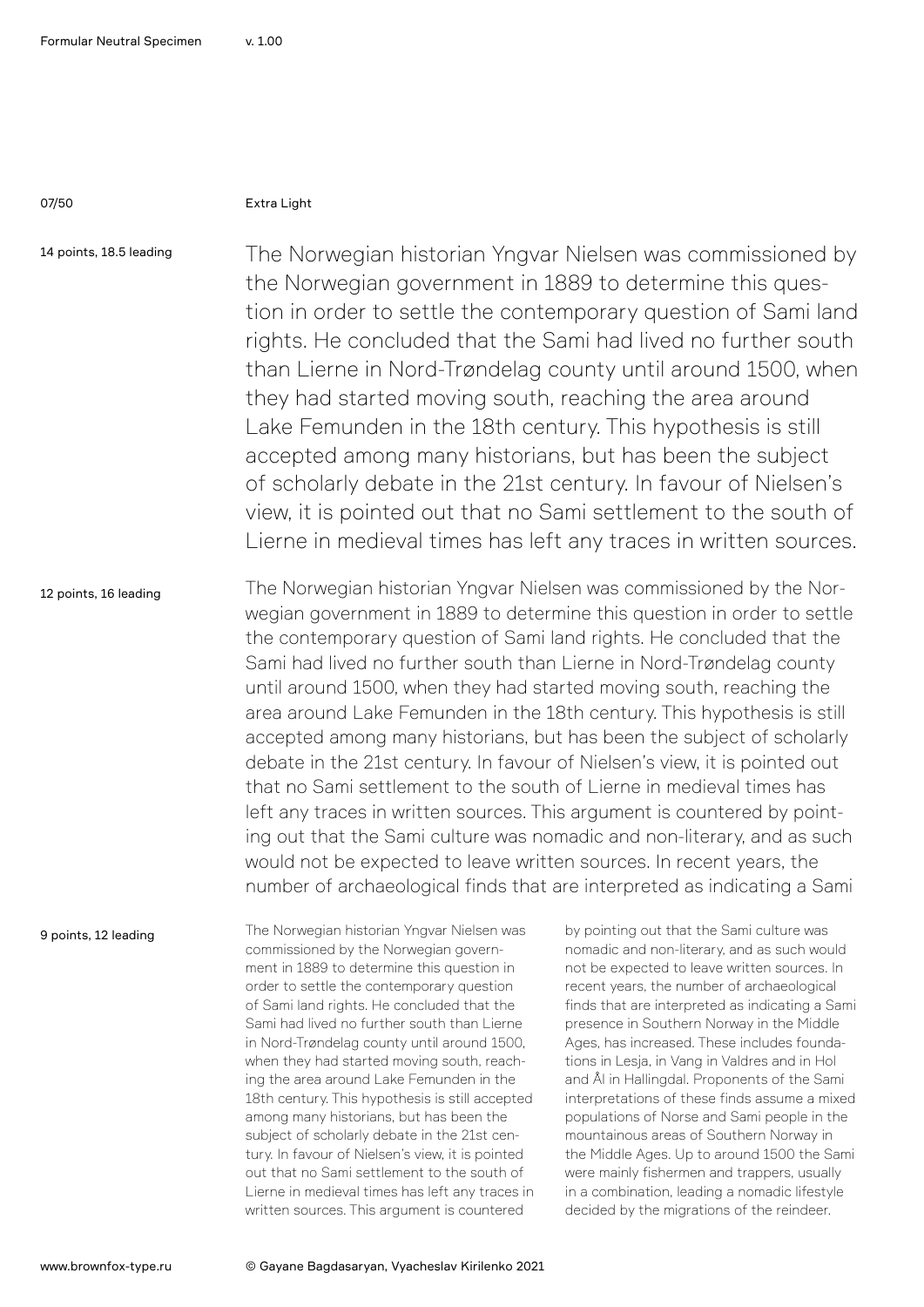### 08/50 Extra Light

German, French 9 points, 12 leading

Danish, Spanish 9 points, 12 leading

Czech, Russian 9 points, 12 leading

Er warf sich auf sein Bett und nahm vom Waschtisch einen schönen Apfel, den er sich gestern abend für das Frühstück vorbereitet hatte. Jetzt war er sein einziges Frühstück und jedenfalls, wie er sich beim ersten großen Bissen versicherte, viel besser, als das Frühstück aus dem schmutzigen Nachtcafé gewesen wäre, das er durch die Gnade der Wächter hätte bekommen können. Er fühlte sich wohl und zuversichtlich, in der Bank versäumte er zwar heute vormittag seinen Dienst, aber das war bei der verhältnismäßig hohen Stellung, die er dort einnahm, leicht entschuldigt. Sollte er die wirkliche Entschuldigung anführen? Er gedachte es zu tun, Würde man ihm nicht glauben, was in diesem Fall begreiflich war,

Dersom der ingen evig Bevidsthed var i et Menneske, dersom der til Grund for Alt kun laae en vildt gjærende Magt, der vridende sig i dunkle Lidenskaber frembragte Alt, hvad der var stort og hvad der var ubetydeligt, dersom en bundløs Tomhed, aldrig mættet, skjulte sig under Alt, hvad var da Livet Andet end Fortvivlelse? Dersom det forholdt sig saaledes, dersom der intet helligt Baand var, der sammenknyttede Menneskeheden, dersom den ene Slægt stod op efter den anden som Løvet i Skoven, dersom den ene Slægt afløste den anden som Fuglesangen i Skoven, dersom Slægten gik gjennem Verden, som Skibet gaaer gjennem Havet, som Veiret gjennem Ørkenen, en tankeløs og ufrugtbar Gjerning,

Pocítil tehdy nevysvětlitelnou lásku k té téměř neznámé dívce; zdálo se mu, že je to dítě, které někdo položil do ošatky vytřené smolou a poslal po vodě řeky, aby ji Tomáš vylovil na břeh své postele. Zůstala u něho týden, než se uzdravila, a pak zase odjela do svého města vzdáleného dvě stě kilometrů od Prahy. A tehdy přišla ta chvíle, o které jsem mluvil a která mi připadá jako klíč k jeho životu: stoj í u okna, dívá se do dvora na zdi protěj ších činžáků a přemýšlí: Má ji pozvat do Prahy natrvalo? Bál se té odpovědnosti. Kdyby ji teď k sobě pozval, přijela by za ním, aby mu nabídla celý svůj život. Anebo se j í už nemá hlásit? To by znamenalo, že Tereza zůstane servírkou v restauraci jednoho zapadlého města a on ji už

Ma mère, quand il fut question d'avoir pour la première fois M. de Norpois à dîner, ayant exprimé le regret que le Professeur Cottard fût en voyage et qu'elle-même eût entièrement cessé de fréquenter Swann, car l'un et l'autre eussent sans doute intéressé l'ancien Ambassadeur, mon père répondit qu'un convive éminent, un savant illustre, comme Cottard, ne pouvait jamais mal faire dans un dîner, mais que Swann, avec son ostentation, avec sa manière de crier sur les toits ses moindres relations, était un vulgaire esbrouffeur que le Marquis de Norpois eût sans doute trouvé selon son expression, «puant». Or cette réponse de mon père demande quelques mots d'explication, certaines personnes se souve-

Muchos años después, frente al pelotón de fusilamiento, el coronel Aureliano Buendía había de recordar aquella tarde remota en que su padre lo llevó a conocer el hielo. Macondo era entonces una aldea de veinte casas de barro y cañabrava construidas a la orilla de un río de aguas diáfanas que se precipitaban por un lecho de piedras pulidas, blancas y enormes como huevos prehistóricos. El mundo era tan reciente, que muchas cosas carecían de nombre, y para mencionarlas había que señalarías con el dedo. Todos los años, por el mes de marzo, una familia de gitanos desarrapados plantaba su carpa cerca de la aldea, y con un grande alboroto de pitos y timbales daban a conocer los nuevos inventos. Primero llevaron

Сам Кречмар не только не был Магде противен — он даже нравился ей. У него была мягкая, благородная наружность, от него веяло душистым тальком и хорошим табаком. Разумеется, густое счастье её первой любви было неповторимо. Она запрещала себе вспоминать Мюллера, меловую бледность его щёк, горячий мясистый рот, длинные, всепонимающие руки. Когда она всё-таки вспоминала, как он покинул её, ей сразу опять хотелось выпрыгнуть из окна или открыть газовый кран. Кречмар мог до некоторой степени успокоить её, утолить жар, — как те прохладные листья подорожника, которые так приятно прикладывать к воспалённому месту. А кроме всего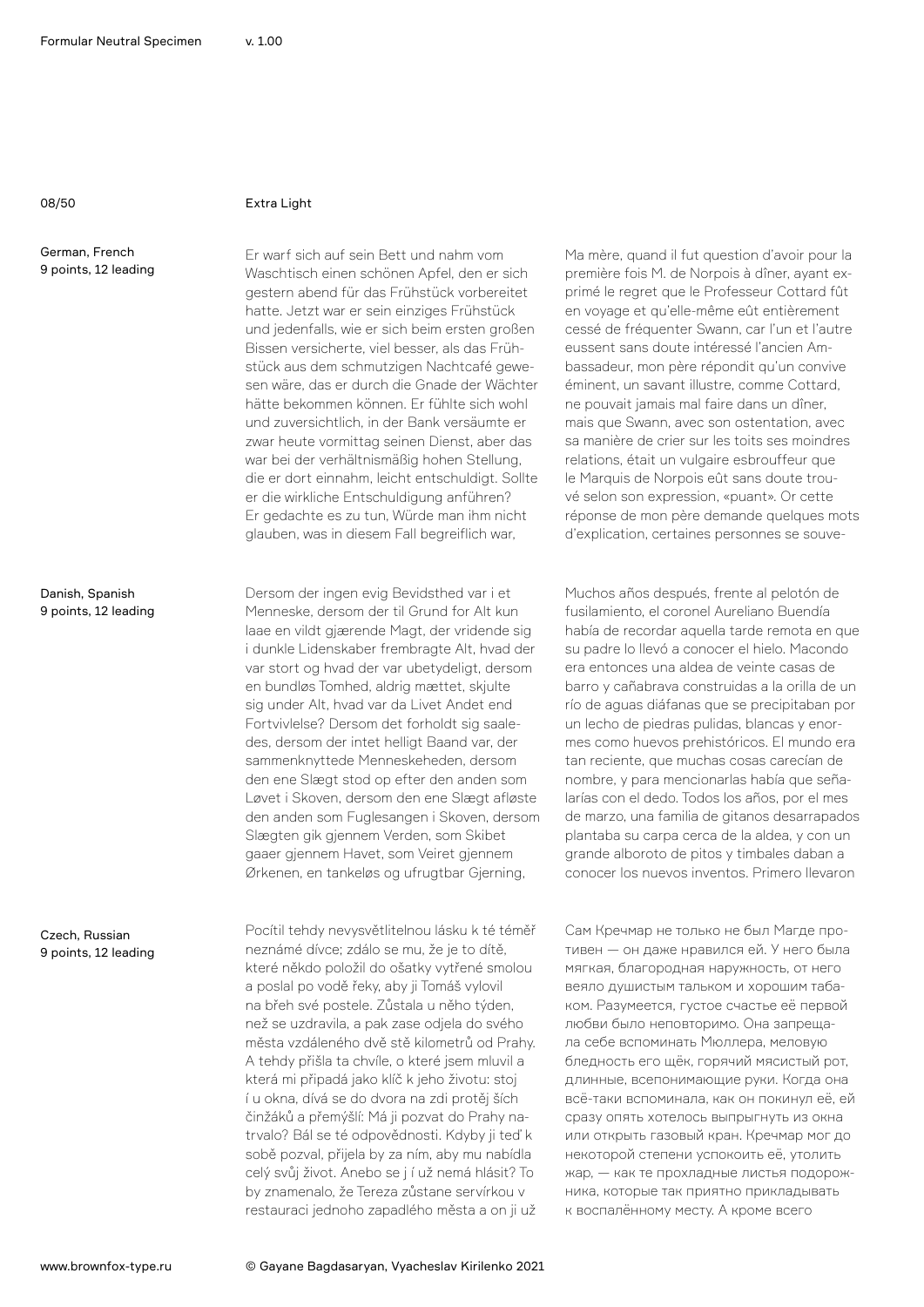09/50 Extra Light Italic

48 points, 50 leading

36 points, 40 leading

24 points, 28 leading

*The Norwegian historian Yngvar Nielsen was commissioned by the*

*The Norwegian historian Yngvar Nielsen was commissioned by the Norwegian government in 1889 to determine* 

*The Norwegian historian Yngvar Nielsen was commissioned by the Norwegian government in 1889 to determine this question in order to settle the contemporary question of Sami land rights. He concluded that the Sami had lived no further south*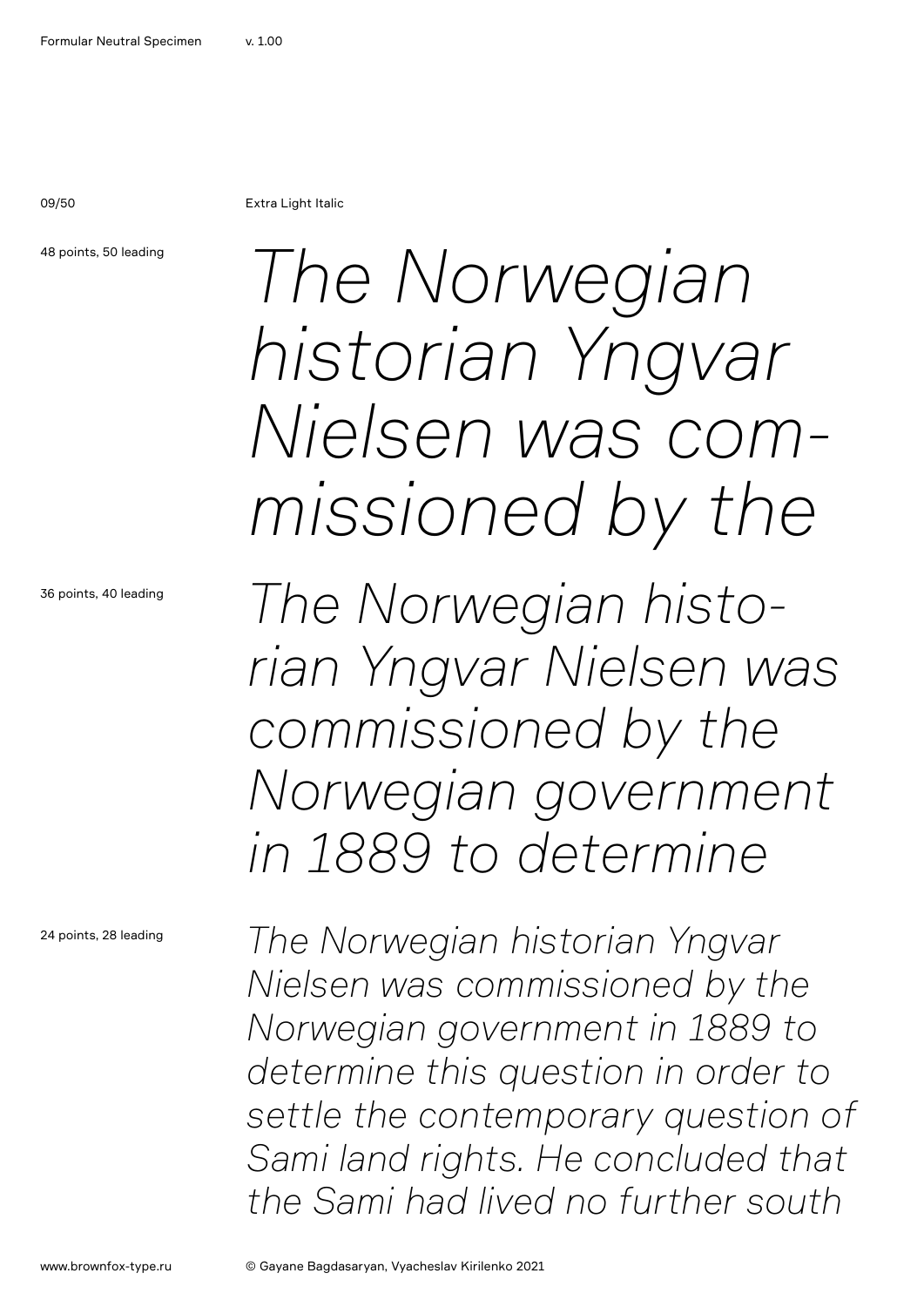### 10/50 Extra Light Italic

14 points, 18.5 leading

*The Norwegian historian Yngvar Nielsen was commissioned by the Norwegian government in 1889 to determine this question in order to settle the contemporary question of Sami land rights. He concluded that the Sami had lived no further south than Lierne in Nord-Trøndelag county until around 1500, when they had started moving south, reaching the area around Lake Femunden in the 18th century. This hypothesis is still accepted among many historians, but has been the subject of schol*arly debate in the 21st century. In favour of Nielsen's view, it *is pointed out that no Sami settlement to the south of Lierne in medieval times has left any traces in written sources. This* 

#### 12 points, 16 leading

*The Norwegian historian Yngvar Nielsen was commissioned by the Norwegian government in 1889 to determine this question in order to settle the contemporary question of Sami land rights. He concluded that the Sami had lived no further south than Lierne in Nord-Trøndelag county until around 1500, when they had started moving south, reaching the area around Lake Femunden in the 18th century. This hypothesis is still accepted among many historians, but has been the subject of scholarly debate in the 21st century. In favour of Nielsen's view, it is pointed out that no Sami settlement to the south of Lierne in medieval times has left*  any traces in written sources. This argument is countered by pointing out *that the Sami culture was nomadic and non-literary, and as such would not be expected to leave written sources. In recent years, the number of archaeological finds that are interpreted as indicating a Sami presence* 

9 points, 12 leading

*The Norwegian historian Yngvar Nielsen was commissioned by the Norwegian government in 1889 to determine this question in order to settle the contemporary question of Sami land rights. He concluded that the Sami had lived no further south than Lierne in Nord-Trøndelag county until around 1500, when they had started moving south, reaching the area around Lake Femunden in the 18th century. This hypothesis is still accepted among many historians, but has been the subject of scholarly debate in the 21st century. In favour of Nielsen's view, it is pointed out that no Sami settlement to the south of Lierne in medieval times has left any traces in written sources. This argument is countered by pointing out* 

*that the Sami culture was nomadic and nonliterary, and as such would not be expected to leave written sources. In recent years, the number of archaeological finds that are interpreted as indicating a Sami presence in Southern Norway in the Middle Ages, has increased. These includes foundations in Lesja, in Vang in Valdres and in Hol and Ål in Hallingdal. Proponents of the Sami interpretations of these finds assume a mixed populations of Norse and Sami people in the mountainous areas of Southern Norway in the Middle Ages. Up to around 1500 the Sami were mainly fishermen and trappers, usually in a combination, leading a nomadic lifestyle decided by the migrations of the reindeer. Around 1500, due to excessive*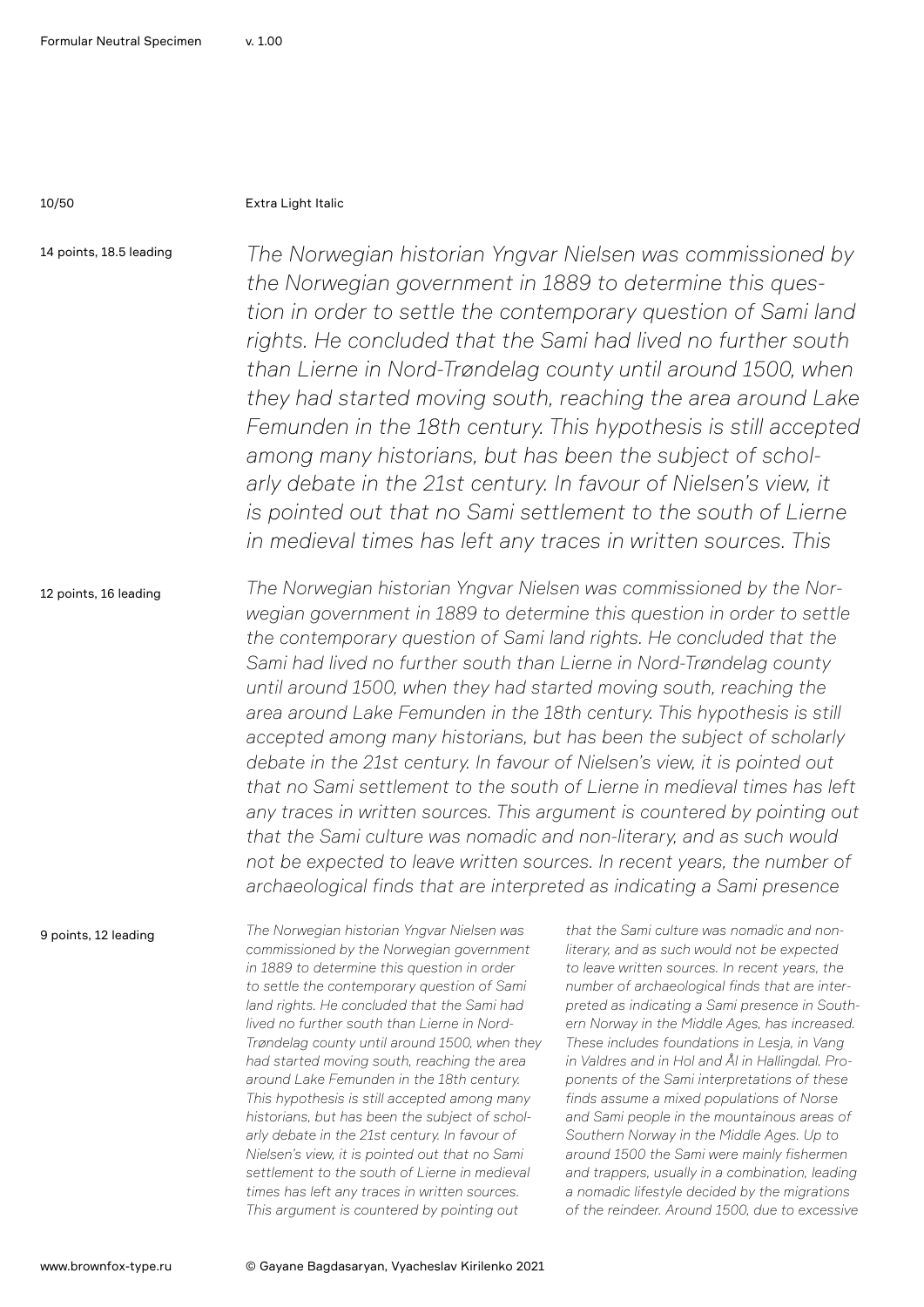German, French 9 points, 12 leading

### 11/50 Extra Light Italic

*Er warf sich auf sein Bett und nahm vom Waschtisch einen schönen Apfel, den er sich gestern abend für das Frühstück vorbereitet hatte. Jetzt war er sein einziges Frühstück und jedenfalls, wie er sich beim ersten großen Bissen versicherte, viel besser, als das Frühstück aus dem schmutzigen Nachtcafé gewesen wäre, das er durch die Gnade der Wächter hätte bekommen können. Er fühlte sich wohl und zuversichtlich, in der Bank versäumte er zwar heute vormittag seinen Dienst, aber das war bei der verhältnismäßig hohen Stellung, die er dort einnahm, leicht entschuldigt. Sollte er die wirkliche Entschuldigung anführen? Er gedachte es zu tun, Würde man ihm nicht glauben, was in diesem Fall begreiflich war,*

*Dersom der ingen evig Bevidsthed var i et Menneske, dersom der til Grund for Alt kun laae en vildt gjærende Magt, der vridende sig i dunkle Lidenskaber frembragte Alt, hvad der var stort og hvad der var ubetydeligt, dersom en bundløs Tomhed, aldrig mættet, skjulte sig under Alt, hvad var da Livet Andet end Fortvivlelse? Dersom det forholdt sig saaledes, dersom der intet helligt Baand var, der sammenknyttede Menneskeheden, dersom den ene Slægt stod op efter den anden som Løvet i Skoven, dersom den ene Slægt afløste den anden som Fuglesangen i Skoven, dersom Slægten gik gjennem Verden, som Skibet gaaer gjennem Havet, som Veiret gjennem Ørkenen, en tankeløs og ufrugtbar*

*Pocítil tehdy nevysvětlitelnou lásku k té téměř neznámé dívce; zdálo se mu, že je to dítě, které někdo položil do ošatky vytřené smolou a poslal po vodě řeky, aby ji Tomáš vylovil na břeh své postele. Zůstala u něho týden, než se uzdravila, a pak zase odjela do svého města vzdáleného dvě stě kilometrů od Prahy. A tehdy přišla ta chvíle, o které jsem mluvil a která mi připadá jako klíč k jeho životu: stoj í u okna, dívá se do dvora na zdi protěj ších činžáků a přemýšlí: Má ji pozvat do Prahy natrvalo? Bál se té odpovědnosti. Kdyby ji teď k sobě pozval, přijela by za ním, aby mu nabídla celý svůj život. Anebo se j í už nemá hlásit? To by znamenalo, že Tereza zůstane servírkou v restauraci jednoho zapadlého města a on ji už*

*Ma mère, quand il fut question d'avoir pour la première fois M. de Norpois à dîner, ayant exprimé le regret que le Professeur Cottard fût en voyage et qu'elle-même eût entièrement cessé de fréquenter Swann, car l'un et l'autre eussent sans doute intéressé l'ancien Ambassadeur, mon père répondit qu'un convive éminent, un savant illustre, comme Cottard, ne pouvait jamais mal faire dans un dîner, mais que Swann, avec son ostentation, avec sa manière de crier sur les toits ses moindres relations, était un vulgaire esbrouffeur que le Marquis de Norpois eût sans doute trouvé selon son expression, «puant». Or cette réponse de mon père demande quelques mots d'explication, certaines personnes se souve-*

*Muchos años después, frente al pelotón de fusilamiento, el coronel Aureliano Buendía había de recordar aquella tarde remota en que su padre lo llevó a conocer el hielo. Macondo era entonces una aldea de veinte casas de barro y cañabrava construidas a la orilla de un río de aguas diáfanas que se precipitaban por un lecho de piedras pulidas, blancas y enormes como huevos prehistóricos. El mundo era tan reciente, que muchas cosas carecían de nombre, y para mencionarlas había que señalarías con el dedo. Todos los años, por el mes de marzo, una familia de gitanos desarrapados plantaba su carpa cerca de la aldea, y con un grande alboroto de pitos y timbales daban a conocer los nuevos inventos. Primero llevaron*

*Сам Кречмар не только не был Магде противен — он даже нравился ей. У него была мягкая, благородная наружность, от него веяло душистым тальком и хорошим табаком. Разумеется, густое счастье её первой любви было неповторимо. Она запрещала себе вспоминать Мюллера, меловую бледность его щёк, горячий мясистый рот, длинные, всепонимающие руки. Когда она всё-таки вспоминала, как он покинул её, ей сразу опять хотелось выпрыгнуть из окна или открыть газовый кран. Кречмар мог до некоторой степени успокоить её, утолить жар, — как те прохладные листья подорожника, которые так приятно прикладывать к воспалённому месту. А кроме всего*

Danish, Spanish 9 points, 12 leading

Czech, Russian 9 points, 12 leading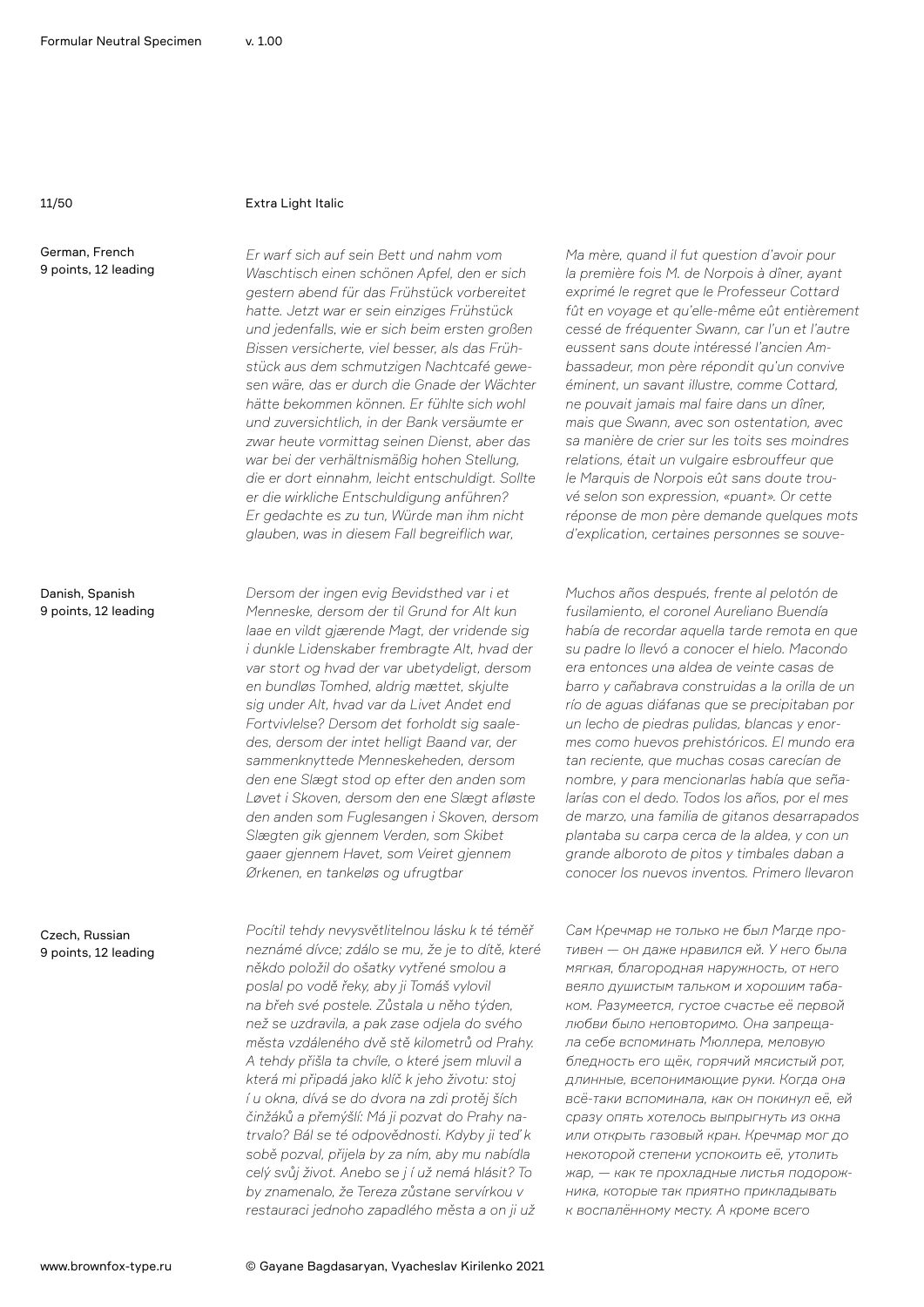12/50 Light

### 48 points, 50 leading

36 points, 40 leading

24 points, 28 leading

### The Norwegian historian Yngvar Nielsen was commissioned by the

The Norwegian historian Yngvar Nielsen was commissioned by the Norwegian government in 1889 to determine

The Norwegian historian Yngvar Nielsen was commissioned by the Norwegian government in 1889 to determine this question in order to settle the contemporary question of Sami land rights. He concluded that the Sami had lived no further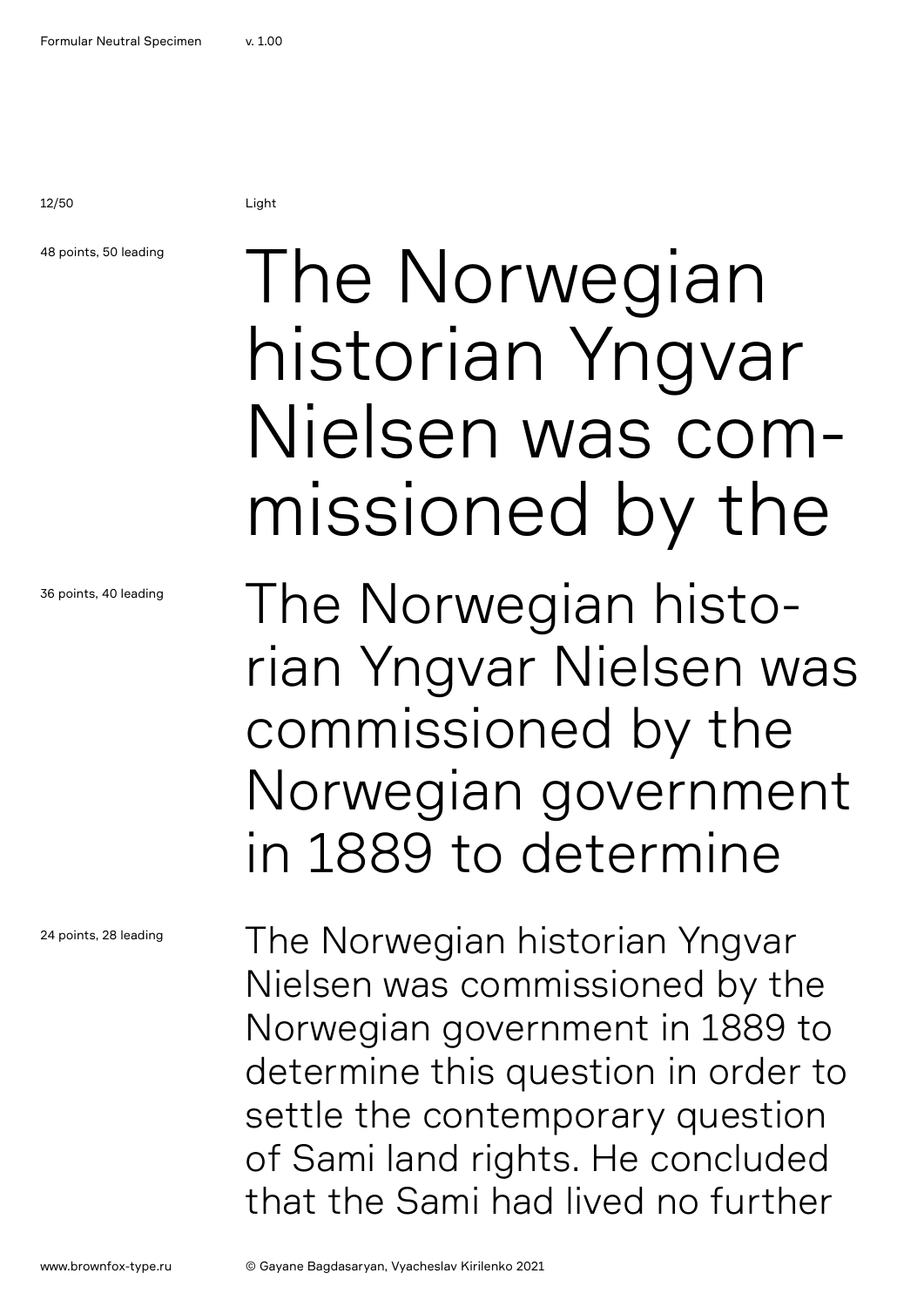13/50 Light

14 points, 18.5 leading

The Norwegian historian Yngvar Nielsen was commissioned by the Norwegian government in 1889 to determine this question in order to settle the contemporary question of Sami land rights. He concluded that the Sami had lived no further south than Lierne in Nord-Trøndelag county until around 1500, when they had started moving south, reaching the area around Lake Femunden in the 18th century. This hypothesis is still accepted among many historians, but has been the subject of scholarly debate in the 21st century. In favour of Nielsen's view, it is pointed out that no Sami settlement to the south of Lierne in medieval times has left

12 points, 16 leading The Norwegian historian Yngvar Nielsen was commissioned by the Norwegian government in 1889 to determine this question in order to settle the contemporary question of Sami land rights. He concluded that the Sami had lived no further south than Lierne in Nord-Trøndelag county until around 1500, when they had started moving south, reaching the area around Lake Femunden in the 18th century. This hypothesis is still accepted among many historians, but has been the subject of scholarly debate in the 21st century. In favour of Nielsen's view, it is pointed out that no Sami settlement to the south of Lierne in medieval times has left any traces in written sources. This argument is countered by pointing out that the Sami culture was nomadic and nonliterary, and as such would not be expected to leave written sources. In recent years, the number of archaeological finds that are interpreted

9 points, 12 leading

The Norwegian historian Yngvar Nielsen was commissioned by the Norwegian government in 1889 to determine this question in order to settle the contemporary question of Sami land rights. He concluded that the Sami had lived no further south than Lierne in Nord-Trøndelag county until around 1500, when they had started moving south, reaching the area around Lake Femunden in the 18th century. This hypothesis is still accepted among many historians, but has been the subject of scholarly debate in the 21st century. In favour of Nielsen's view, it is pointed out that no Sami settlement to the south of Lierne in medieval times has left any traces in written sources. This argument is countered

by pointing out that the Sami culture was nomadic and non-literary, and as such would not be expected to leave written sources. In recent years, the number of archaeological finds that are interpreted as indicating a Sami presence in Southern Norway in the Middle Ages, has increased. These includes founda- tions in Lesja, in Vang in Valdres and in Hol and Ål in Hallingdal. Proponents of the Sami interpretations of these finds assume a mixed populations of Norse and Sami people in the mountainous areas of Southern Norway in the Middle Ages. Up to around 1500 the Sami were mainly fishermen and trappers, usually in a combination, leading a nomadic lifestyle decided by the migrations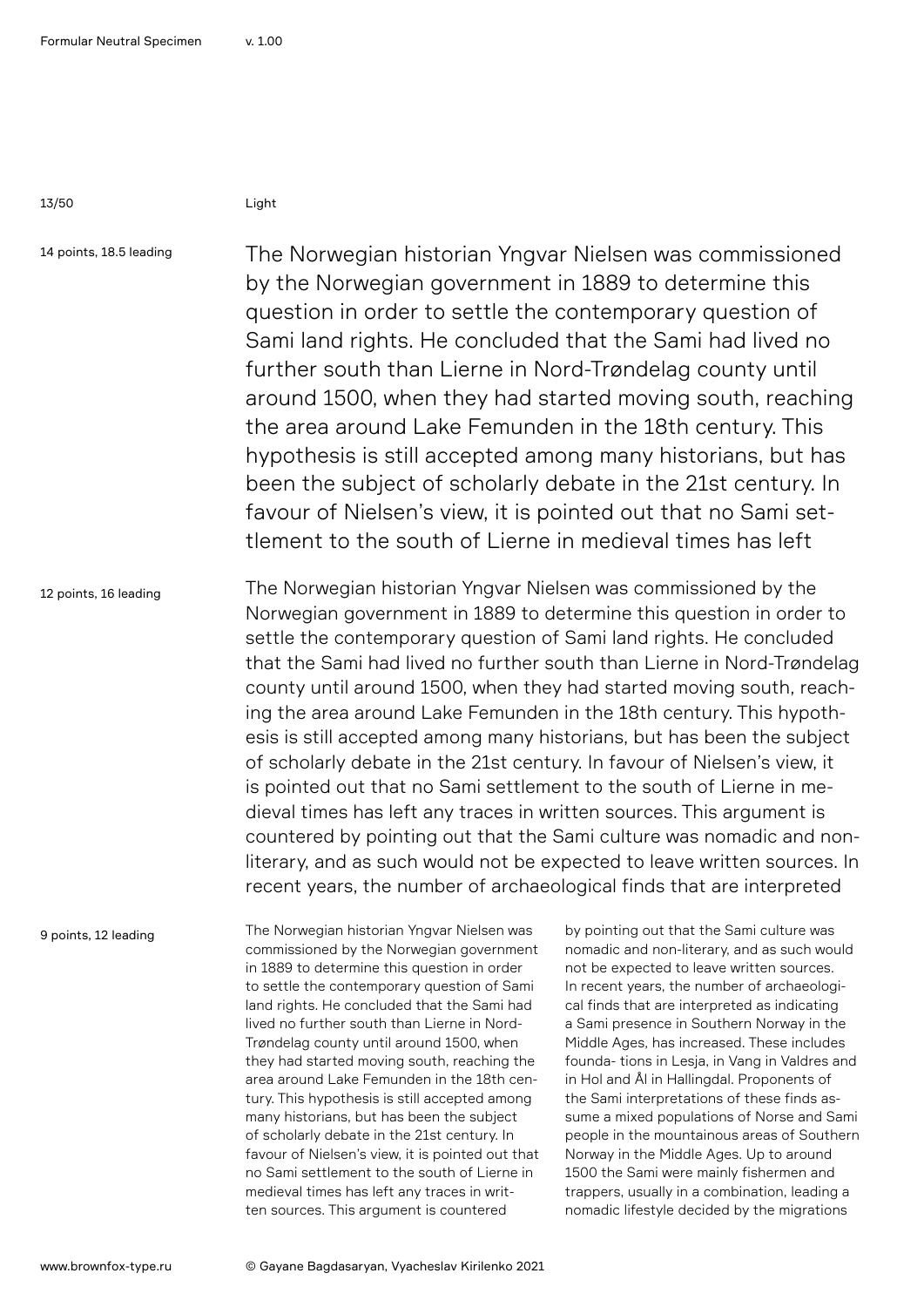14/50 Light

German, French 9 points, 12 leading

Danish, Spanish 9 points, 12 leading

Czech, Russian 9 points, 12 leading

Er warf sich auf sein Bett und nahm vom Waschtisch einen schönen Apfel, den er sich gestern abend für das Frühstück vorbereitet hatte. Jetzt war er sein einziges Frühstück und jedenfalls, wie er sich beim ersten großen Bissen versicherte, viel besser, als das Frühstück aus dem schmutzigen Nachtcafé gewesen wäre, das er durch die Gnade der Wächter hätte bekommen können. Er fühlte sich wohl und zuversichtlich, in der Bank versäumte er zwar heute vormittag seinen Dienst, aber das war bei der verhältnismäßig hohen Stellung, die er dort einnahm, leicht entschuldigt. Sollte er die wirkliche Entschuldigung anführen? Er gedachte es zu tun, Würde man ihm nicht glauben, was in diesem

Dersom der ingen evig Bevidsthed var i et Menneske, dersom der til Grund for Alt kun laae en vildt gjærende Magt, der vridende sig i dunkle Lidenskaber frembragte Alt, hvad der var stort og hvad der var ubetydeligt, dersom en bundløs Tomhed, aldrig mættet, skjulte sig under Alt, hvad var da Livet Andet end Fortvivlelse? Dersom det forholdt sig saaledes, dersom der intet helligt Baand var, der sammenknyttede Menneskeheden, dersom den ene Slægt stod op efter den anden som Løvet i Skoven, dersom den ene Slægt afløste den anden som Fuglesangen i Skoven, dersom Slægten gik gjennem Verden, som Skibet gaaer gjennem Havet, som Veiret gjennem Ørkenen, en tankeløs og ufrugtbar

Pocítil tehdy nevysvětlitelnou lásku k té téměř neznámé dívce; zdálo se mu, že je to dítě, které někdo položil do ošatky vytřené smolou a poslal po vodě řeky, aby ji Tomáš vylovil na břeh své postele. Zůstala u něho týden, než se uzdravila, a pak zase odjela do svého města vzdáleného dvě stě kilometrů od Prahy. A tehdy přišla ta chvíle, o které jsem mluvil a která mi připadá jako klíč k jeho životu: stoj í u okna, dívá se do dvora na zdi protěj ších činžáků a přemýšlí: Má ji pozvat do Prahy natrvalo? Bál se té odpovědnosti. Kdyby ji teď k sobě pozval, přijela by za ním, aby mu nabídla celý svůj život. Anebo se j í už nemá hlásit? To by znamenalo, že Tereza zůstane servírkou v restauraci jednoho zaMa mère, quand il fut question d'avoir pour la première fois M. de Norpois à dîner, ayant exprimé le regret que le Professeur Cottard fût en voyage et qu'elle-même eût entièrement cessé de fréquenter Swann, car l'un et l'autre eussent sans doute intéressé l'ancien Ambassadeur, mon père répondit qu'un convive éminent, un savant illustre, comme Cottard, ne pouvait jamais mal faire dans un dîner, mais que Swann, avec son ostentation, avec sa manière de crier sur les toits ses moindres relations, était un vulgaire esbrouffeur que le Marquis de Norpois eût sans doute trouvé selon son expression, «puant». Or cette réponse de mon père demande quelques mots d'explication, certaines personnes se

Muchos años después, frente al pelotón de fusilamiento, el coronel Aureliano Buendía había de recordar aquella tarde remota en que su padre lo llevó a conocer el hielo. Macondo era entonces una aldea de veinte casas de barro y cañabrava construidas a la orilla de un río de aguas diáfanas que se precipitaban por un lecho de piedras pulidas, blancas y enormes como huevos prehistóricos. El mundo era tan reciente, que muchas cosas carecían de nombre, y para mencionarlas había que señalarías con el dedo. Todos los años, por el mes de marzo, una familia de gitanos desarrapados plantaba su carpa cerca de la aldea, y con un grande alboroto de pitos y timbales daban a conocer los nuevos

Сам Кречмар не только не был Магде противен — он даже нравился ей. У него была мягкая, благородная наружность, от него веяло душистым тальком и хорошим табаком. Разумеется, густое счастье её первой любви было неповторимо. Она запрещала себе вспоминать Мюллера, меловую бледность его щёк, горячий мясистый рот, длинные, всепонимающие руки. Когда она всё-таки вспоминала, как он покинул её, ей сразу опять хотелось выпрыгнуть из окна или открыть газовый кран. Кречмар мог до некоторой степени успокоить её, утолить жар, — как те прохладные листья подорожника, которые так приятно прикладывать к воспалённому месту. А кроме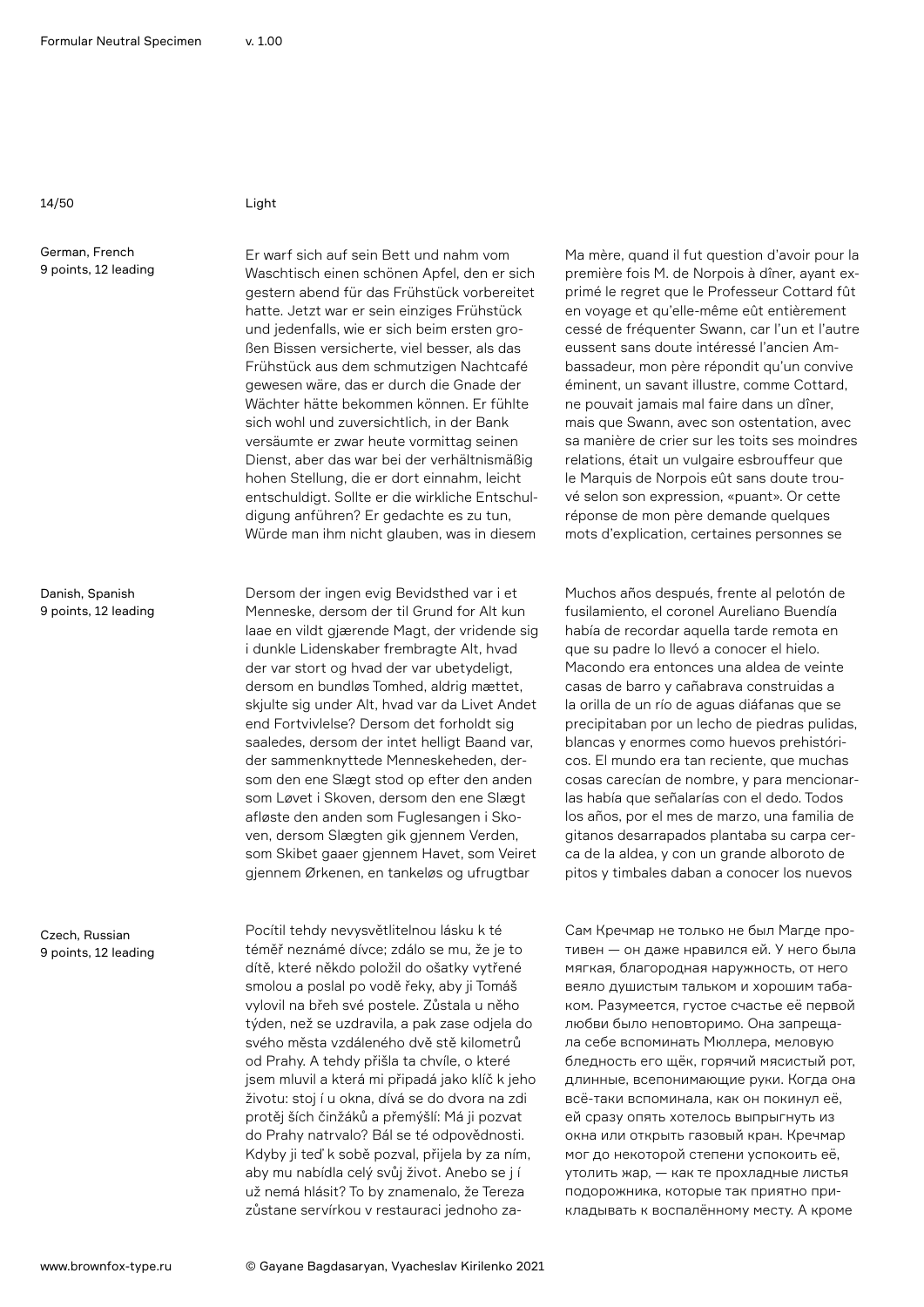15/50 Light Italic

### 48 points, 50 leading

36 points, 40 leading

24 points, 28 leading

## *The Norwegian historian Yngvar Nielsen was commissioned by the*

*The Norwegian historian Yngvar Nielsen was commissioned by the Norwegian government in 1889 to determine* 

*The Norwegian historian Yngvar Nielsen was commissioned by the Norwegian government in 1889 to determine this question in order to settle the contemporary question of Sami land rights. He concluded that the Sami had lived no further*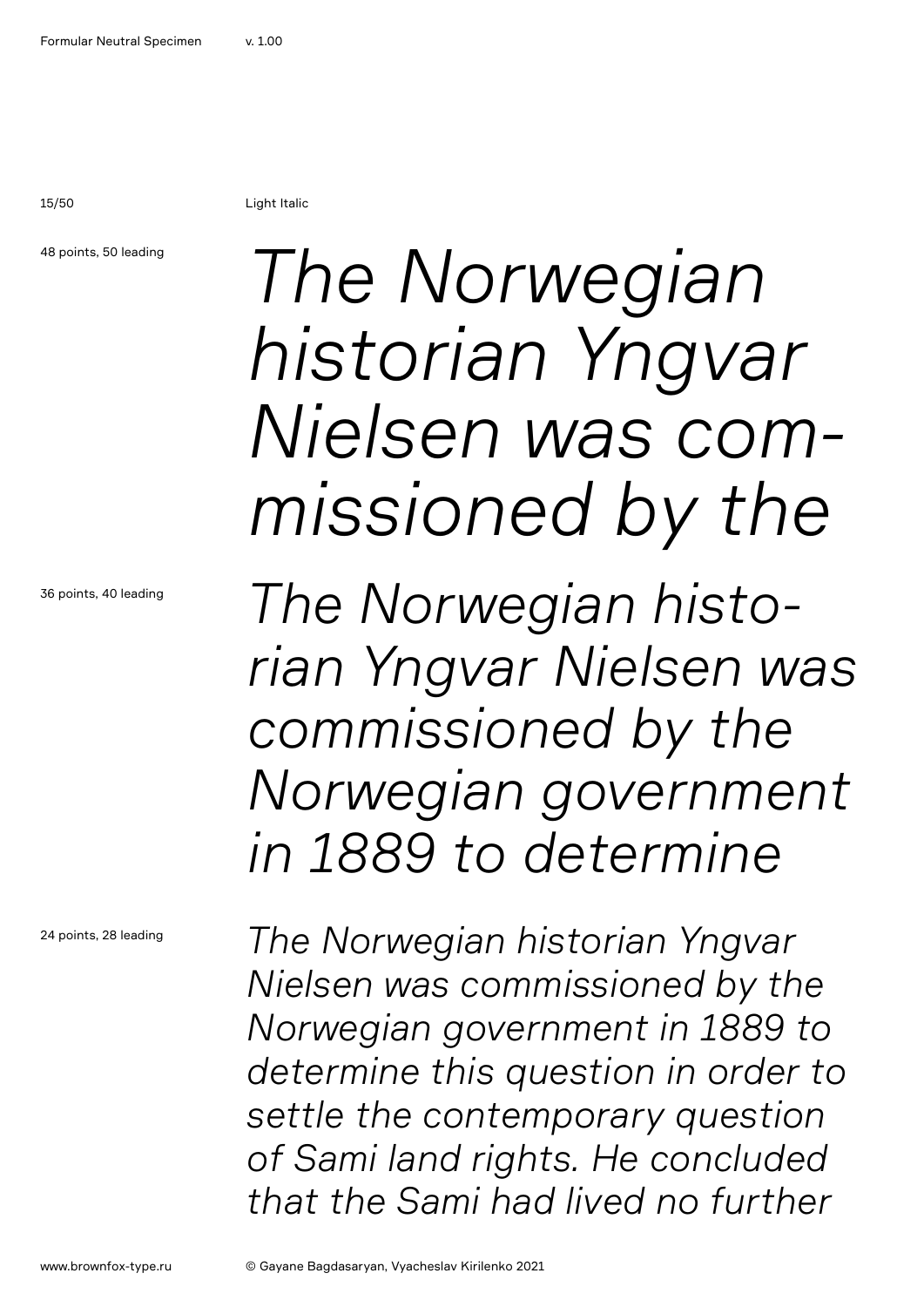16/50 Light Italic

14 points, 18.5 leading

*The Norwegian historian Yngvar Nielsen was commissioned by the Norwegian government in 1889 to determine this question in order to settle the contemporary question of Sami land rights. He concluded that the Sami had lived no further south than Lierne in Nord-Trøndelag county until around 1500, when they had started moving south, reaching the area around Lake Femunden in the 18th century. This hypothesis is still accepted among many historians, but has been the subject of scholarly debate in the 21st century. In favour of Nielsen's view, it is pointed out that no Sami settlement to the south of Lierne in medieval times has left* 

12 points, 16 leading

*The Norwegian historian Yngvar Nielsen was commissioned by the Norwegian government in 1889 to determine this question in order to settle the contemporary question of Sami land rights. He concluded that the Sami had lived no further south than Lierne in Nord-Trøndelag county until around 1500, when they had started moving south, reaching the area around Lake Femunden in the 18th century. This hypothesis is still accepted among many historians, but has been the subject of scholarly debate in the 21st century. In favour of Nielsen's view, it is pointed out that no Sami settlement to the south of Lierne in medieval times has left any traces in written sources. This argument is countered by pointing out that the Sami culture was nomadic and non-literary, and as such would not be expected to leave written sources. In recent years, the number of archaeological finds that are interpreted as in-*

9 points, 12 leading

*The Norwegian historian Yngvar Nielsen was commissioned by the Norwegian government in 1889 to determine this question in order to settle the contemporary question of Sami land rights. He concluded that the Sami had lived no further south than Lierne in Nord-Trøndelag county until around 1500, when they had started moving south, reaching the area around Lake Femunden in the 18th century. This hypothesis is still accepted among many historians, but has been the subject of scholarly debate in the 21st century. In favour of Nielsen's view, it is pointed out that no Sami settlement to the south of Lierne in medieval times has left any traces in written sources. This argument is countered* 

*by pointing out that the Sami culture was nomadic and non-literary, and as such would not be expected to leave written sources. In recent years, the number of archaeological finds that are interpreted as indicating a Sami presence in Southern Norway in the Middle Ages, has increased. These includes foundations in Lesja, in Vang in Valdres and in Hol and Ål in Hallingdal. Proponents of the Sami interpretations of these finds assume a mixed populations of Norse and Sami people in the mountainous areas of Southern Norway in the Middle Ages. Up to around 1500 the Sami were mainly fishermen and trappers, usually in a combination, leading a nomadic lifestyle decided by the migrations of the*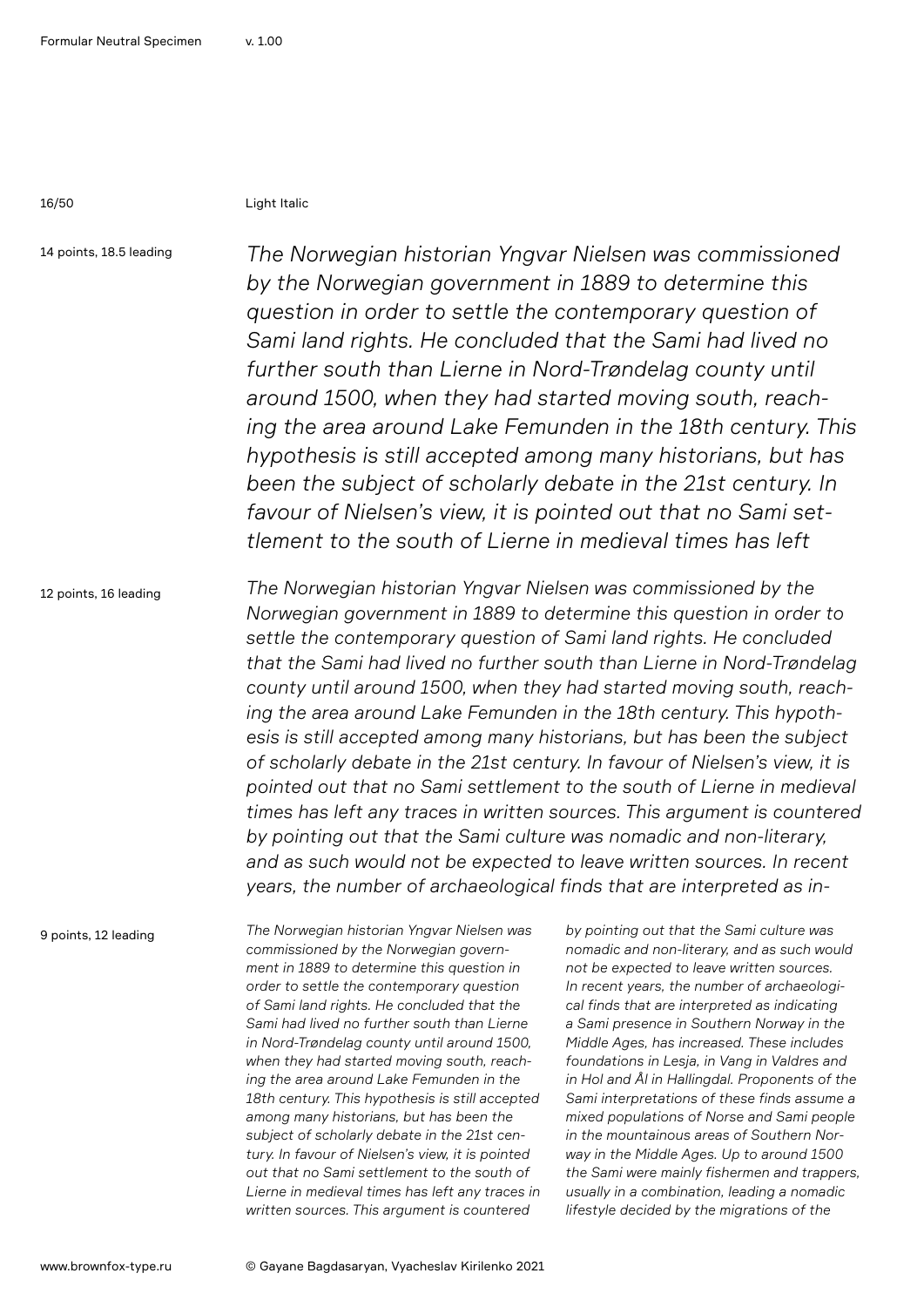#### 17/50 Light Italic

German, French 9 points, 12 leading

Danish, Spanish 9 points, 12 leading

Czech, Russian 9 points, 12 leading

*Er warf sich auf sein Bett und nahm vom Waschtisch einen schönen Apfel, den er sich gestern abend für das Frühstück vorbereitet hatte. Jetzt war er sein einziges Frühstück und jedenfalls, wie er sich beim ersten großen Bissen versicherte, viel besser, als das Frühstück aus dem schmutzigen Nachtcafé gewesen wäre, das er durch die Gnade der Wächter hätte bekommen können. Er fühlte sich wohl und zuversichtlich, in der Bank versäumte er zwar heute vormittag seinen Dienst, aber das war bei der verhältnismäßig hohen Stellung, die er dort einnahm, leicht entschuldigt. Sollte er die wirkliche Entschuldigung anführen? Er gedachte es zu tun, Würde man ihm nicht glauben, was in diesem* 

*Dersom der ingen evig Bevidsthed var i et Menneske, dersom der til Grund for Alt kun laae en vildt gjærende Magt, der vridende sig i dunkle Lidenskaber frembragte Alt, hvad der var stort og hvad der var ubetydeligt, dersom en bundløs Tomhed, aldrig mættet, skjulte sig under Alt, hvad var da Livet Andet end Fortvivlelse? Dersom det forholdt sig saaledes, dersom der intet helligt Baand var, der sammenknyttede Menneskeheden, dersom den ene Slægt stod op efter den anden som Løvet i Skoven, dersom den ene Slægt afløste den anden som Fuglesangen i Skoven, dersom Slægten gik gjennem Verden, som Skibet gaaer gjennem Havet, som Veiret gjennem Ørkenen, en tankeløs og ufrugtbar*

*Pocítil tehdy nevysvětlitelnou lásku k té téměř neznámé dívce; zdálo se mu, že je to dítě, které někdo položil do ošatky vytřené smolou a poslal po vodě řeky, aby ji Tomáš vylovil na břeh své postele. Zůstala u něho týden, než se uzdravila, a pak zase odjela do svého města vzdáleného dvě stě kilometrů od Prahy. A tehdy přišla ta chvíle, o které jsem mluvil a která mi připadá jako klíč k jeho životu: stoj í u okna, dívá se do dvora na zdi protěj ších činžáků a přemýšlí: Má ji pozvat do Prahy natrvalo? Bál se té odpovědnosti. Kdyby ji teď k sobě pozval, přijela by za ním, aby mu nabídla celý svůj život. Anebo se j í už nemá hlásit? To by znamenalo, že Tereza zůstane servírkou v restauraci jednoho zapadlého města a on* 

*Ma mère, quand il fut question d'avoir pour la première fois M. de Norpois à dîner, ayant exprimé le regret que le Professeur Cottard fût en voyage et qu'elle-même eût entièrement cessé de fréquenter Swann, car l'un et l'autre eussent sans doute intéressé l'ancien Ambassadeur, mon père répondit qu'un convive éminent, un savant illustre, comme Cottard, ne pouvait jamais mal faire dans un dîner, mais que Swann, avec son ostentation, avec sa manière de crier sur les toits ses moindres relations, était un vulgaire esbrouffeur que le Marquis de Norpois eût sans doute trouvé selon son expression, «puant». Or cette réponse de mon père demande quelques mots d'explication, certaines personnes se* 

*Muchos años después, frente al pelotón de fusilamiento, el coronel Aureliano Buendía había de recordar aquella tarde remota en que su padre lo llevó a conocer el hielo. Macondo era entonces una aldea de veinte casas de barro y cañabrava construidas a la orilla de un río de aguas diáfanas que se precipitaban por un lecho de piedras pulidas, blancas y enormes como huevos prehistóricos. El mundo era tan reciente, que muchas cosas carecían de nombre, y para mencionarlas había que señalarías con el dedo. Todos los años, por el mes de marzo, una familia de gitanos desarrapados plantaba su carpa cerca de la aldea, y con un grande alboroto de pitos y timbales daban a conocer los nuevos inven-*

*Сам Кречмар не только не был Магде противен — он даже нравился ей. У него была мягкая, благородная наружность, от него веяло душистым тальком и хорошим табаком. Разумеется, густое счастье её первой любви было неповторимо. Она запрещала себе вспоминать Мюллера, меловую бледность его щёк, горячий мясистый рот, длинные, всепонимающие руки. Когда она всё-таки вспоминала, как он покинул её, ей сразу опять хотелось выпрыгнуть из окна или открыть газовый кран. Кречмар мог до некоторой степени успокоить её, утолить жар, — как те прохладные листья подорожника, которые так приятно прикладывать к воспалённому месту. А кроме всего*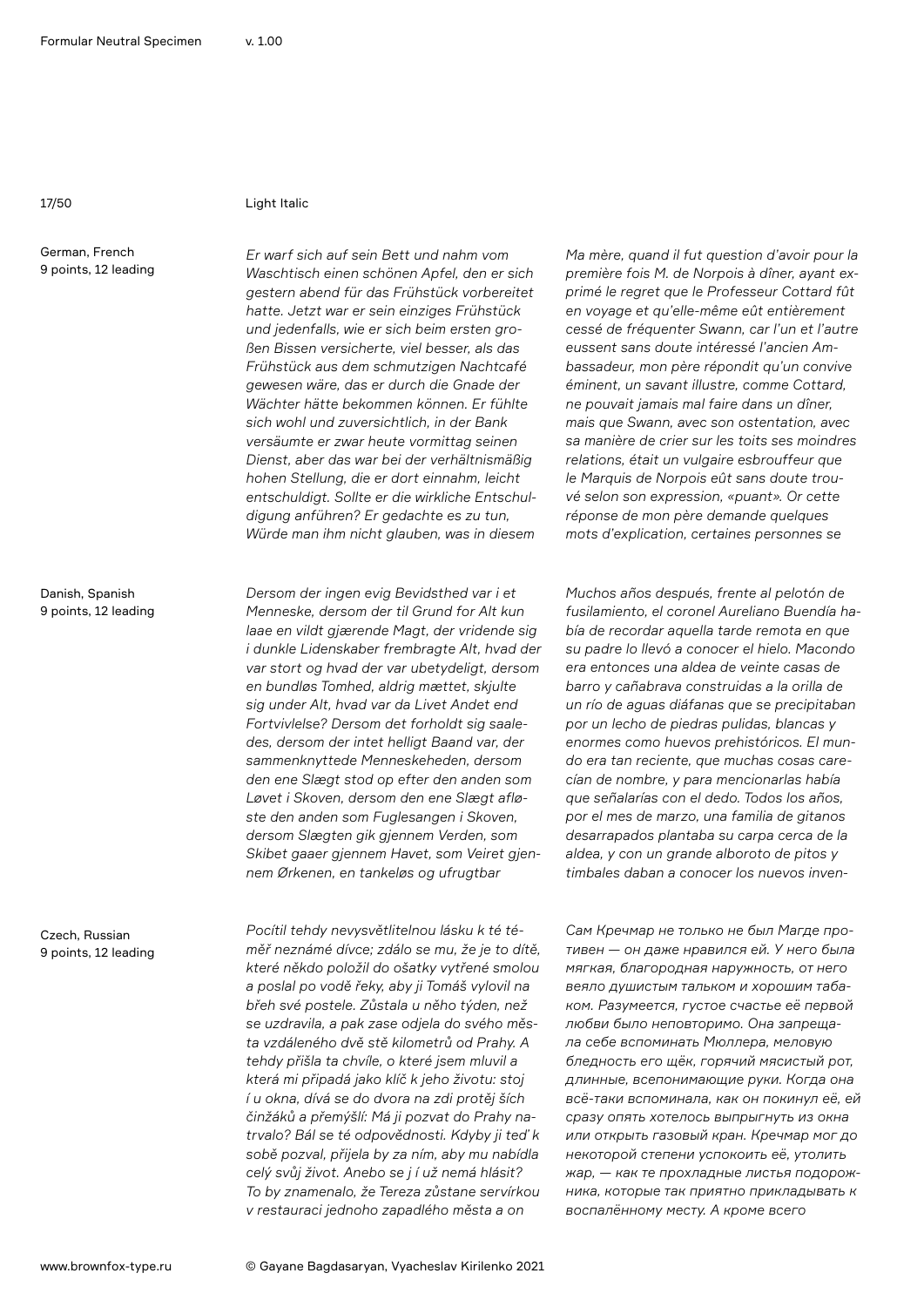18/50 Regular

### 48 points, 50 leading

36 points, 40 leading

24 points, 28 leading

## The Norwegian historian Yngvar Nielsen was commissioned by the

The Norwegian historian Yngvar Nielsen was commissioned by the Norwegian government in 1889 to determine

The Norwegian historian Yngvar Nielsen was commissioned by the Norwegian government in 1889 to determine this question in order to settle the contemporary question of Sami land rights. He concluded that the Sami had lived no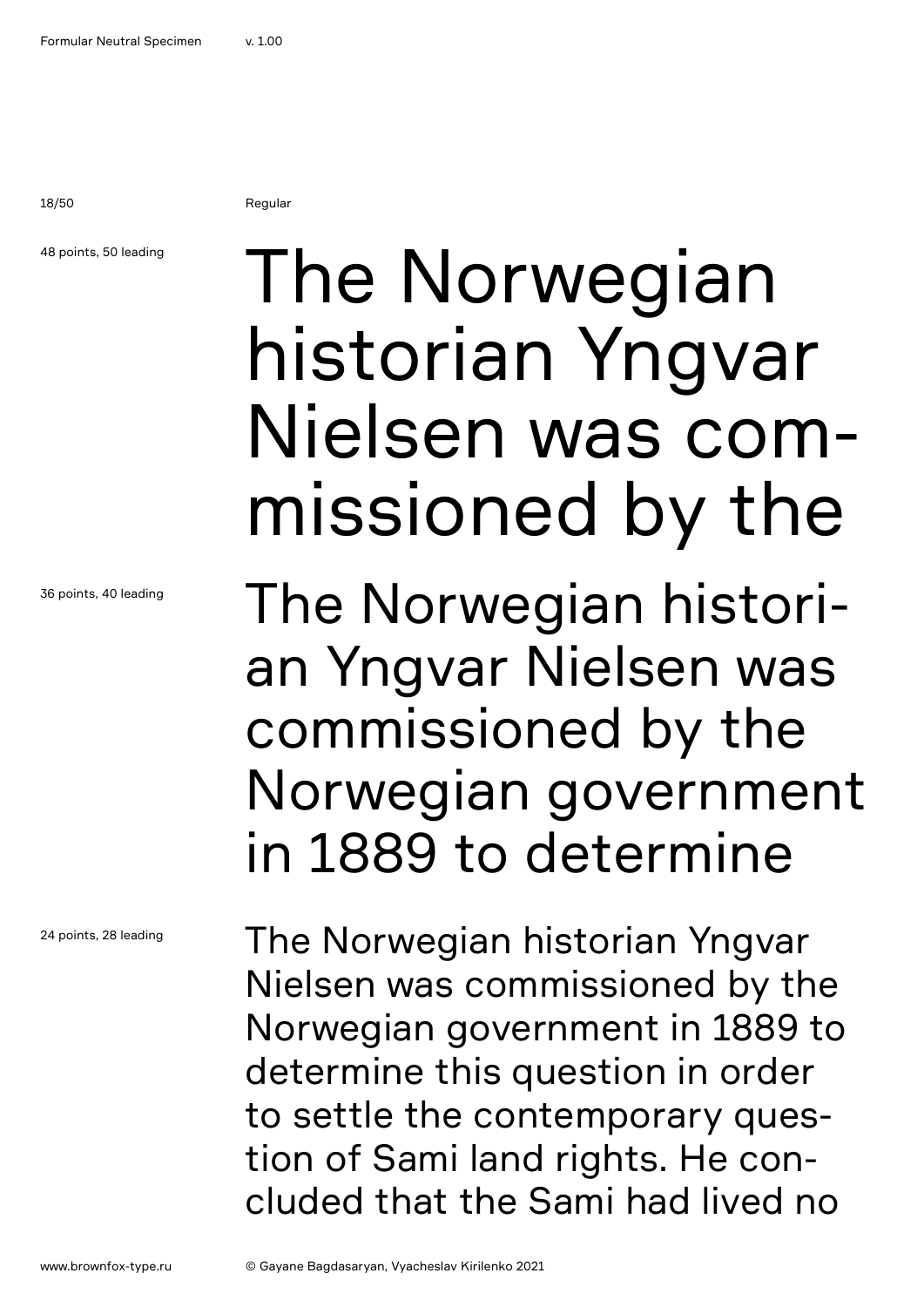19/50 Regular

14 points, 18.5 leading

The Norwegian historian Yngvar Nielsen was commissioned by the Norwegian government in 1889 to determine this question in order to settle the contemporary question of Sami land rights. He concluded that the Sami had lived no further south than Lierne in Nord-Trøndelag county until around 1500, when they had started moving south, reaching the area around Lake Femunden in the 18th century. This hypothesis is still accepted among many historians, but has been the subject of scholarly debate in the 21st century. In favour of Nielsen's view, it is pointed out that no Sami settlement to the south of Lierne in medieval times

12 points, 16 leading The Norwegian historian Yngvar Nielsen was commissioned by the Norwegian government in 1889 to determine this question in order to settle the contemporary question of Sami land rights. He concluded that the Sami had lived no further south than Lierne in Nord-Trøndelag county until around 1500, when they had started moving south, reaching the area around Lake Femunden in the 18th century. This hypothesis is still accepted among many historians, but has been the subject of scholarly debate in the 21st century. In favour of Nielsen's view, it is pointed out that no Sami settlement to the south of Lierne in medieval times has left any traces in written sources. This argument is countered by pointing out that the Sami culture was nomadic and non-literary, and as such would not be expected to leave written sources. In recent years, the number of archaeological finds that are

9 points, 12 leading

The Norwegian historian Yngvar Nielsen was commissioned by the Norwegian government in 1889 to determine this question in order to settle the contemporary question of Sami land rights. He concluded that the Sami had lived no further south than Lierne in Nord-Trøndelag county until around 1500, when they had started moving south, reaching the area around Lake Femunden in the 18th century. This hypothesis is still accepted among many historians, but has been the subject of scholarly debate in the 21st century. In favour of Nielsen's view, it is pointed out that no Sami settlement to the south of Lierne in medieval times has left any traces in written sources. This argu-

ment is countered by pointing out that the Sami culture was nomadic and non-literary, and as such would not be expected to leave written sources. In recent years, the number of archaeological finds that are interpreted as indicating a Sami presence in Southern Norway in the Middle Ages, has increased. These includes founda- tions in Lesja, in Vang in Valdres and in Hol and Ål in Hallingdal. Proponents of the Sami interpretations of these finds assume a mixed populations of Norse and Sami people in the mountainous areas of Southern Norway in the Middle Ages. Up to around 1500 the Sami were mainly fishermen and trappers, usually in a combination, leading a nomadic lifestyle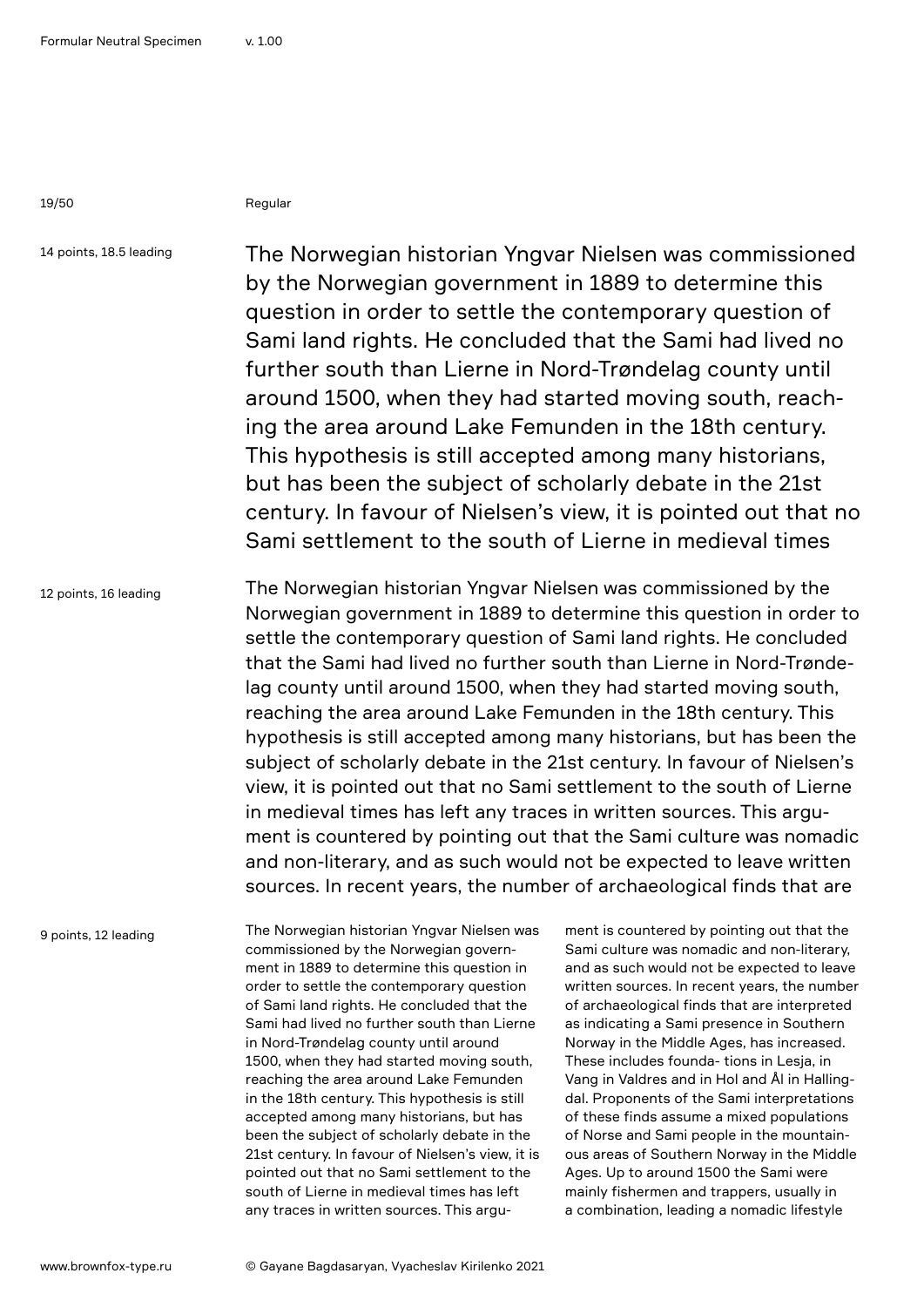### 20/50 Regular

German, French 9 points, 12 leading

Danish, Spanish 9 points, 12 leading

Czech, Russian 9 points, 12 leading

Er warf sich auf sein Bett und nahm vom Waschtisch einen schönen Apfel, den er sich gestern abend für das Frühstück vorbereitet hatte. Jetzt war er sein einziges Frühstück und jedenfalls, wie er sich beim ersten großen Bissen versicherte, viel besser, als das Frühstück aus dem schmutzigen Nachtcafé gewesen wäre, das er durch die Gnade der Wächter hätte bekommen können. Er fühlte sich wohl und zuversichtlich, in der Bank versäumte er zwar heute vormittag seinen Dienst, aber das war bei der verhältnismäßig hohen Stellung, die er dort einnahm, leicht entschuldigt. Sollte er die wirkliche Entschuldigung anführen? Er gedachte es zu tun, Würde man ihm nicht

Dersom der ingen evig Bevidsthed var i et Menneske, dersom der til Grund for Alt kun laae en vildt gjærende Magt, der vridende sig i dunkle Lidenskaber frembragte Alt, hvad der var stort og hvad der var ubetydeligt, dersom en bundløs Tomhed, aldrig mættet, skjulte sig under Alt, hvad var da Livet Andet end Fortvivlelse? Dersom det forholdt sig saaledes, dersom der intet helligt Baand var, der sammenknyttede Menneskeheden, dersom den ene Slægt stod op efter den anden som Løvet i Skoven, dersom den ene Slægt afløste den anden som Fuglesangen i Skoven, dersom Slægten gik gjennem Verden, som Skibet gaaer gjennem Havet, som Veiret gjennem Ørkenen, en tankeløs

Pocítil tehdy nevysvětlitelnou lásku k té téměř neznámé dívce; zdálo se mu, že je to dítě, které někdo položil do ošatky vytřené smolou a poslal po vodě řeky, aby ji Tomáš vylovil na břeh své postele. Zůstala u něho týden, než se uzdravila, a pak zase odjela do svého města vzdáleného dvě stě kilometrů od Prahy. A tehdy přišla ta chvíle, o které jsem mluvil a která mi připadá jako klíč k jeho životu: stoj í u okna, dívá se do dvora na zdi protěj ších činžáků a přemýšlí: Má ji pozvat do Prahy natrvalo? Bál se té odpovědnosti. Kdyby ji teď k sobě pozval, přijela by za ním, aby mu nabídla celý svůj život. Anebo se j í už nemá hlásit? To by znamenalo, že Tereza zůstane servírkou v restauraci

Ma mère, quand il fut question d'avoir pour la première fois M. de Norpois à dîner, ayant exprimé le regret que le Professeur Cottard fût en voyage et qu'elle-même eût entièrement cessé de fréquenter Swann, car l'un et l'autre eussent sans doute intéressé l'ancien Ambassadeur, mon père répondit qu'un convive éminent, un savant illustre, comme Cottard, ne pouvait jamais mal faire dans un dîner, mais que Swann, avec son ostentation, avec sa manière de crier sur les toits ses moindres relations, était un vulgaire esbrouffeur que le Marquis de Norpois eût sans doute trouvé selon son expression, «puant». Or cette réponse de mon père demande quelques mots d'explication,

Muchos años después, frente al pelotón de fusilamiento, el coronel Aureliano Buendía había de recordar aquella tarde remota en que su padre lo llevó a conocer el hielo. Macondo era entonces una aldea de veinte casas de barro y cañabrava construidas a la orilla de un río de aguas diáfanas que se precipitaban por un lecho de piedras pulidas, blancas y enormes como huevos prehistóricos. El mundo era tan reciente, que muchas cosas carecían de nombre, y para mencionarlas había que señalarías con el dedo. Todos los años, por el mes de marzo, una familia de gitanos desarrapados plantaba su carpa cerca de la aldea, y con un grande alboroto de pitos y timbales da-

Сам Кречмар не только не был Магде противен — он даже нравился ей. У него была мягкая, благородная наружность, от него веяло душистым тальком и хорошим табаком. Разумеется, густое счастье её первой любви было неповторимо. Она запрещала себе вспоминать Мюллера, меловую бледность его щёк, горячий мясистый рот, длинные, всепонимающие руки. Когда она всё-таки вспоминала, как он покинул её, ей сразу опять хотелось выпрыгнуть из окна или открыть газовый кран. Кречмар мог до некоторой степени успокоить её, утолить жар, — как те прохладные листья подорожника, которые так приятно прикладывать к воспалённо-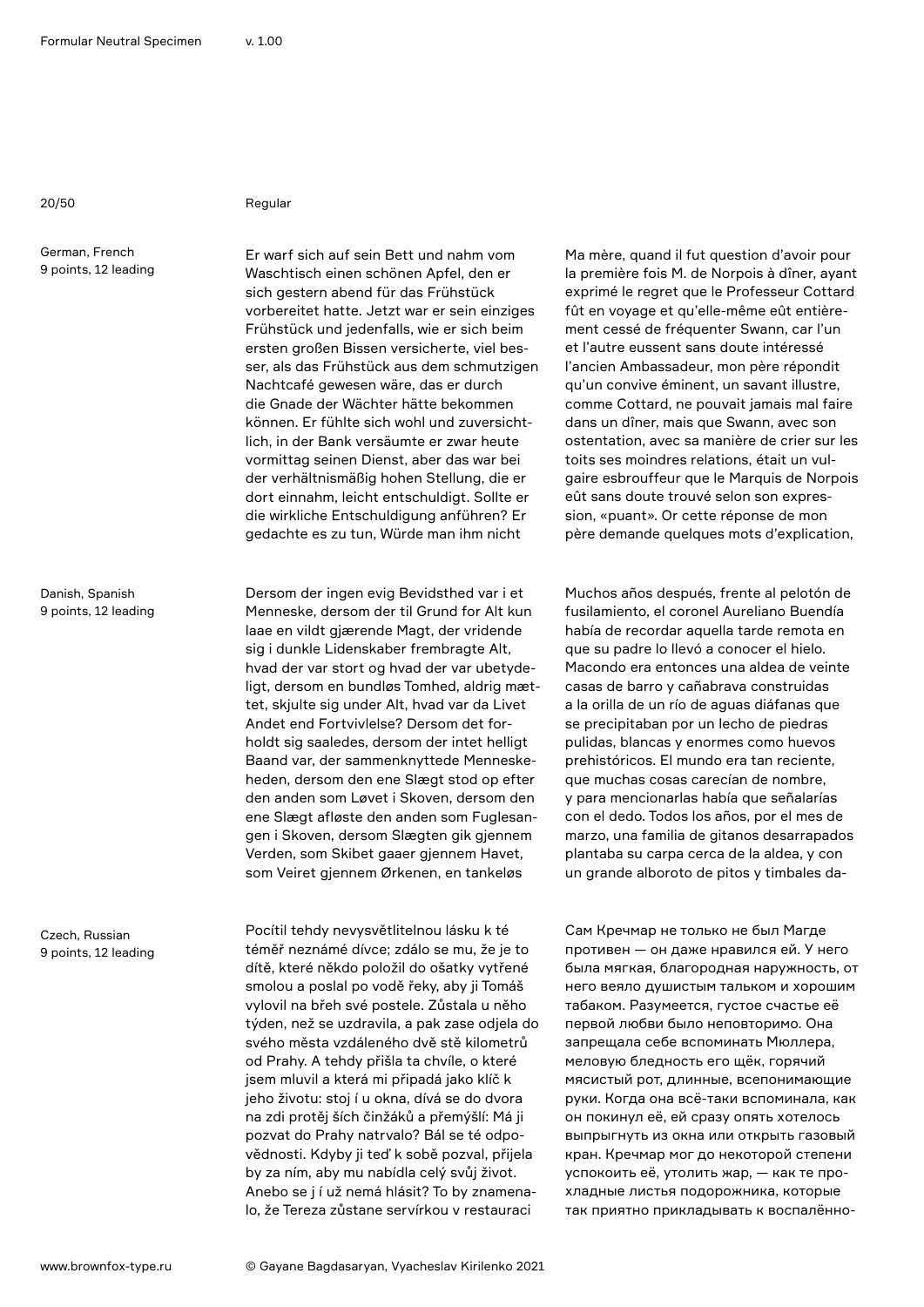21/50 Regular Italic

48 points, 50 leading

## *The Norwegian historian Yngvar Nielsen was commissioned by the*

*The Norwegian historian Yngvar Nielsen was commissioned by the Norwegian government in 1889 to determine* 

*The Norwegian historian Yngvar Nielsen was commissioned by the Norwegian government in 1889 to determine this question in order to settle the contemporary question of Sami land rights. He concluded that the Sami had lived no further*

36 points, 40 leading

24 points, 28 leading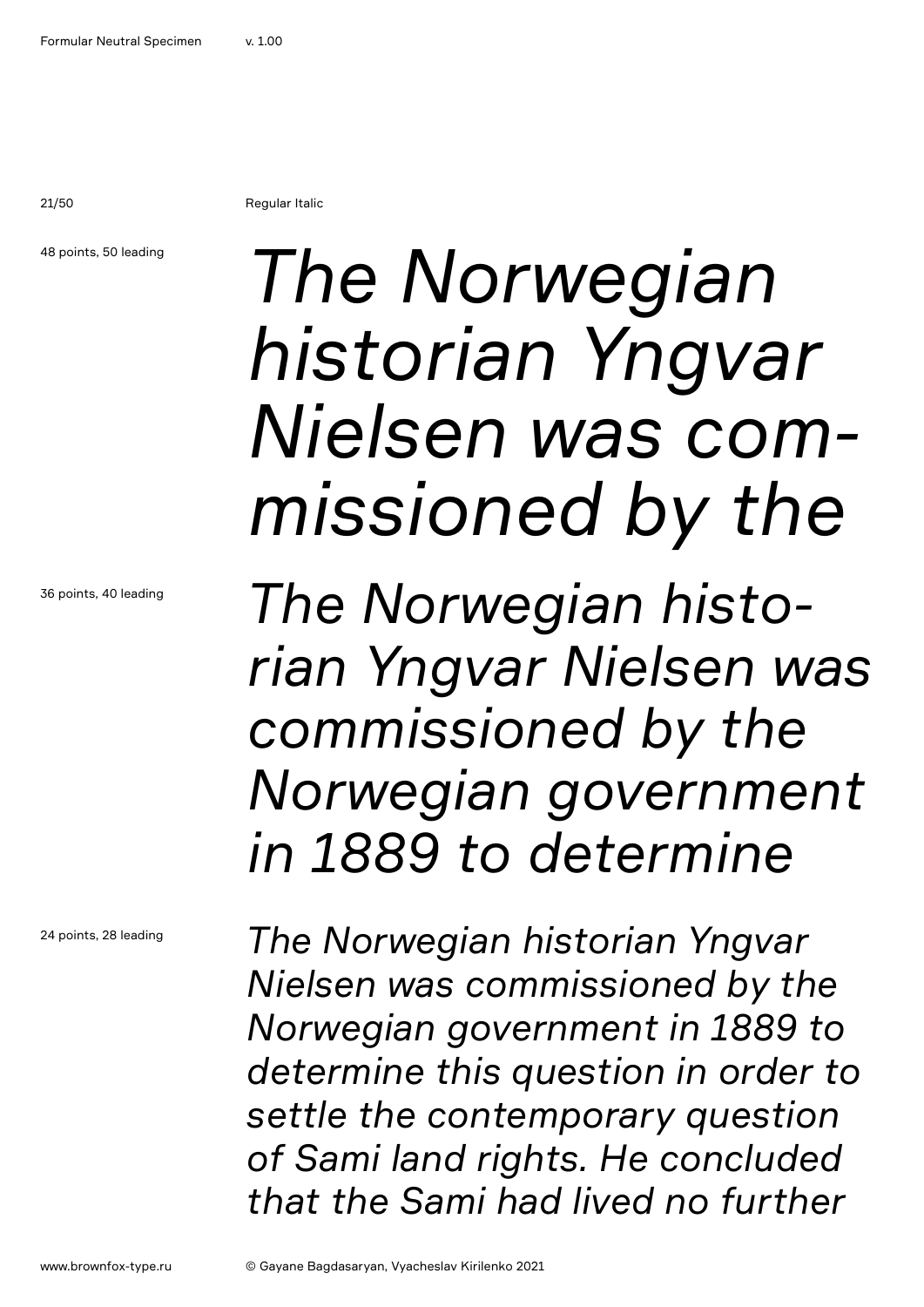22/50 Regular Italic

14 points, 18.5 leading

*The Norwegian historian Yngvar Nielsen was commissioned by the Norwegian government in 1889 to determine this question in order to settle the contemporary question of Sami land rights. He concluded that the Sami had lived no further south than Lierne in Nord-Trøndelag county until around 1500, when they had started moving south, reaching the area around Lake Femunden in the 18th century. This hypothesis is still accepted among many historians, but has been the subject of scholarly debate in the 21st century. In favour of Nielsen's view, it is pointed out that no Sami settlement to the south of Lierne in medieval times* 

12 points, 16 leading

*The Norwegian historian Yngvar Nielsen was commissioned by the Norwegian government in 1889 to determine this question in order to settle the contemporary question of Sami land rights. He concluded that the Sami had lived no further south than Lierne in Nord-Trøndelag county until around 1500, when they had started moving south, reaching the area around Lake Femunden in the 18th century. This hypothesis is still accepted among many historians, but has been the subject of scholarly debate in the 21st century. In favour of Nielsen's view, it is pointed out that no Sami settlement to the south of Lierne in medieval times has left any traces in written sources. This argument is countered by pointing out that the Sami culture was nomadic and non-literary, and as such would not be expected to leave written sources. In recent years, the number of archaeological finds that are* 

9 points, 12 leading

*The Norwegian historian Yngvar Nielsen was commissioned by the Norwegian government in 1889 to determine this question in order to settle the contemporary question of Sami land rights. He concluded that the Sami had lived no further south than Lierne in Nord-Trøndelag county until around 1500, when they had started moving south, reaching the area around Lake Femunden in the 18th century. This hypothesis is still accepted among many historians, but has been the subject of scholarly debate in the 21st century. In favour of Nielsen's view, it is pointed out that no Sami settlement to the south of Lierne in medieval times has left any traces in written sources. This argu-*

*ment is countered by pointing out that the Sami culture was nomadic and non-literary, and as such would not be expected to leave written sources. In recent years, the number of archaeological finds that are interpreted as indicating a Sami presence in Southern Norway in the Middle Ages, has increased. These includes foundations in Lesja, in Vang in Valdres and in Hol and Ål in Hallingdal. Proponents of the Sami interpretations of these finds assume a mixed populations of Norse and Sami people in the mountainous areas of Southern Norway in the Middle Ages. Up to around 1500 the Sami were mainly fishermen and trappers, usually in a combination, leading a nomadic lifestyle*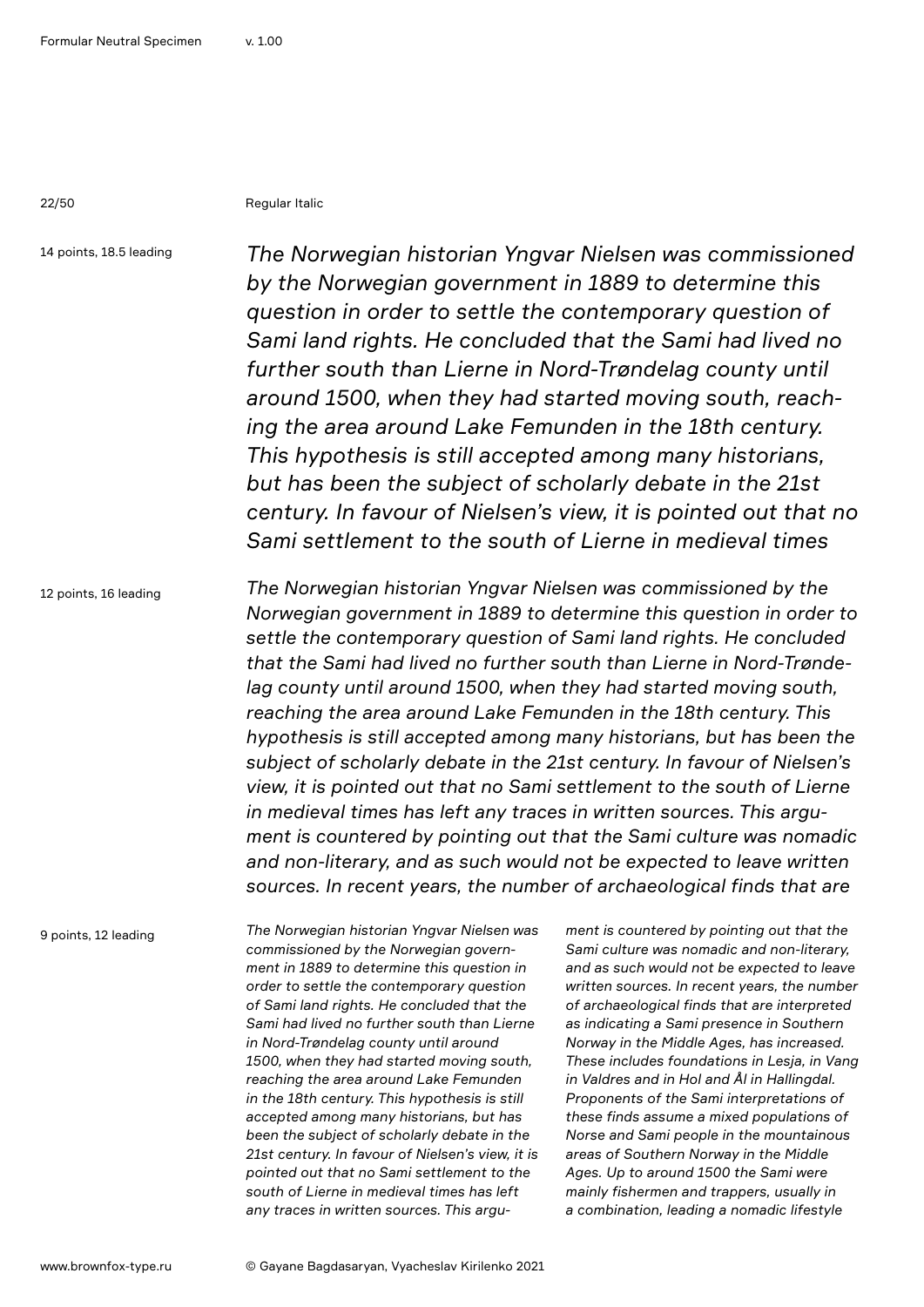#### 23/50 Regular Italic

German, French 9 points, 12 leading

Danish, Spanish 9 points, 12 leading

Czech, Russian 9 points, 12 leading

*Er warf sich auf sein Bett und nahm vom Waschtisch einen schönen Apfel, den er sich gestern abend für das Frühstück vorbereitet hatte. Jetzt war er sein einziges Frühstück und jedenfalls, wie er sich beim ersten großen Bissen versicherte, viel besser, als das Frühstück aus dem schmutzigen Nachtcafé gewesen wäre, das er durch die Gnade der Wächter hätte bekommen können. Er fühlte sich wohl und zuversichtlich, in der Bank versäumte er zwar heute vormittag seinen Dienst, aber das war bei der verhältnismäßig hohen Stellung, die er dort einnahm, leicht entschuldigt. Sollte er die wirkliche Entschuldigung anführen? Er gedachte es zu tun, Würde man ihm nicht glauben, was in* 

*Dersom der ingen evig Bevidsthed var i et Menneske, dersom der til Grund for Alt kun laae en vildt gjærende Magt, der vridende sig i dunkle Lidenskaber frembragte Alt, hvad der var stort og hvad der var ubetydeligt, dersom en bundløs Tomhed, aldrig mættet, skjulte sig under Alt, hvad var da Livet Andet end Fortvivlelse? Dersom det forholdt sig saaledes, dersom der intet helligt Baand var, der sammenknyttede Menneskeheden, dersom den ene Slægt stod op efter den anden som Løvet i Skoven, dersom den ene Slægt afløste den anden som Fuglesangen i Skoven, dersom Slægten gik gjennem Verden, som Skibet gaaer gjennem Havet, som Veiret gjennem Ørkenen, en tankeløs og* 

*Pocítil tehdy nevysvětlitelnou lásku k té téměř neznámé dívce; zdálo se mu, že je to dítě, které někdo položil do ošatky vytřené smolou a poslal po vodě řeky, aby ji Tomáš vylovil na břeh své postele. Zůstala u něho týden, než se uzdravila, a pak zase odjela do svého města vzdáleného dvě stě kilometrů od Prahy. A tehdy přišla ta chvíle, o které jsem mluvil a která mi připadá jako klíč k jeho životu: stoj í u okna, dívá se do dvora na zdi protěj ších činžáků a přemýšlí: Má ji pozvat do Prahy natrvalo? Bál se té odpovědnosti. Kdyby ji teď k sobě pozval, přijela by za ním, aby mu nabídla celý svůj život. Anebo se j í už nemá hlásit? To by znamenalo, že Tereza zůstane servírkou v restauraci* 

*Ma mère, quand il fut question d'avoir pour la première fois M. de Norpois à dîner, ayant exprimé le regret que le Professeur Cottard fût en voyage et qu'elle-même eût entièrement cessé de fréquenter Swann, car l'un et l'autre eussent sans doute intéressé l'ancien Ambassadeur, mon père répondit qu'un convive éminent, un savant illustre, comme Cottard, ne pouvait jamais mal faire dans un dîner, mais que Swann, avec son ostentation, avec sa manière de crier sur les toits ses moindres relations, était un vulgaire esbrouffeur que le Marquis de Norpois eût sans doute trouvé selon son expression, «puant». Or cette réponse de mon père demande quelques mots d'explication, cer-*

*Muchos años después, frente al pelotón de fusilamiento, el coronel Aureliano Buendía había de recordar aquella tarde remota en que su padre lo llevó a conocer el hielo. Macondo era entonces una aldea de veinte casas de barro y cañabrava construidas a la orilla de un río de aguas diáfanas que se precipitaban por un lecho de piedras pulidas, blancas y enormes como huevos prehistóricos. El mundo era tan reciente, que muchas cosas carecían de nombre, y para mencionarlas había que señalarías con el dedo. Todos los años, por el mes de marzo, una familia de gitanos desarrapados plantaba su carpa cerca de la aldea, y con un grande alboroto de pitos y timbales da-*

*Сам Кречмар не только не был Магде противен — он даже нравился ей. У него была мягкая, благородная наружность, от него веяло душистым тальком и хорошим табаком. Разумеется, густое счастье её первой любви было неповторимо. Она запрещала себе вспоминать Мюллера, меловую бледность его щёк, горячий мясистый рот, длинные, всепонимающие руки. Когда она всё-таки вспоминала, как он покинул её, ей сразу опять хотелось выпрыгнуть из окна или открыть газовый кран. Кречмар мог до некоторой степени успокоить её, утолить жар, — как те прохладные листья подорожника, которые так приятно прикладывать к воспалённому месту. А кроме*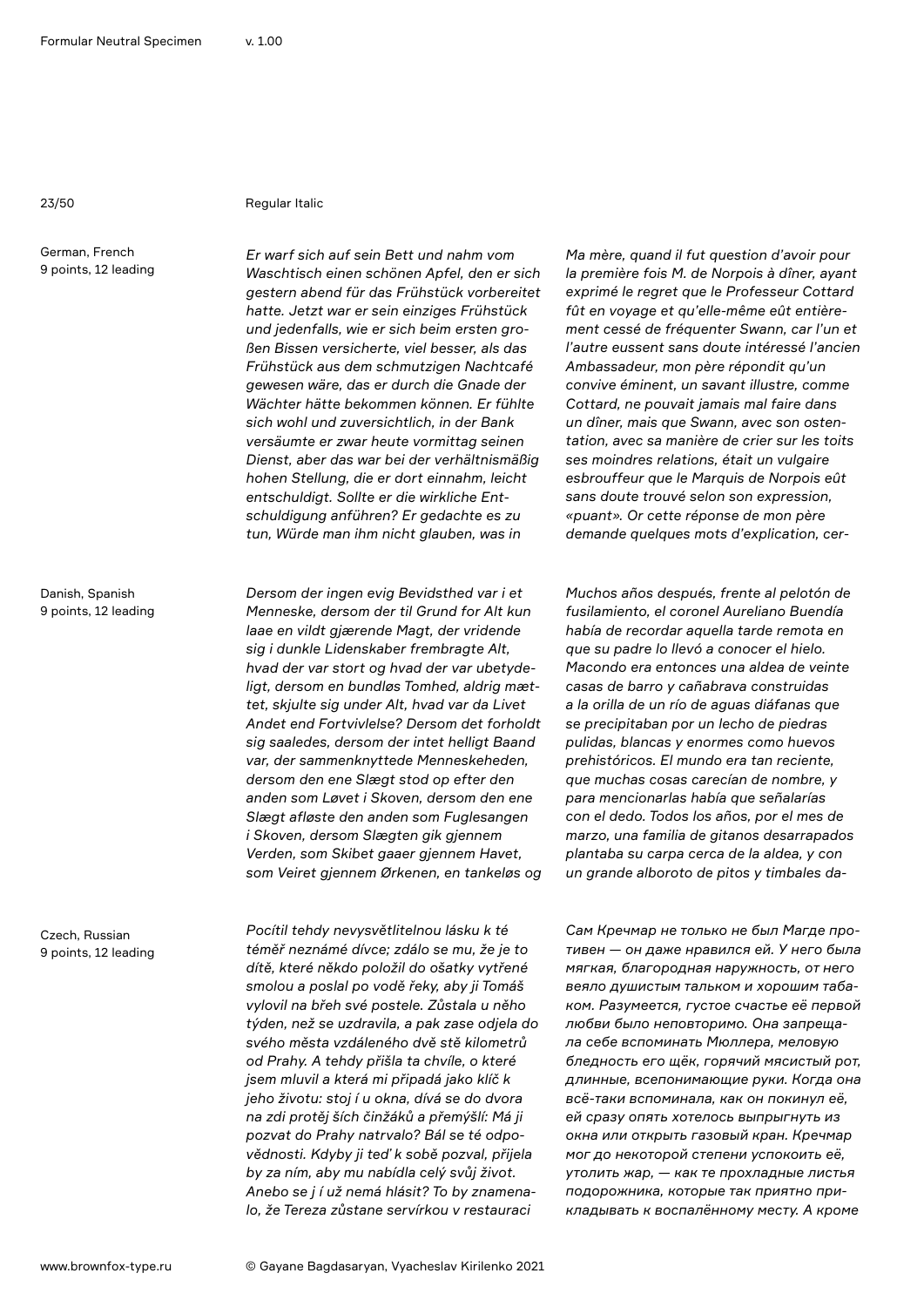24/50 Medium

### 48 points, 50 leading

36 points, 40 leading

24 points, 28 leading

## The Norwegian historian Yngvar Nielsen was commissioned

The Norwegian historian Yngvar Nielsen was commissioned by the Norwegian government in 1889 to deter-

The Norwegian historian Yngvar Nielsen was commissioned by the Norwegian government in 1889 to determine this question in order to settle the contemporary question of Sami land rights. He concluded that the Sami had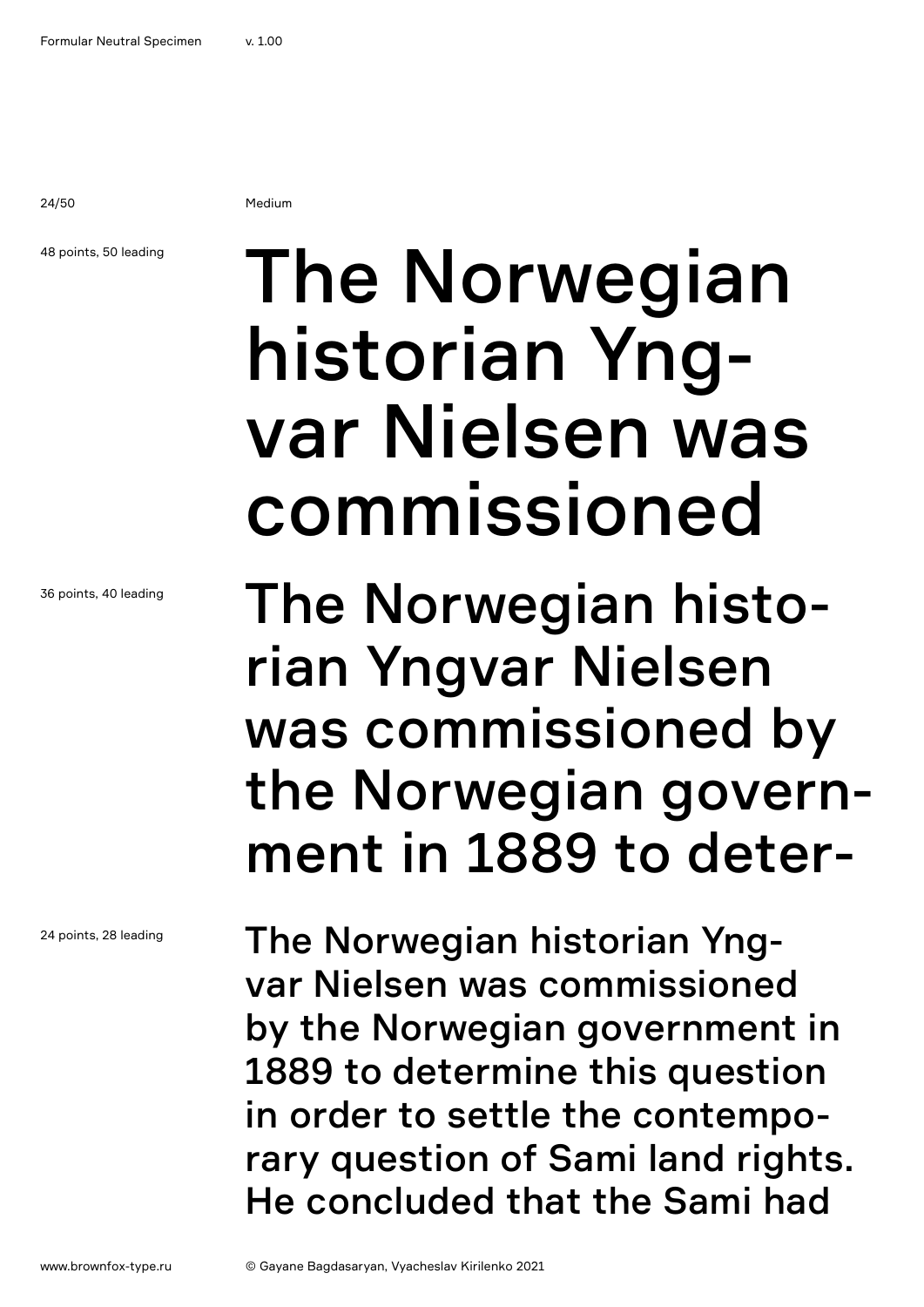25/50 Medium

14 points, 18.5 leading

The Norwegian historian Yngvar Nielsen was com- missioned by the Norwegian government in 1889 to determine this question in order to settle the contemporary question of Sami land rights. He concluded that the Sami had lived no further south than Lierne in Nord-Trøndelag county until around 1500, when they had started moving south, reaching the area around Lake Femunden in the 18th century. This hypothesis is still accepted among many historians, but has been the subject of scholarly debate in the 21st century. In favour of Nielsen's view, it is pointed out that no Sami settlement to the south

12 points, 16 leading

The Norwegian historian Yngvar Nielsen was commissioned by the Norwegian government in 1889 to determine this question in order to settle the contemporary question of Sami land rights. He concluded that the Sami had lived no further south than Lierne in Nord-Trøndelag county until around 1500, when they had started moving south, reaching the area around Lake Femunden in the 18th century. This hypothesis is still accepted among many historians, but has been the subject of scholarly debate in the 21st century. In favour of Nielsen's view, it is pointed out that no Sami settlement to the south of Lierne in medieval times has left any traces in written sources. This argument is countered by pointing out that the Sami culture was nomadic and non-literary, and as such would not be expected to leave written sources. In recent years,

9 points, 12 leading

The Norwegian historian Yngvar Nielsen was commissioned by the Norwegian government in 1889 to determine this question in order to settle the contemporary question of Sami land rights. He concluded that the Sami had lived no further south than Lierne in Nord-Trøndelag county until around 1500, when they had started moving south, reaching the area around Lake Femunden in the 18th century. This hypothesis is still accepted among many historians, but has been the subject of scholarly debate in the 21st century. In favour of Nielsen's view, it is pointed out that no Sami settlement to the south of Lierne in medieval times has left any

traces in written sources. This argument is countered by pointing out that the Sami culture was nomadic and non-literary, and as such would not be expected to leave written sources. In recent years, the number of archaeological finds that are interpreted as indicating a Sami presence in Southern Norway in the Middle Ages, has increased. These includes foundations in Lesja, in Vang in Valdres and in Hol and Ål in Hallingdal. Proponents of the Sami interpretations of these finds assume a mixed populations of Norse and Sami people in the mountainous areas of Southern Norway in the Middle Ages. Up to around 1500 the Sami were mainly fishermen and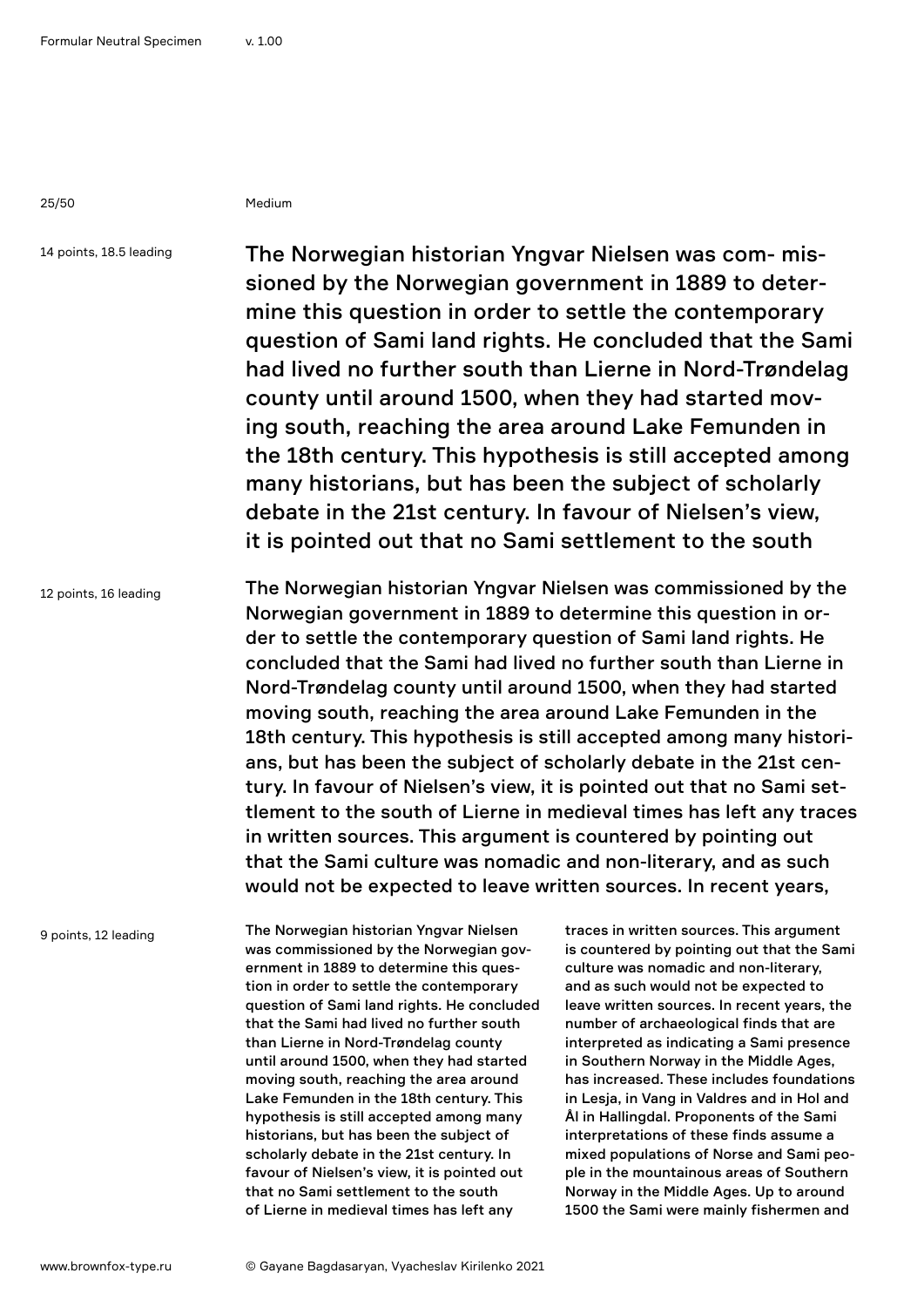### 26/50 Medium

German, French 9 points, 12 leading

Danish, Spanish 9 points, 12 leading

Czech, Russian 9 points, 12 leading

Er warf sich auf sein Bett und nahm vom Waschtisch einen schönen Apfel, den er sich gestern abend für das Frühstück vorbereitet hatte. Jetzt war er sein einziges Frühstück und jedenfalls, wie er sich beim ersten großen Bissen versicherte, viel besser, als das Frühstück aus dem schmutzigen Nachtcafé gewesen wäre, das er durch die Gnade der Wächter hätte bekommen können. Er fühlte sich wohl und zuversichtlich, in der Bank versäumte er zwar heute vormittag seinen Dienst, aber das war bei der verhältnismäßig hohen Stellung, die er dort einnahm, leicht entschuldigt. Sollte er die wirkliche Entschuldigung anführen? Er gedachte es zu tun, Würde man ihm

Dersom der ingen evig Bevidsthed var i et Menneske, dersom der til Grund for Alt kun laae en vildt gjærende Magt, der vridende sig i dunkle Lidenskaber frembragte Alt, hvad der var stort og hvad der var ubetydeligt, dersom en bundløs Tomhed, aldrig mættet, skjulte sig under Alt, hvad var da Livet Andet end Fortvivlelse? Dersom det forholdt sig saaledes, dersom der intet helligt Baand var, der sammenknyttede Menneskeheden, dersom den ene Slægt stod op efter den anden som Løvet i Skoven, dersom den ene Slægt afløste den anden som Fuglesangen i Skoven, dersom Slægten gik gjennem Verden, som Skibet gaaer gjennem Havet, som Veiret gjennem

Pocítil tehdy nevysvětlitelnou lásku k té téměř neznámé dívce; zdálo se mu, že je to dítě, které někdo položil do ošatky vytřené smolou a poslal po vodě řeky, aby ji Tomáš vylovil na břeh své postele. Zůstala u něho týden, než se uzdravila, a pak zase odjela do svého města vzdáleného dvě stě kilometrů od Prahy. A tehdy přišla ta chvíle, o které jsem mluvil a která mi připadá jako klíč k jeho životu: stoj í u okna, dívá se do dvora na zdi protěj ších činžáků a přemýšlí: Má ji pozvat do Prahy natrvalo? Bál se té odpovědnosti. Kdyby ji teď k sobě pozval, přijela by za ním, aby mu nabídla celý svůj život. Anebo se j í už nemá hlásit? To by znamenalo, že Tereza zůstane servírkou

Ma mère, quand il fut question d'avoir pour la première fois M. de Norpois à dîner, ayant exprimé le regret que le Professeur Cottard fût en voyage et qu'elle-même eût entièrement cessé de fréquenter Swann, car l'un et l'autre eussent sans doute intéressé l'ancien Ambassadeur, mon père répondit qu'un convive éminent, un savant illustre, comme Cottard, ne pouvait jamais mal faire dans un dîner, mais que Swann, avec son ostentation, avec sa manière de crier sur les toits ses moindres relations, était un vulgaire esbrouffeur que le Marquis de Norpois eût sans doute trouvé selon son expression, «puant». Or cette réponse de mon père demande quelques

Muchos años después, frente al pelotón de fusilamiento, el coronel Aureliano Buendía había de recordar aquella tarde remota en que su padre lo llevó a conocer el hielo. Macondo era entonces una aldea de veinte casas de barro y cañabrava construidas a la orilla de un río de aguas diáfanas que se precipitaban por un lecho de piedras pulidas, blancas y enormes como huevos prehistóricos. El mundo era tan reciente, que muchas cosas carecían de nombre, y para mencionarlas había que señalarías con el dedo. Todos los años, por el mes de marzo, una familia de gitanos desarrapados plantaba su carpa cerca de la aldea, y con un grande alboroto de pitos y timba-

Сам Кречмар не только не был Магде противен — он даже нравился ей. У него была мягкая, благородная наружность, от него веяло душистым тальком и хорошим табаком. Разумеется, густое счастье её первой любви было неповторимо. Она запрещала себе вспоминать Мюллера, меловую бледность его щёк, горячий мясистый рот, длинные, всепонимающие руки. Когда она всё-таки вспоминала, как он покинул её, ей сразу опять хотелось выпрыгнуть из окна или открыть газовый кран. Кречмар мог до некоторой степени успокоить её, утолить жар, — как те прохладные листья подорожника, которые так приятно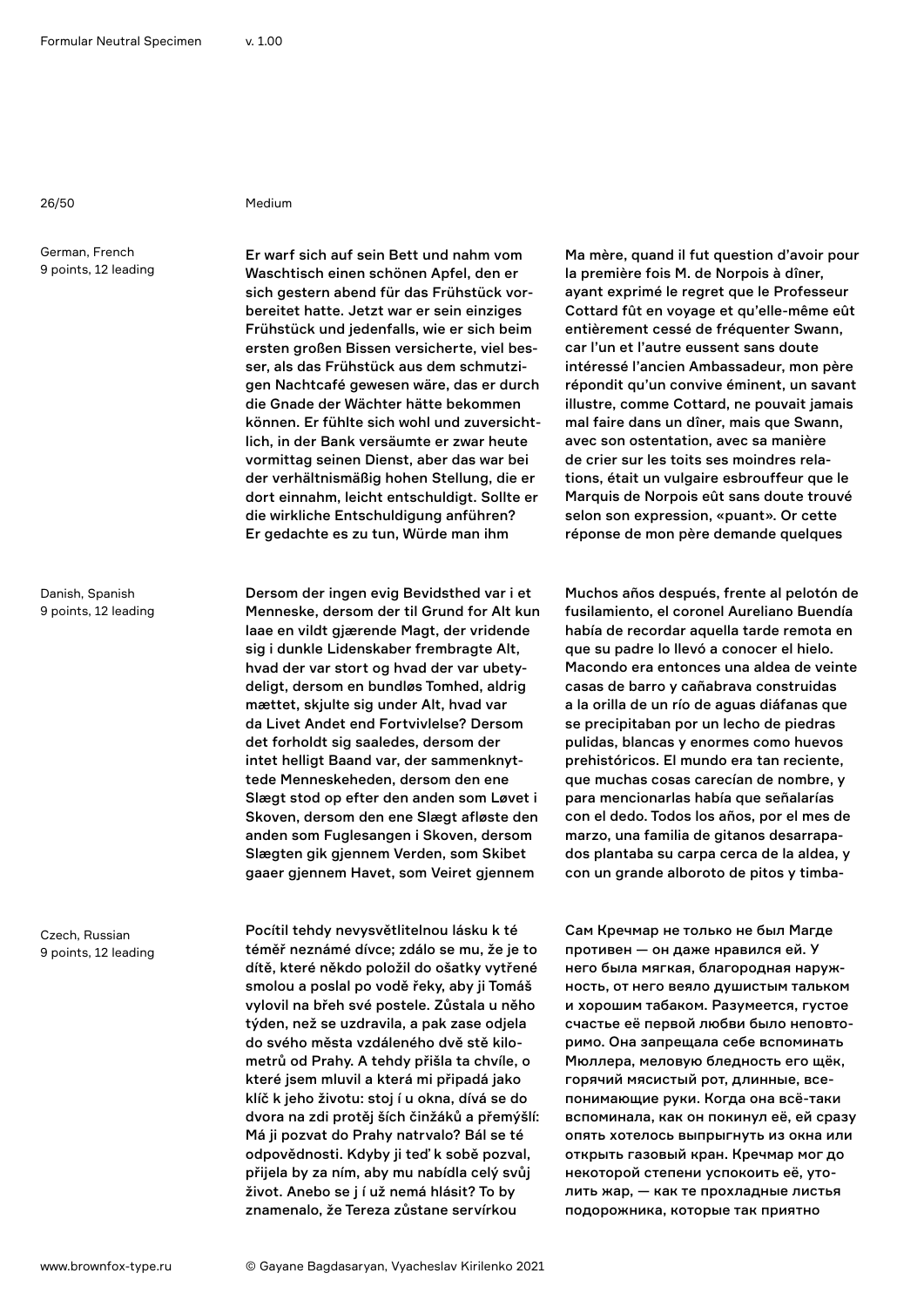27/50 Medium Italic

48 points, 50 leading

36 points, 40 leading

24 points, 28 leading

# *The Norwegian historian Yngvar Nielsen was commissioned*

*The Norwegian historian Yngvar Nielsen was commissioned by the Norwegian government in 1889 to deter-*

*The Norwegian historian Yngvar Nielsen was commissioned by the Norwegian government in 1889 to determine this question in order to settle the contemporary question of Sami land rights. He concluded that the Sami had lived no*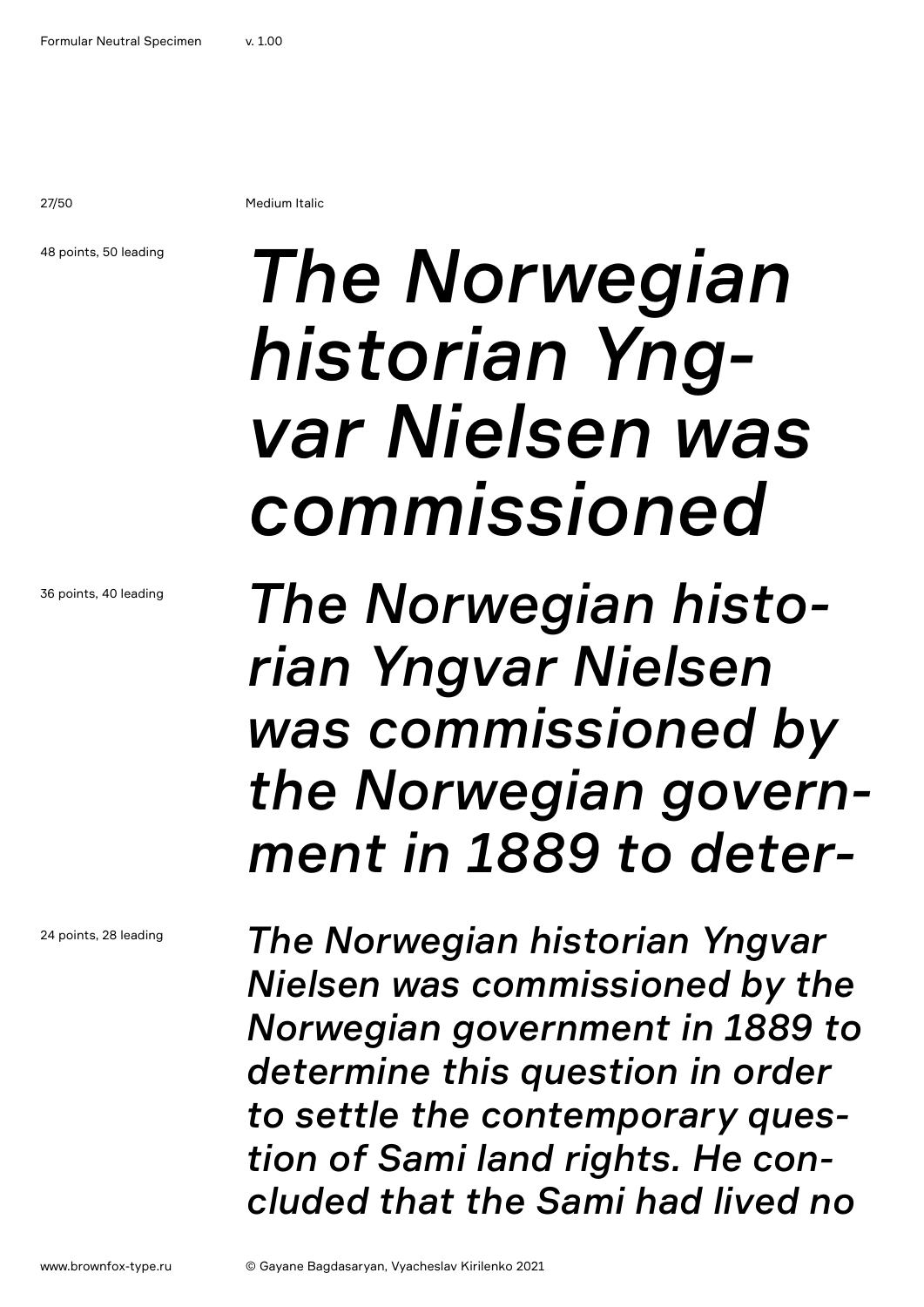28/50 Medium Italic

14 points, 18.5 leading

*The Norwegian historian Yngvar Nielsen was com- missioned by the Norwegian government in 1889 to determine this question in order to settle the contemporary question of Sami land rights. He concluded that the Sami had lived no further south than Lierne in Nord-Trøndelag county until around 1500, when they had started moving south, reaching the area around Lake Femunden in the 18th century. This hypothesis is still accepted among many historians, but has been the subject of scholarly debate in the 21st century. In favour of Nielsen's view, it is pointed out that no Sami settlement to the south* 

12 points, 16 leading

*The Norwegian historian Yngvar Nielsen was commissioned by the Norwegian government in 1889 to determine this question in order to settle the contemporary question of Sami land rights. He concluded that the Sami had lived no further south than Lierne in Nord-Trøndelag county until around 1500, when they had started moving south, reaching the area around Lake Femunden in the 18th century. This hypothesis is still accepted among many historians, but has been the subject of scholarly debate in the 21st century. In favour of Nielsen's view, it is pointed out that no Sami settlement to the south of Lierne in medieval times has left any traces in written sources. This argument is countered by pointing out that the Sami culture was nomadic and non-literary, and as such would not be expected to leave written sources. In recent years, the number* 

9 points, 12 leading

*The Norwegian historian Yngvar Nielsen was commissioned by the Norwegian government in 1889 to determine this question in order to settle the contemporary question of Sami land rights. He concluded that the Sami had lived no further south than Lierne in Nord-Trøndelag county until around 1500, when they had started moving south, reaching the area around Lake Femunden in the 18th century. This hypothesis is still accepted among many historians, but has been the subject of scholarly debate in the 21st century. In favour of Nielsen's view, it is pointed out that no Sami settlement to the south of Lierne in medieval times has left any traces in writ-*

*ten sources. This argument is countered by pointing out that the Sami culture was nomadic and non-literary, and as such would not be expected to leave written sources. In recent years, the number of archaeological finds that are interpreted as indicating a Sami presence in Southern Norway in the Middle Ages, has increased. These includes founda- tions in Lesja, in Vang in Valdres and in Hol and Ål in Hallingdal. Proponents of the Sami interpretations of these finds assume a mixed populations of Norse and Sami people in the mountainous areas of Southern Norway in the Middle Ages. Up to around 1500 the Sami were mainly fishermen and trappers, usually in a combina-*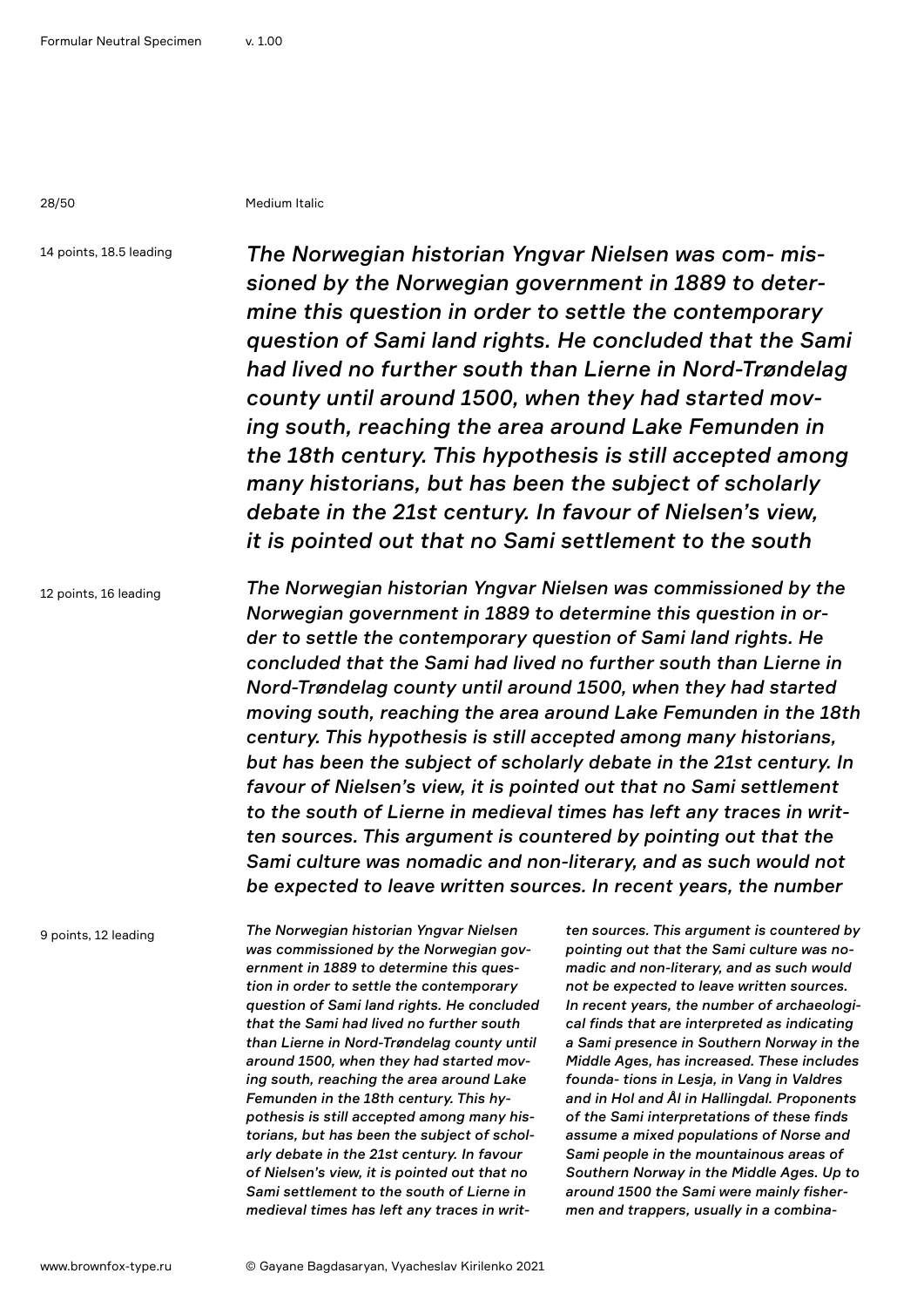#### 29/50 Medium Italic

German, French 9 points, 12 leading

Danish, Spanish 9 points, 12 leading

Czech, Russian 9 points, 12 leading *Er warf sich auf sein Bett und nahm vom Waschtisch einen schönen Apfel, den er sich gestern abend für das Frühstück vorbereitet hatte. Jetzt war er sein einziges Frühstück und jedenfalls, wie er sich beim ersten großen Bissen versicherte, viel besser, als das Frühstück aus dem schmutzigen Nachtcafé gewesen wäre, das er durch die Gnade der Wächter hätte bekommen können. Er fühlte sich wohl und zuversichtlich, in der Bank versäumte er zwar heute vormittag seinen Dienst, aber das war bei der verhältnismäßig hohen Stellung, die er dort einnahm, leicht entschuldigt. Sollte er die wirkliche Entschuldigung anführen? Er gedachte es zu tun, Würde man ihm* 

*Dersom der ingen evig Bevidsthed var i et Menneske, dersom der til Grund for Alt kun laae en vildt gjærende Magt, der vridende sig i dunkle Lidenskaber frembragte Alt, hvad der var stort og hvad der var ubetydeligt, dersom en bundløs Tomhed, aldrig mættet, skjulte sig under Alt, hvad var da Livet Andet end Fortvivlelse? Dersom det forholdt sig saaledes, dersom der intet helligt Baand var, der sammenknyttede Menneskeheden, dersom den ene Slægt stod op efter den anden som Løvet i Skoven, dersom den ene Slægt afløste den anden som Fuglesangen i Skoven, dersom Slægten gik gjennem Verden, som Skibet gaaer gjennem Havet, som Veiret gjennem* 

*Pocítil tehdy nevysvětlitelnou lásku k té téměř neznámé dívce; zdálo se mu, že je to dítě, které někdo položil do ošatky vytřené smolou a poslal po vodě řeky, aby ji Tomáš vylovil na břeh své postele. Zůstala u něho týden, než se uzdravila, a pak zase odjela do svého města vzdáleného dvě stě kilometrů od Prahy. A tehdy přišla ta chvíle, o které jsem mluvil a která mi připadá jako klíč k jeho životu: stoj í u okna, dívá se do dvora na zdi protěj ších činžáků a přemýšlí: Má ji pozvat do Prahy natrvalo? Bál se té odpovědnosti. Kdyby ji teď k sobě pozval, přijela by za ním, aby mu nabídla celý svůj život. Anebo se j í už nemá hlásit? To by znamenalo, že Tereza zůstane servírkou* 

*Ma mère, quand il fut question d'avoir pour la première fois M. de Norpois à dîner, ayant exprimé le regret que le Professeur Cottard fût en voyage et qu'elle-même eût entièrement cessé de fréquenter Swann, car l'un et l'autre eussent sans doute intéressé l'ancien Ambassadeur, mon père répondit qu'un convive éminent, un savant illustre, comme Cottard, ne pouvait jamais mal faire dans un dîner, mais que Swann, avec son ostentation, avec sa manière de crier sur les toits ses moindres relations, était un vulgaire esbrouffeur que le Marquis de Norpois eût sans doute trouvé selon son expression, puant. Or cette réponse de mon père demande quelques* 

*Muchos años después, frente al pelotón de fusilamiento, el coronel Aureliano Buendía había de recordar aquella tarde remota en que su padre lo llevó a conocer el hielo. Macondo era entonces una aldea de veinte casas de barro y cañabrava construidas a la orilla de un río de aguas diáfanas que se precipitaban por un lecho de piedras pulidas, blancas y enormes como huevos prehistóricos. El mundo era tan reciente, que muchas cosas carecían de nombre, y para mencionarlas había que señalarías con el dedo. Todos los años, por el mes de marzo, una familia de gitanos desarrapados plantaba su carpa cerca de la aldea, y con un grande alboroto de pitos y timba-*

*Сам Кречмар не только не был Магде противен — он даже нравился ей. У него была мягкая, благородная наружность, от него веяло душистым тальком и хорошим табаком. Разумеется, густое счастье её первой любви было неповторимо. Она запрещала себе вспоминать Мюллера, меловую бледность его щёк, горячий мясистый рот, длинные, всепонимающие руки. Когда она всё-таки вспоминала, как он покинул её, ей сразу опять хотелось выпрыгнуть из окна или открыть газовый кран. Кречмар мог до некоторой степени успокоить её, утолить жар, как те прохладные листья подорожника, которые так приятно прикладывать к*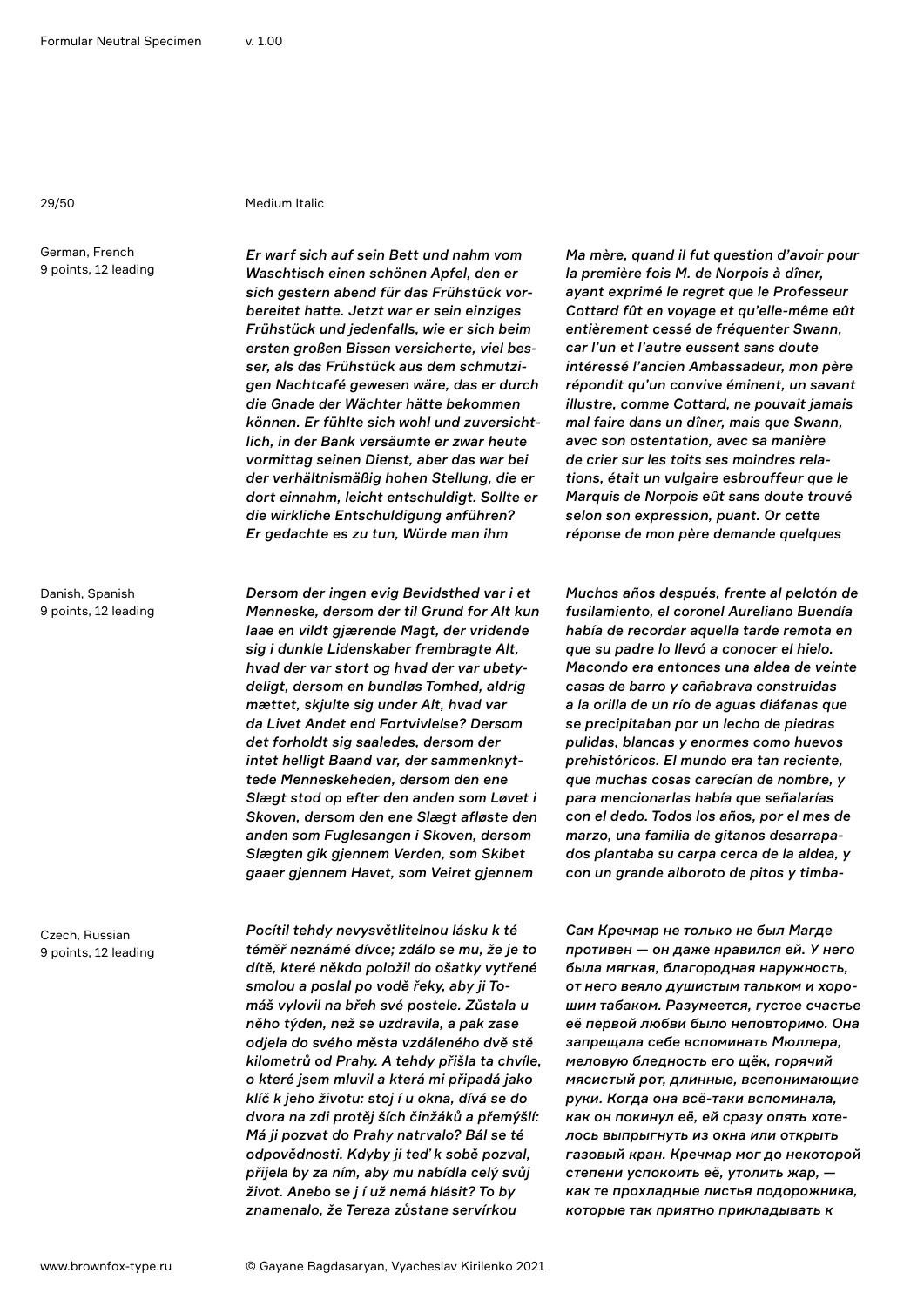30/50 Bold

### 48 points, 50 leading

**The Norwegian historian Yngvar Nielsen was commissioned**

**The Norwegian historian Yngvar Nielsen was commissioned by the Norwegian government in 1889 to** 

**The Norwegian historian Yngvar Nielsen was commissioned by the Norwegian government in 1889 to determine this question in order to settle the contemporary question of Sami land rights. He concluded that the** 

36 points, 40 leading

24 points, 28 leading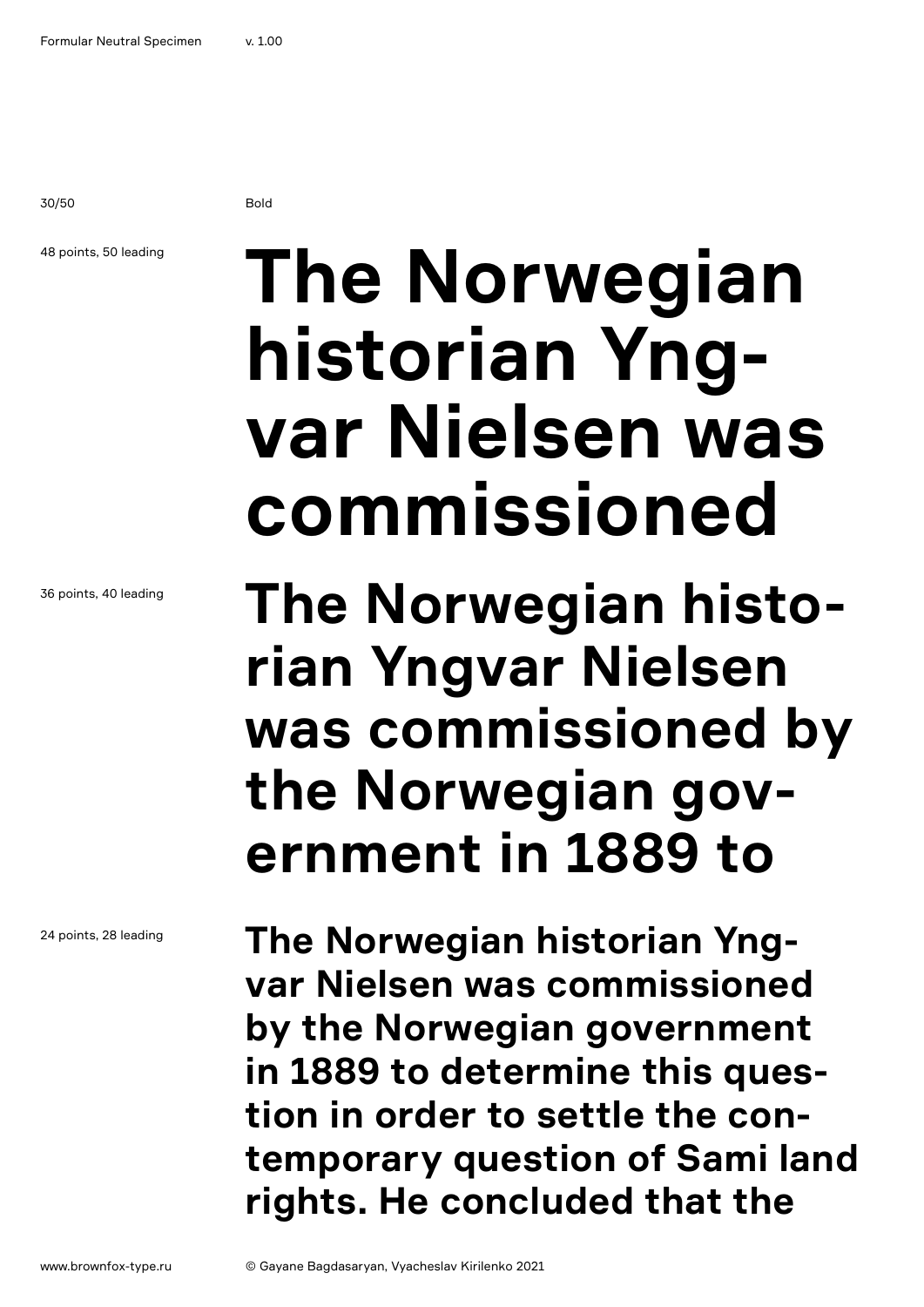31/50 Bold

14 points, 18.5 leading

**The Norwegian historian Yngvar Nielsen was com-missioned by the Norwegian government in 1889 to determine this question in order to settle the contemporary question of Sami land rights. He concluded that the Sami had lived no further south than Lierne in Nord-Trøndelag county until around 1500, when they had started moving south, reaching the area around Lake Femunden in the 18th century. This hypothesis is still accepted among many historians, but has been the subject of scholarly debate in the 21st century. In favour of Nielsen's view, it is pointed out that no Sami settlement** 

12 points, 16 leading **The Norwegian historian Yngvar Nielsen was commissioned by the Norwegian government in 1889 to determine this question in order to settle the contemporary question of Sami land rights. He concluded that the Sami had lived no further south than Lierne in Nord-Trøndelag county until around 1500, when they had started moving south, reaching the area around Lake Femunden in the 18th century. This hypothesis is still accepted among many historians, but has been the subject of scholarly debate in the 21st century. In favour of Nielsen's view, it is pointed out that no Sami settlement to the south of Lierne in medieval times has left any traces in written sources. This argument is countered by pointing out that the Sami culture was nomadic and non-literary, and as such would not be expected to leave written sources. In recent** 

9 points, 12 leading

**The Norwegian historian Yngvar Nielsen was commissioned by the Norwegian government in 1889 to determine this question in order to settle the contemporary question of Sami land rights. He concluded that the Sami had lived no further south than Lierne in Nord-Trøndelag county until around 1500, when they had started moving south, reaching the area around Lake Femunden in the 18th century. This hypothesis is still accepted among many historians, but has been the subject of scholarly debate in the 21st century. In favour of Nielsen's view, it is pointed out that no Sami settlement to the south of Lierne in medieval times** 

**has left any traces in written sources. This argument is countered by pointing out that the Sami culture was nomadic and non-literary, and as such would not be expected to leave written sources. In recent years, the number of archaeological finds that are interpreted as indicating a Sami presence in Southern Norway in the Middle Ages, has increased. These includes founda- tions in Lesja, in Vang in Valdres and in Hol and Ål in Hallingdal. Proponents of the Sami interpretations of these finds assume a mixed populations of Norse and Sami people in the mountainous areas of Southern Norway in the Middle Ages. Up to around 1500 the Sami**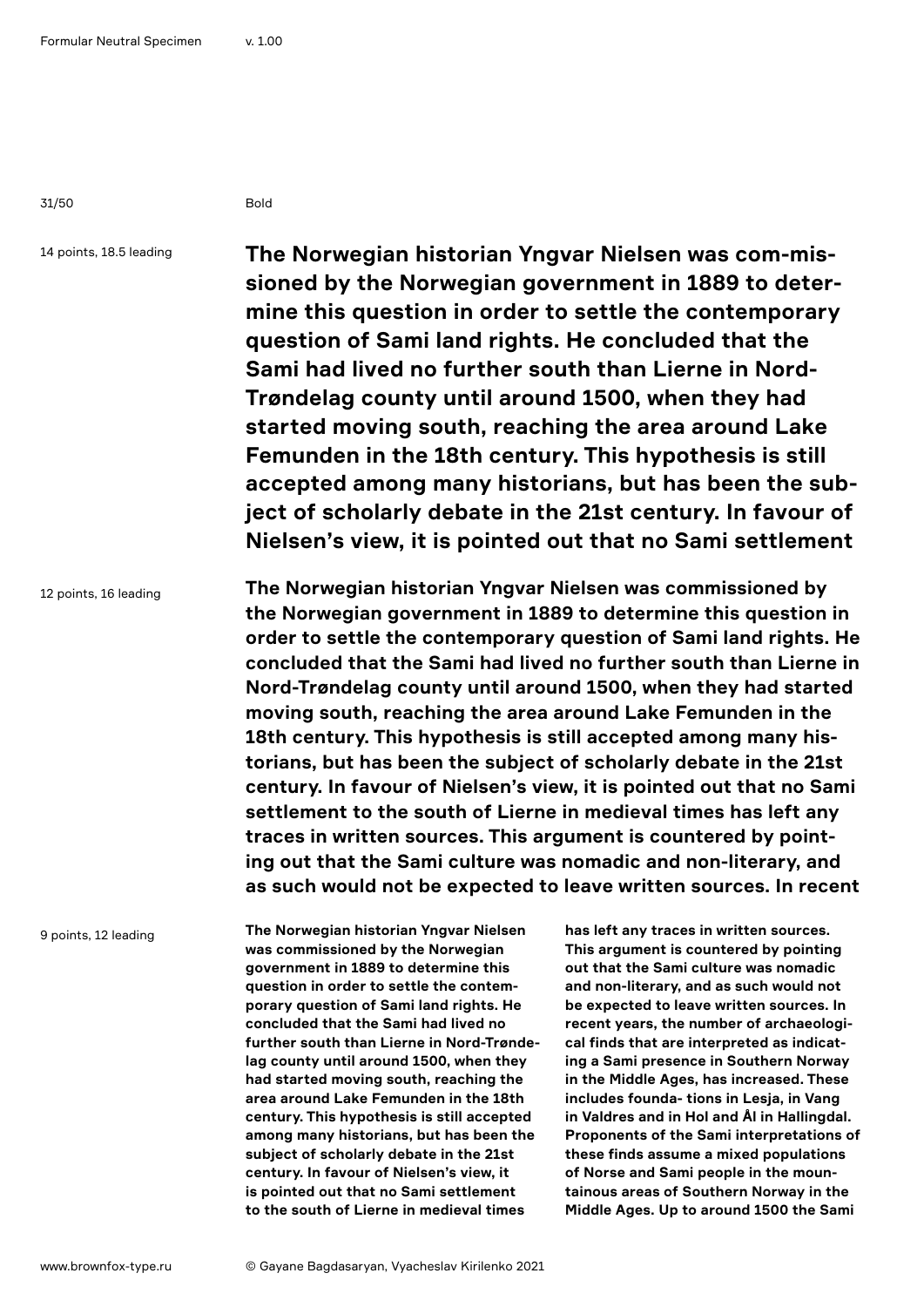32/50 Bold

German, French 9 points, 12 leading

Danish, Spanish 9 points, 12 leading

Czech, Russian 9 points, 12 leading

**Er warf sich auf sein Bett und nahm vom Waschtisch einen schönen Apfel, den er sich gestern abend für das Frühstück vorbereitet hatte. Jetzt war er sein einziges Frühstück und jedenfalls, wie er sich beim ersten großen Bissen versicherte, viel besser, als das Frühstück aus dem schmutzigen Nachtcafé gewesen wäre, das er durch die Gnade der Wächter hätte bekommen können. Er fühlte sich wohl und zuversichtlich, in der Bank versäumte er zwar heute vormittag seinen Dienst, aber das war bei der verhältnismäßig hohen Stellung, die er dort einnahm, leicht entschuldigt. Sollte er die wirkliche Entschuldigung anführen? Er gedachte es** 

**Dersom der ingen evig Bevidsthed var i et Menneske, dersom der til Grund for Alt kun laae en vildt gjærende Magt, der vridende sig i dunkle Lidenskaber frembragte Alt, hvad der var stort og hvad der var ubetydeligt, dersom en bundløs Tomhed, aldrig mættet, skjulte sig under Alt, hvad var da Livet Andet end Fortvivlelse? Dersom det forholdt sig saaledes, dersom der intet helligt Baand var, der sammenknyttede Menneskeheden, dersom den ene Slægt stod op efter den anden som Løvet i Skoven, dersom den ene Slægt afløste den anden som Fuglesangen i Skoven, dersom Slægten gik gjennem Verden, som Skibet gaaer gjennem Havet,** 

**Pocítil tehdy nevysvětlitelnou lásku k té téměř neznámé dívce; zdálo se mu, že je to dítě, které někdo položil do ošatky vytřené smolou a poslal po vodě řeky, aby ji Tomáš vylovil na břeh své postele. Zůstala u něho týden, než se uzdravila, a pak zase odjela do svého města vzdáleného dvě stě kilometrů od Prahy. A tehdy přišla ta chvíle, o které jsem mluvil a která mi připadá jako klíč k jeho životu: stoj í u okna, dívá se do dvora na zdi protěj ších činžáků a přemýšlí: Má ji pozvat do Prahy natrvalo? Bál se té odpovědnosti. Kdyby ji teď k sobě pozval, přijela by za ním, aby mu nabídla celý svůj život. Anebo se j í už nemá hlásit? To by znamenalo, že Tereza** 

**Ma mère, quand il fut question d'avoir pour la première fois M. de Norpois à dîner, ayant exprimé le regret que le Professeur Cottard fût en voyage et qu'elle-même eût entièrement cessé de fréquenter Swann, car l'un et l'autre eussent sans doute intéressé l'ancien Ambassadeur, mon père répondit qu'un convive éminent, un savant illustre, comme Cottard, ne pouvait jamais mal faire dans un dîner, mais que Swann, avec son ostentation, avec sa manière de crier sur les toits ses moindres relations, était un vulgaire esbrouffeur que le Marquis de Norpois eût sans doute trouvé selon son expression, «puant». Or cette réponse** 

**Muchos años después, frente al pelotón de fusilamiento, el coronel Aureliano Buendía había de recordar aquella tarde remota en que su padre lo llevó a conocer el hielo. Macondo era entonces una aldea de veinte casas de barro y cañabrava construidas a la orilla de un río de aguas diáfanas que se precipitaban por un lecho de piedras pulidas, blancas y enormes como huevos prehistóricos. El mundo era tan reciente, que muchas cosas carecían de nombre, y para mencionarlas había que señalarías con el dedo. Todos los años, por el mes de marzo, una familia de gitanos desarrapados plantaba su carpa cerca de la aldea, y con un grande alboro-**

**Сам Кречмар не только не был Магде противен — он даже нравился ей. У него была мягкая, благородная наружность, от него веяло душистым тальком и хорошим табаком. Разумеется, густое счастье её первой любви было неповторимо. Она запрещала себе вспоминать Мюллера, меловую бледность его щёк, горячий мясистый рот, длинные, всепонимающие руки. Когда она всё-таки вспоминала, как он покинул её, ей сразу опять хотелось выпрыгнуть из окна или открыть газовый кран. Кречмар мог до некоторой степени успокоить её, утолить жар, — как те прохладные листья подорожника, которые так**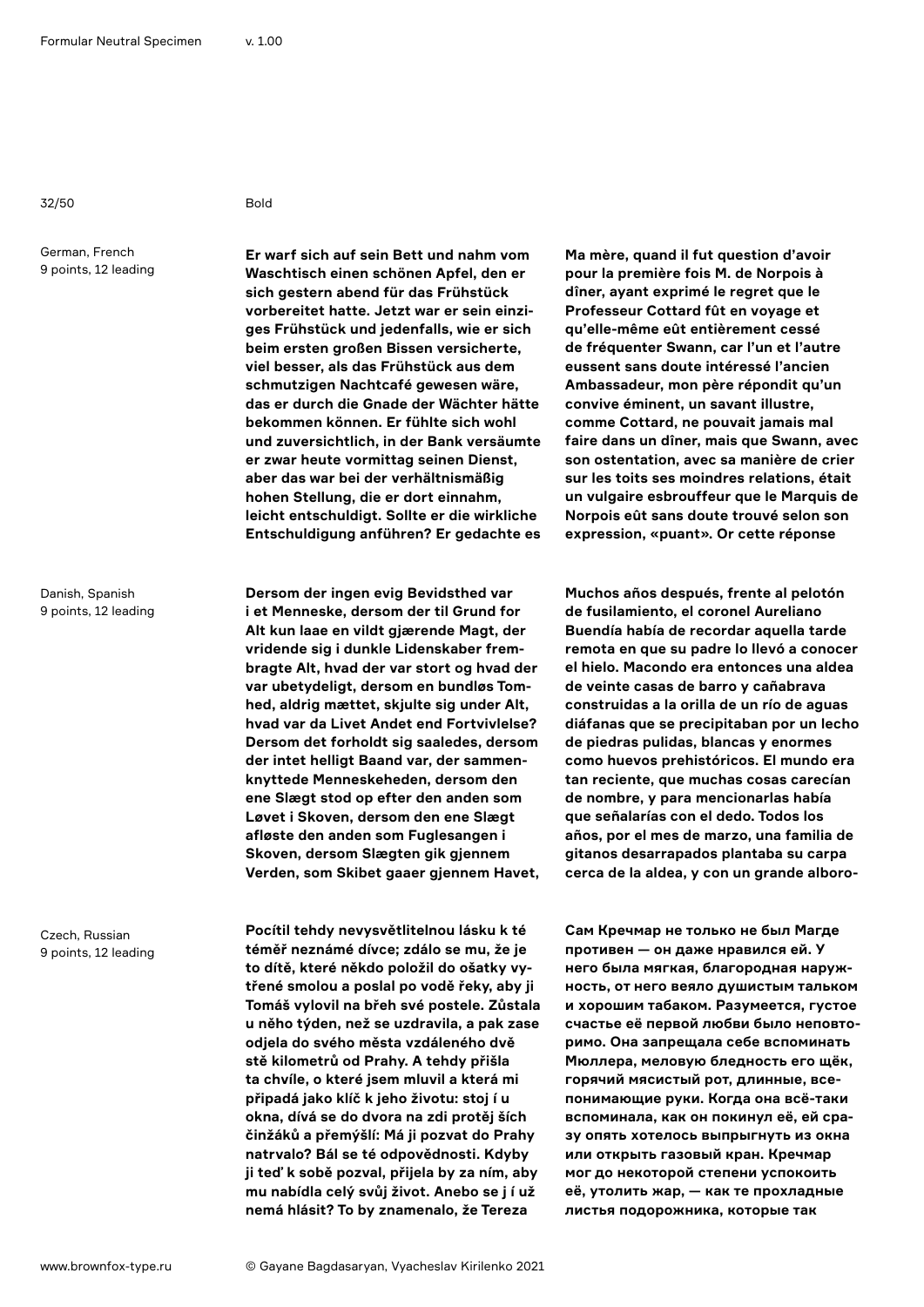33/50 Bold Italic

### 48 points, 50 leading

## *The Norwegian historian Yngvar Nielsen was commissioned*

*The Norwegian historian Yngvar Nielsen was commissioned by the Norwegian government in 1889 to* 

*The Norwegian historian Yngvar Nielsen was commissioned by the Norwegian government in 1889 to determine this question in order to settle the contemporary question of Sami land rights. He concluded that the* 

36 points, 40 leading

24 points, 28 leading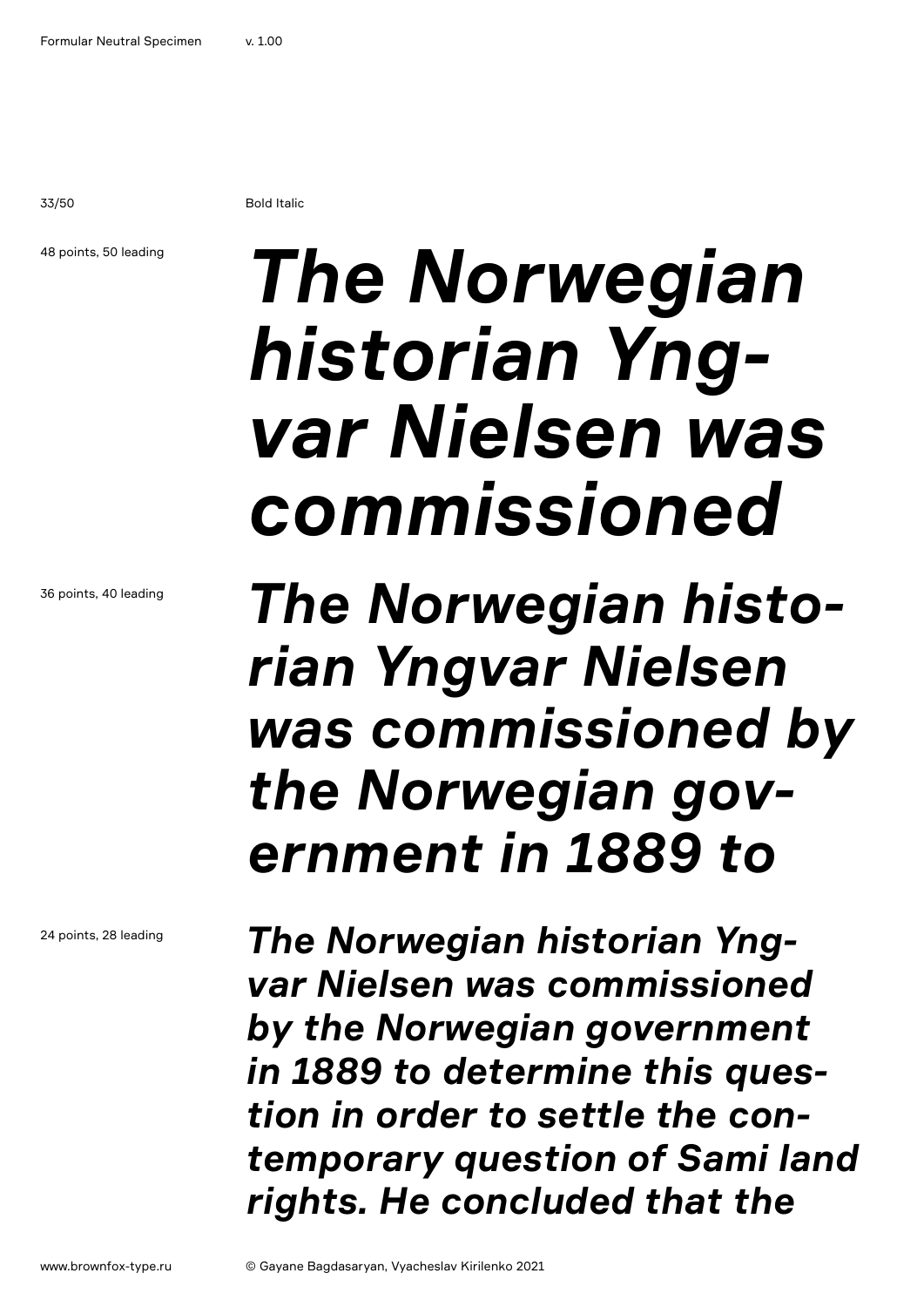34/50 Bold Italic

14 points, 18.5 leading

*The Norwegian historian Yngvar Nielsen was com- missioned by the Norwegian government in 1889 to determine this question in order to settle the contemporary question of Sami land rights. He concluded that the Sami had lived no further south than Lierne in Nord-Trøndelag county until around 1500, when they had started moving south, reaching the area around Lake Femunden in the 18th century. This hypothesis is still accepted among many historians, but has been the subject of scholarly debate in the 21st century. In favour of Nielsen's view, it is pointed out that no Sami settlement* 

12 points, 16 leading

*The Norwegian historian Yngvar Nielsen was commissioned by the Norwegian government in 1889 to determine this question in order to settle the contemporary question of Sami land rights. He concluded that the Sami had lived no further south than Lierne in Nord-Trøndelag county until around 1500, when they had started moving south, reaching the area around Lake Femunden in the 18th century. This hypothesis is still accepted among many historians, but has been the subject of scholarly debate in the 21st century. In favour of Nielsen's view, it is pointed out that no Sami settlement to the south of Lierne in medieval times has left any traces in written sources. This argument is countered by pointing out that the Sami culture was nomadic and non-literary, and as such would not be expected to leave written sources. In recent* 

9 points, 12 leading

*The Norwegian historian Yngvar Nielsen was commissioned by the Norwegian government in 1889 to determine this question in order to settle the contemporary question of Sami land rights. He concluded that the Sami had lived no further south than Lierne in Nord-Trøndelag county until around 1500, when they had started moving south, reaching the area around Lake Femunden in the 18th century. This hypothesis is still accepted among many historians, but has been the subject of scholarly debate in the 21st century. In favour of Nielsen's view, it is pointed out that no Sami settlement to the south of Lierne in medieval times* 

*has left any traces in written sources. This argument is countered by pointing out that the Sami culture was nomadic and non-literary, and as such would not be expected to leave written sources. In recent years, the number of archaeological finds that are interpreted as indicating a Sami presence in Southern Norway in the Middle Ages, has increased. These includes founda- tions in Lesja, in Vang in Valdres and in Hol and Ål in Hallingdal. Proponents of the Sami interpretations of these finds assume a mixed populations of Norse and Sami people in the mountainous areas of Southern Norway in the Middle Ages. Up to around 1500 the Sami*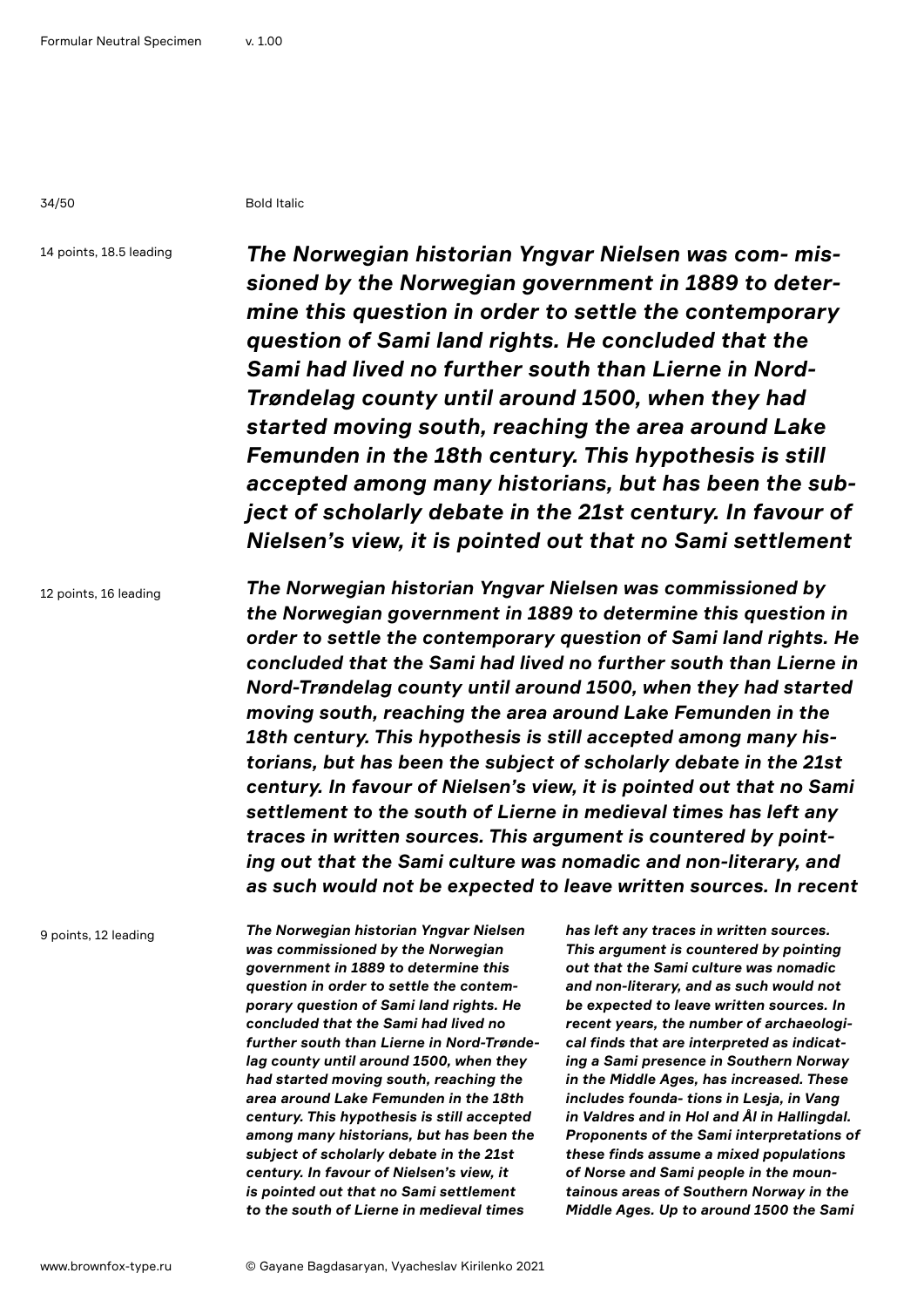#### 35/50 Bold Italic

German, French 9 points, 12 leading

Danish, Spanish 9 points, 12 leading

Czech, Russian 9 points, 12 leading *Er warf sich auf sein Bett und nahm vom Waschtisch einen schönen Apfel, den er sich gestern abend für das Frühstück vorbereitet hatte. Jetzt war er sein einziges Frühstück und jedenfalls, wie er sich beim ersten großen Bissen versicherte, viel besser, als das Frühstück aus dem schmutzigen Nachtcafé gewesen wäre, das er durch die Gnade der Wächter hätte bekommen können. Er fühlte sich wohl und zuversichtlich, in der Bank versäumte er zwar heute vormittag seinen Dienst, aber das war bei der verhältnismäßig hohen Stellung, die er dort einnahm, leicht entschuldigt. Sollte er die wirkliche Entschuldigung anführen? Er gedachte es* 

*Dersom der ingen evig Bevidsthed var i et Menneske, dersom der til Grund for Alt kun laae en vildt gjærende Magt, der vridende sig i dunkle Lidenskaber frembragte Alt, hvad der var stort og hvad der var ubetydeligt, dersom en bundløs Tomhed, aldrig mættet, skjulte sig under Alt, hvad var da Livet Andet end Fortvivlelse? Dersom det forholdt sig saaledes, dersom der intet helligt Baand var, der sammenknyttede Menneskeheden, dersom den ene Slægt stod op efter den anden som Løvet i Skoven, dersom den ene Slægt afløste den anden som Fuglesangen i Skoven, dersom Slægten gik gjennem Verden, som Skibet gaaer gjennem Havet,* 

*Pocítil tehdy nevysvětlitelnou lásku k té téměř neznámé dívce; zdálo se mu, že je to dítě, které někdo položil do ošatky vytřené smolou a poslal po vodě řeky, aby ji Tomáš vylovil na břeh své postele. Zůstala u něho týden, než se uzdravila, a pak zase odjela do svého města vzdáleného dvě stě kilometrů od Prahy. A tehdy přišla ta chvíle, o které jsem mluvil a která mi připadá jako klíč k jeho životu: stoj í u okna, dívá se do dvora na zdi protěj ších činžáků a přemýšlí: Má ji pozvat do Prahy natrvalo? Bál se té odpovědnosti. Kdyby ji teď k sobě pozval, přijela by za ním, aby mu nabídla celý svůj život. Anebo se j í už nemá hlásit? To by znamenalo, že Tereza* 

*Ma mère, quand il fut question d'avoir pour la première fois M. de Norpois à dîner, ayant exprimé le regret que le Professeur Cottard fût en voyage et qu'ellemême eût entièrement cessé de fréquenter Swann, car l'un et l'autre eussent sans doute intéressé l'ancien Ambassadeur, mon père répondit qu'un convive éminent, un savant illustre, comme Cottard, ne pouvait jamais mal faire dans un dîner, mais que Swann, avec son ostentation, avec sa manière de crier sur les toits ses moindres relations, était un vulgaire esbrouffeur que le Marquis de Norpois eût sans doute trouvé selon son expression, puant». Or cette réponse de mon père* 

*Muchos años después, frente al pelotón de fusilamiento, el coronel Aureliano Buendía había de recordar aquella tarde remota en que su padre lo llevó a conocer el hielo. Macondo era entonces una aldea de veinte casas de barro y cañabrava construidas a la orilla de un río de aguas diáfanas que se precipitaban por un lecho de piedras pulidas, blancas y enormes como huevos prehistóricos. El mundo era tan reciente, que muchas cosas carecían de nombre, y para mencionarlas había que señalarías con el dedo. Todos los años, por el mes de marzo, una familia de gitanos desarrapados plantaba su carpa cerca de la aldea, y con un grande alboro-*

*Сам Кречмар не только не был Магде противен — он даже нравился ей. У него была мягкая, благородная наружность, от него веяло душистым тальком и хорошим табаком. Разумеется, густое счастье её первой любви было неповторимо. Она запрещала себе вспоминать Мюллера, меловую бледность его щёк, горячий мясистый рот, длинные, всепонимающие руки. Когда она всё-таки вспоминала, как он покинул её, ей сразу опять хотелось выпрыгнуть из окна или открыть газовый кран. Кречмар мог до некоторой степени успокоить её, утолить жар, — как те прохладные листья подорожника, которые так*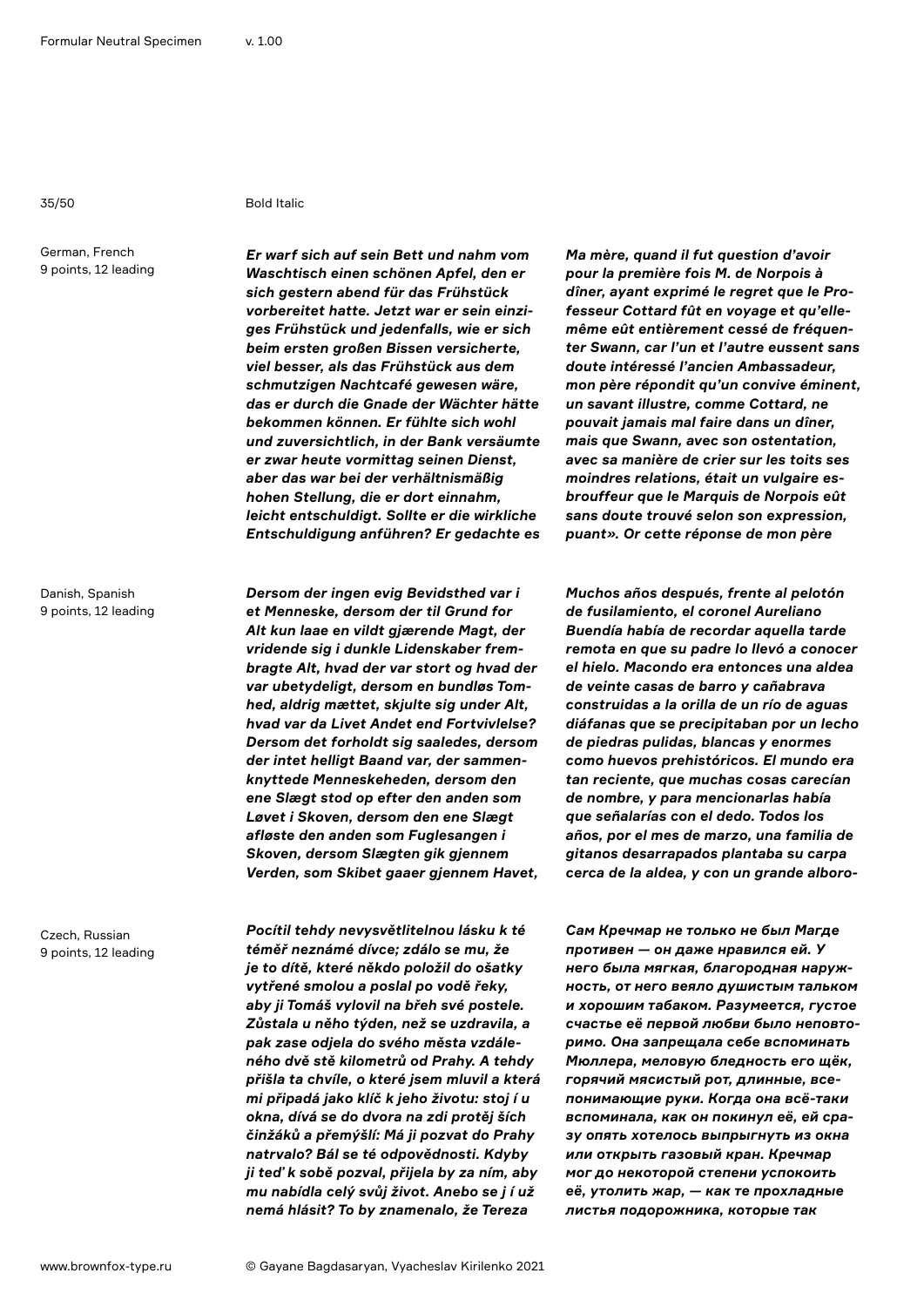36/50 Black

### 48 points, 50 leading

The Norwegian historian Yngvar Nielsen was commissioned

### The Norwegian historian Yngvar Nielsen was commissioned by the Norwegian government in 1889 to

The Norwegian historian Yngvar Nielsen was commissioned by the Norwegian government in 1889 to determine this question in order to settle the contemporary question of Sami land rights. He concluded that

36 points, 40 leading

24 points, 28 leading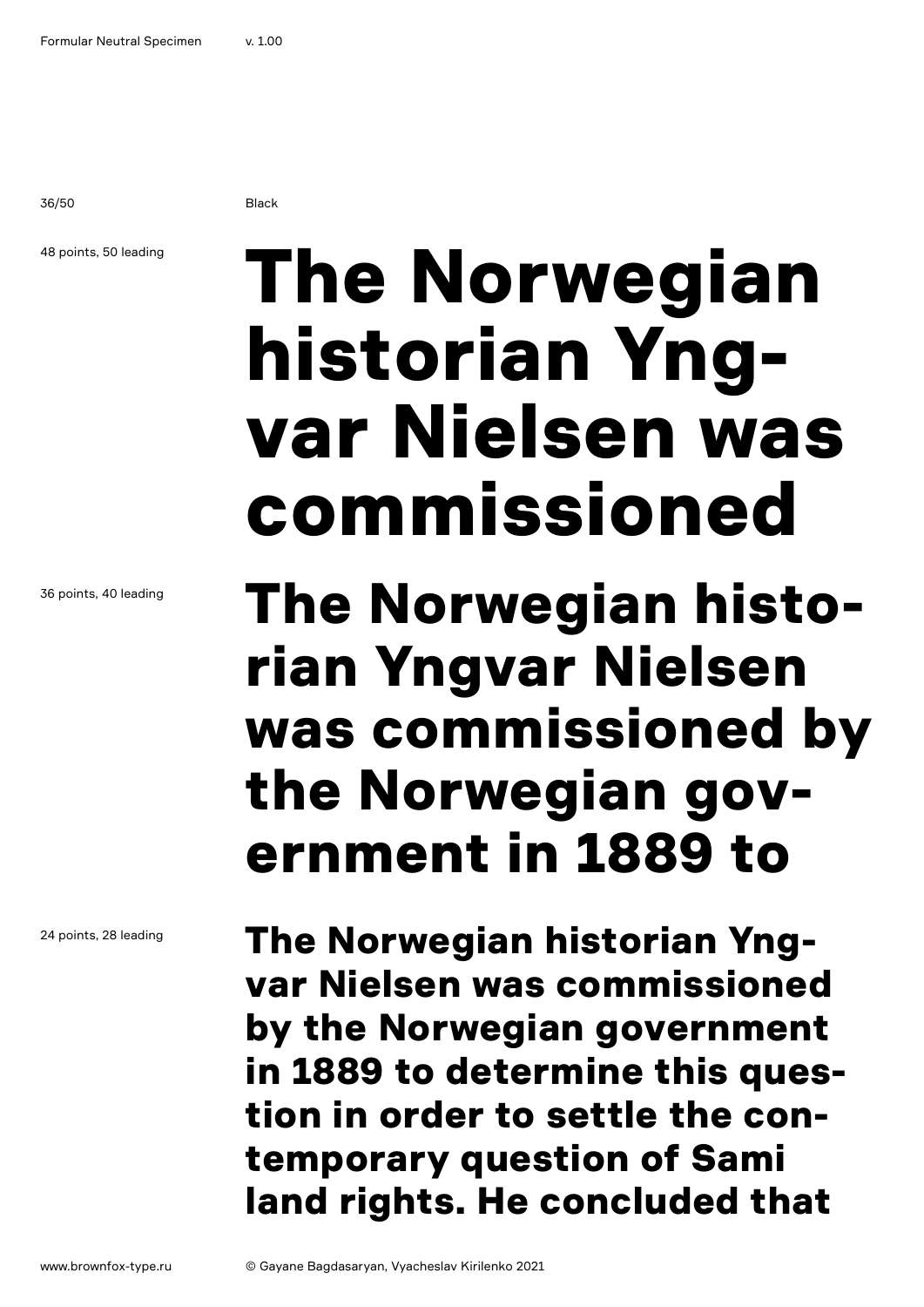37/50 Black

14 points, 18.5 leading

The Norwegian historian Yngvar Nielsen was com- missioned by the Norwegian government in 1889 to determine this question in order to settle the contemporary question of Sami land rights. He concluded that the Sami had lived no further south than Lierne in Nord-Trøndelag county until around 1500, when they had started moving south, reaching the area around Lake Femunden in the 18th century. This hypothesis is still accepted among many historians, but has been the subject of scholarly debate in the 21st century. In favour of Nielsen's view, it is pointed out that no Sami

12 points, 16 leading

The Norwegian historian Yngvar Nielsen was commissioned by the Norwegian government in 1889 to determine this question in order to settle the contemporary question of Sami land rights. He concluded that the Sami had lived no further south than Lierne in Nord-Trøndelag county until around 1500, when they had started moving south, reaching the area around Lake Femunden in the 18th century. This hypothesis is still accepted among many historians, but has been the subject of scholarly debate in the 21st century. In favour of Nielsen's view, it is pointed out that no Sami settlement to the south of Lierne in medieval times has left any traces in written sources. This argument is countered by pointing out that the Sami culture was nomadic and non-literary, and as such would not be ex-

9 points, 12 leading

The Norwegian historian Yngvar Nielsen was commissioned by the Norwegian government in 1889 to determine this question in order to settle the contemporary question of Sami land rights. He concluded that the Sami had lived no further south than Lierne in Nord-Trøndelag county until around 1500, when they had started moving south, reaching the area around Lake Femunden in the 18th century. This hypothesis is still accepted among many historians, but has been the subject of scholarly debate in the 21st century. In favour of Nielsen's view, it is pointed out that no Sami settlement to the south of Lierne in medi-

eval times has left any traces in written sources. This argument is countered by pointing out that the Sami culture was nomadic and non-literary, and as such would not be expected to leave written sources. In recent years, the number of archaeological finds that are interpreted as indicating a Sami presence in Southern Norway in the Middle Ages, has increased. These includes foundations in Lesja, in Vang in Valdres and in Hol and Ål in Hallingdal. Proponents of the Sami interpretations of these finds assume a mixed populations of Norse and Sami people in the mountainous areas of Southern Norway in the Middle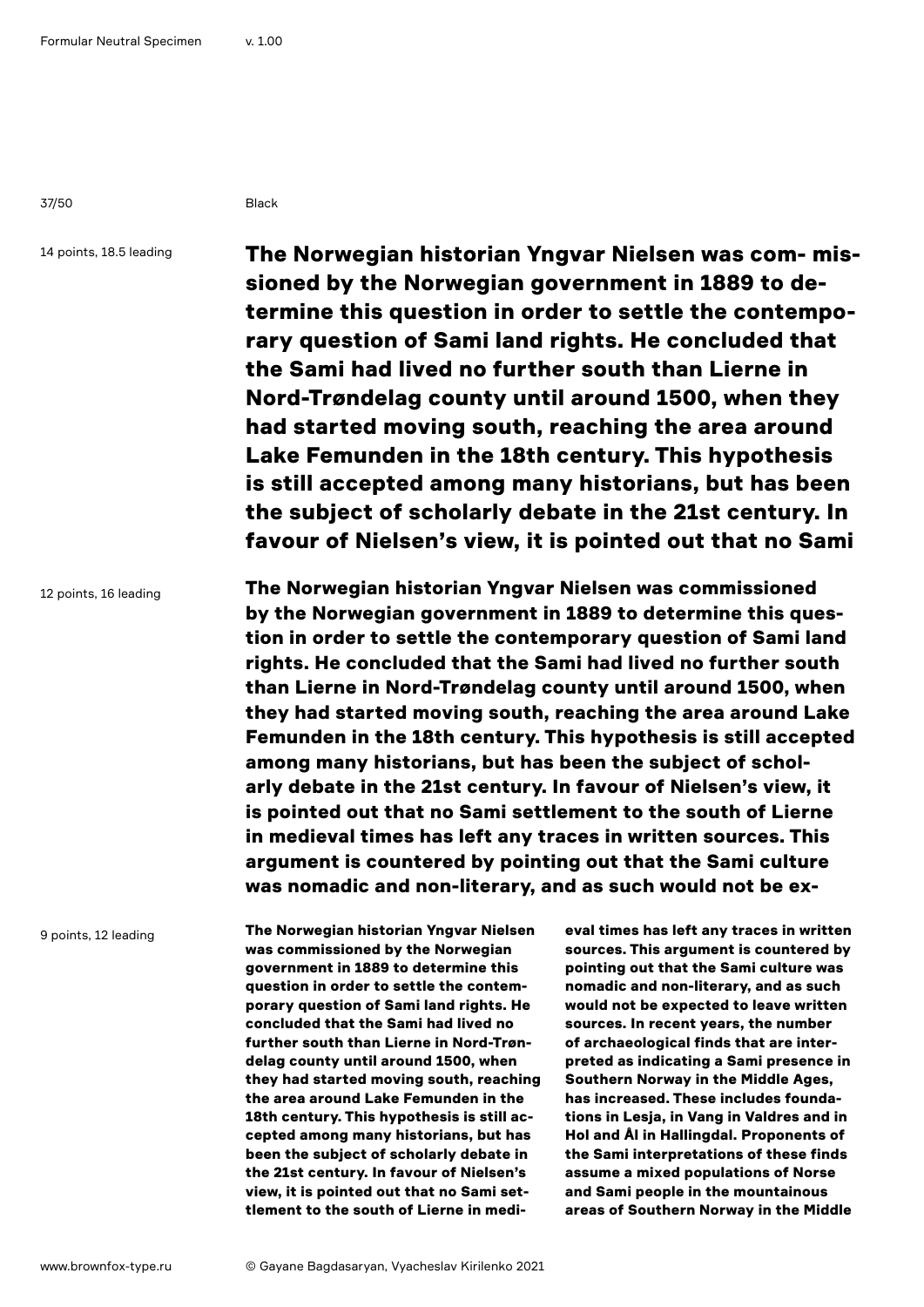38/50 Black

German, French 9 points, 12 leading

Danish, Spanish 9 points, 12 leading

Czech, Russian 9 points, 12 leading

Er warf sich auf sein Bett und nahm vom Waschtisch einen schönen Apfel, den er sich gestern abend für das Frühstück vorbereitet hatte. Jetzt war er sein einziges Frühstück und jedenfalls, wie er sich beim ersten großen Bissen versicherte, viel besser, als das Frühstück aus dem schmutzigen Nachtcafé gewesen wäre, das er durch die Gnade der Wächter hätte bekommen können. Er fühlte sich wohl und zuversichtlich, in der Bank versäumte er zwar heute vormittag seinen Dienst, aber das war bei der verhältnismäßig hohen Stellung, die er dort einnahm, leicht entschuldigt. Sollte er die wirkliche Entschuldigung

Dersom der ingen evig Bevidsthed var i et Menneske, dersom der til Grund for Alt kun laae en vildt gjærende Magt, der vridende sig i dunkle Lidenskaber frembragte Alt, hvad der var stort og hvad der var ubetydeligt, dersom en bundløs Tomhed, aldrig mættet, skjulte sig under Alt, hvad var da Livet Andet end Fortvivlelse? Dersom det forholdt sig saaledes, dersom der intet helligt Baand var, der sammenknyttede Menneskeheden, dersom den ene Slægt stod op efter den anden som Løvet i Skoven, dersom den ene Slægt afløste den anden som Fuglesangen i Skoven, dersom Slægten gik gjennem Verden, som Skibet gaaer

Pocítil tehdy nevysvětlitelnou lásku k té téměř neznámé dívce; zdálo se mu, že je to dítě, které někdo položil do ošatky vytřené smolou a poslal po vodě řeky, aby ji Tomáš vylovil na břeh své postele. Zůstala u něho týden, než se uzdravila, a pak zase odjela do svého města vzdáleného dvě stě kilometrů od Prahy. A tehdy přišla ta chvíle, o které jsem mluvil a která mi připadá jako klíč k jeho životu: stoj í u okna, dívá se do dvora na zdi protěj ších činžáků a přemýšlí: Má ji pozvat do Prahy natrvalo? Bál se té odpovědnosti. Kdyby ji teď k sobě pozval, přijela by za ním, aby mu nabídla celý svůj život. Anebo se j í už nemá hlásit?

Ma mère, quand il fut question d'avoir pour la première fois M. de Norpois à dîner, ayant exprimé le regret que le Professeur Cottard fût en voyage et qu'elle-même eût entièrement cessé de fréquenter Swann, car l'un et l'autre eussent sans doute intéressé l'ancien Ambassadeur, mon père répondit qu'un convive éminent, un savant illustre, comme Cottard, ne pouvait jamais mal faire dans un dîner, mais que Swann, avec son ostentation, avec sa manière de crier sur les toits ses moindres relations, était un vulgaire esbrouffeur que le Marquis de Norpois eût sans doute trouvé selon son expression, «puant».

Muchos años después, frente al pelotón de fusilamiento, el coronel Aureliano Buendía había de recordar aquella tarde remota en que su padre lo llevó a conocer el hielo. Macondo era entonces una aldea de veinte casas de barro y cañabrava construidas a la orilla de un río de aguas diáfanas que se precipitaban por un lecho de piedras pulidas, blancas y enormes como huevos prehistóricos. El mundo era tan reciente, que muchas cosas carecían de nombre, y para mencionarlas había que señalarías con el dedo. Todos los años, por el mes de marzo, una familia de gitanos desarrapados plantaba su carpa cerca de la aldea, y con

Сам Кречмар не только не был Магде противен — он даже нравился ей. У него была мягкая, благородная наружность, от него веяло душистым тальком и хорошим табаком. Разумеется, густое счастье её первой любви было неповторимо. Она запрещала себе вспоминать Мюллера, меловую бледность его щёк, горячий мясистый рот, длинные, всепонимающие руки. Когда она всё-таки вспоминала, как он покинул её, ей сразу опять хотелось выпрыгнуть из окна или открыть газовый кран. Кречмар мог до некоторой степени успокоить её, утолить жар, — как те прохладные листья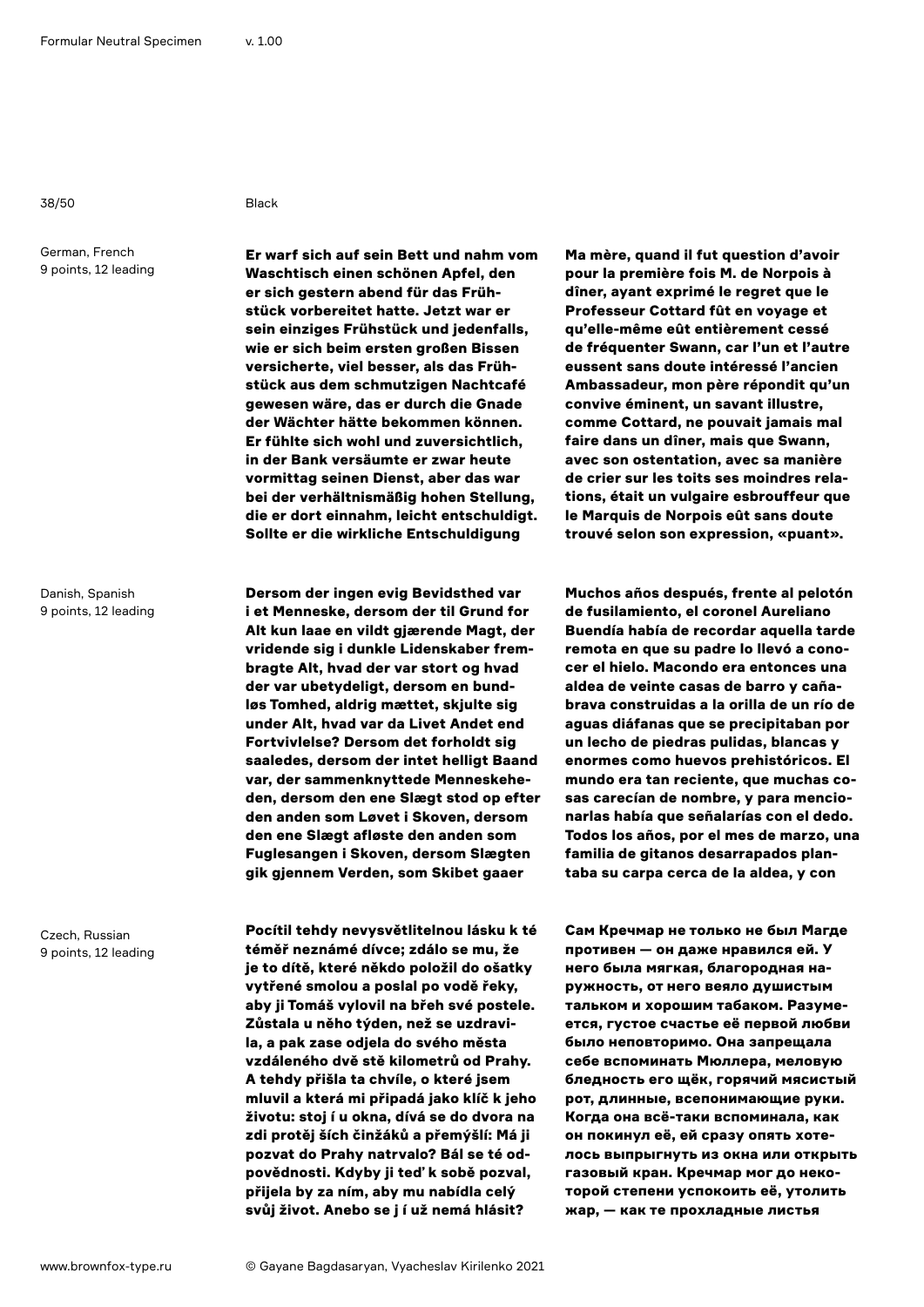39/50 Black Italic

### 48 points, 50 leading

## *The Norwegian historian Yngvar Nielsen was commissioned*

### *The Norwegian historian Yngvar Nielsen was commissioned by the Norwegian government in 1889 to*

*The Norwegian historian Yngvar Nielsen was commissioned by the Norwegian government in 1889 to determine this question in order to settle the contemporary question of Sami land rights. He concluded that* 

24 points, 28 leading

36 points, 40 leading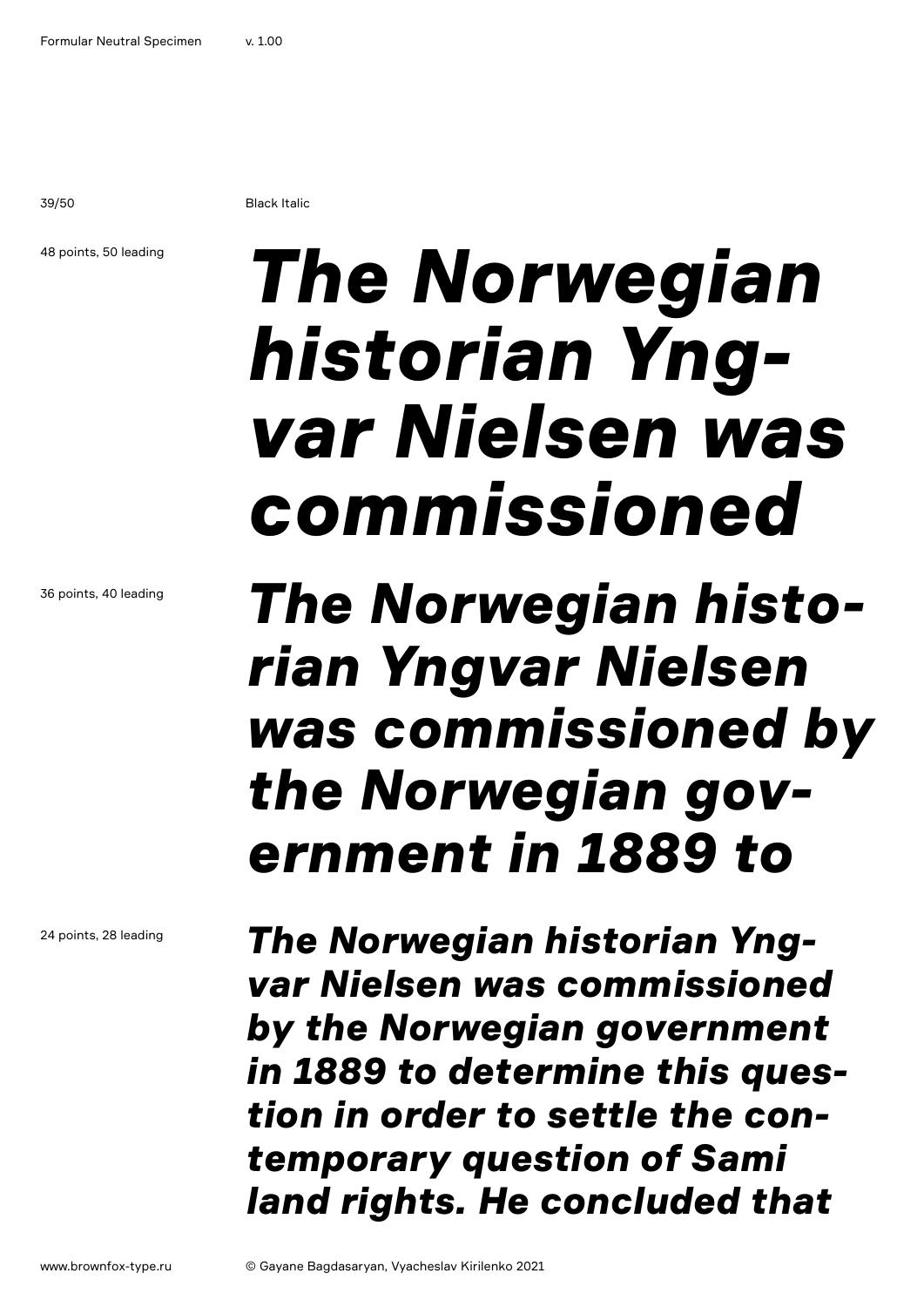40/50 Black Italic

14 points, 18.5 leading

*The Norwegian historian Yngvar Nielsen was com- missioned by the Norwegian government in 1889 to determine this question in order to settle the contemporary question of Sami land rights. He concluded that the Sami had lived no further south than Lierne in Nord-Trøndelag county until around 1500, when they had started moving south, reaching the area around Lake Femunden in the 18th century. This hypothesis is still accepted among many historians, but has been the subject of scholarly debate in the 21st century. In favour of Nielsen's view, it is pointed out that no Sami* 

12 points, 16 leading

*The Norwegian historian Yngvar Nielsen was commissioned by the Norwegian government in 1889 to determine this question in order to settle the contemporary question of Sami land rights. He concluded that the Sami had lived no further south than Lierne in Nord-Trøndelag county until around 1500, when they had started moving south, reaching the area around Lake Femunden in the 18th century. This hypothesis is still accepted among many historians, but has been the subject of scholarly debate in the 21st century. In favour of Nielsen's view, it is pointed out that no Sami settlement to the south of Lierne in medieval times has left any traces in written sources. This argument is countered by pointing out that the Sami culture was nomadic and non-literary, and as such would not be expected* 

9 points, 12 leading

*The Norwegian historian Yngvar Nielsen was commissioned by the Norwegian government in 1889 to determine this question in order to settle the contemporary question of Sami land rights. He concluded that the Sami had lived no further south than Lierne in Nord-Trøndelag county until around 1500, when they had started moving south, reaching the area around Lake Femunden in the 18th century. This hypothesis is still accepted among many historians, but has been the subject of scholarly debate in the 21st century. In favour of Nielsen's view, it is pointed out that no Sami settlement to the south of Lierne in medi-* *eval times has left any traces in written sources. This argument is countered by pointing out that the Sami culture was nomadic and non-literary, and as such would not be expected to leave written sources. In recent years, the number of archaeological finds that are interpreted as indicating a Sami presence in Southern Norway in the Middle Ages, has increased. These includes foundations in Lesja, in Vang in Valdres and in Hol and Ål in Hallingdal. Proponents of the Sami interpretations of these finds assume a mixed populations of Norse and Sami people in the mountainous areas of Southern Norway in the Middle*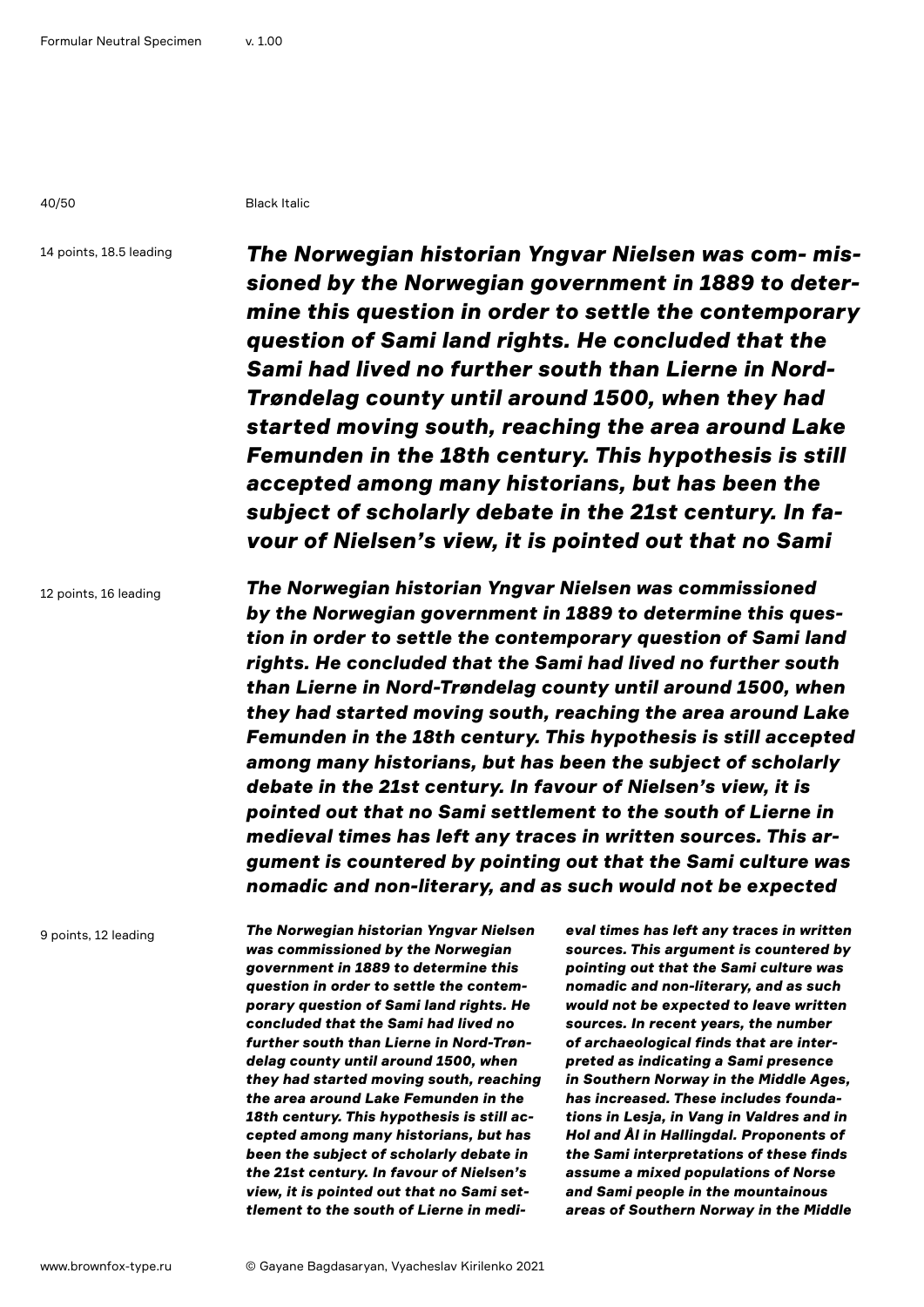#### 41/50 Black Italic

German, French 9 points, 12 leading

Danish, Spanish 9 points, 12 leading

Czech, Russian 9 points, 12 leading

*Er warf sich auf sein Bett und nahm vom Waschtisch einen schönen Apfel, den er sich gestern abend für das Frühstück vorbereitet hatte. Jetzt war er sein einziges Frühstück und jedenfalls, wie er sich beim ersten großen Bissen versicherte, viel besser, als das Frühstück aus dem schmutzigen Nachtcafé gewesen wäre, das er durch die Gnade der Wächter hätte bekommen können. Er fühlte sich wohl und zuversichtlich, in der Bank versäumte er zwar heute vormittag seinen Dienst, aber das war bei der verhältnismäßig hohen Stellung, die er dort einnahm, leicht entschuldigt. Sollte er die wirkliche Entschuldigung* 

*Dersom der ingen evig Bevidsthed var i et Menneske, dersom der til Grund for Alt kun laae en vildt gjærende Magt, der vridende sig i dunkle Lidenskaber frembragte Alt, hvad der var stort og hvad der var ubetydeligt, dersom en bundløs Tomhed, aldrig mættet, skjulte sig under Alt, hvad var da Livet Andet end Fortvivlelse? Dersom det forholdt sig saaledes, dersom der intet helligt Baand var, der sammenknyttede Menneskeheden, dersom den ene Slægt stod op efter den anden som Løvet i Skoven, dersom den ene Slægt afløste den anden som Fuglesangen i Skoven, dersom Slægten gik gjennem Verden, som Skibet gaaer* 

*Pocítil tehdy nevysvětlitelnou lásku k té téměř neznámé dívce; zdálo se mu, že je to dítě, které někdo položil do ošatky vytřené smolou a poslal po vodě řeky, aby ji Tomáš vylovil na břeh své postele. Zůstala u něho týden, než se uzdravila, a pak zase odjela do svého města vzdáleného dvě stě kilometrů od Prahy. A tehdy přišla ta chvíle, o které jsem mluvil a která mi připadá jako klíč k jeho životu: stoj í u okna, dívá se do dvora na zdi protěj ších činžáků a přemýšlí: Má ji pozvat do Prahy natrvalo? Bál se té odpovědnosti. Kdyby ji teď k sobě pozval, přijela by za ním, aby mu nabídla celý svůj život. Anebo se j í už nemá hlá-* *Ma mère, quand il fut question d'avoir pour la première fois M. de Norpois à dîner, ayant exprimé le regret que le Professeur Cottard fût en voyage et qu'elle-même eût entièrement cessé de fréquenter Swann, car l'un et l'autre eussent sans doute intéressé l'ancien Ambassadeur, mon père répondit qu'un convive éminent, un savant illustre, comme Cottard, ne pouvait jamais mal faire dans un dîner, mais que Swann, avec son ostentation, avec sa manière de crier sur les toits ses moindres relations, était un vulgaire esbrouffeur que le Marquis de Norpois eût sans doute trouvé selon son expression, «puant».* 

*Muchos años después, frente al pelotón de fusilamiento, el coronel Aureliano Buendía había de recordar aquella tarde remota en que su padre lo llevó a conocer el hielo. Macondo era entonces una aldea de veinte casas de barro y cañabrava construidas a la orilla de un río de aguas diáfanas que se precipitaban por un lecho de piedras pulidas, blancas y enormes como huevos prehistóricos. El mundo era tan reciente, que muchas cosas carecían de nombre, y para mencionarlas había que señalarías con el dedo. Todos los años, por el mes de marzo, una familia de gitanos desarrapados plantaba su carpa cerca de la aldea, y con* 

*Сам Кречмар не только не был Магде противен — он даже нравился ей. У него была мягкая, благородная наружность, от него веяло душистым тальком и хорошим табаком. Разумеется, густое счастье её первой любви было неповторимо. Она запрещала себе вспоминать Мюллера, меловую бледность его щёк, горячий мясистый рот, длинные, всепонимающие руки. Когда она всё-таки вспоминала, как он покинул её, ей сразу опять хотелось выпрыгнуть из окна или открыть газовый кран. Кречмар мог до некоторой степени успокоить её, утолить жар, — как те прохладные листья*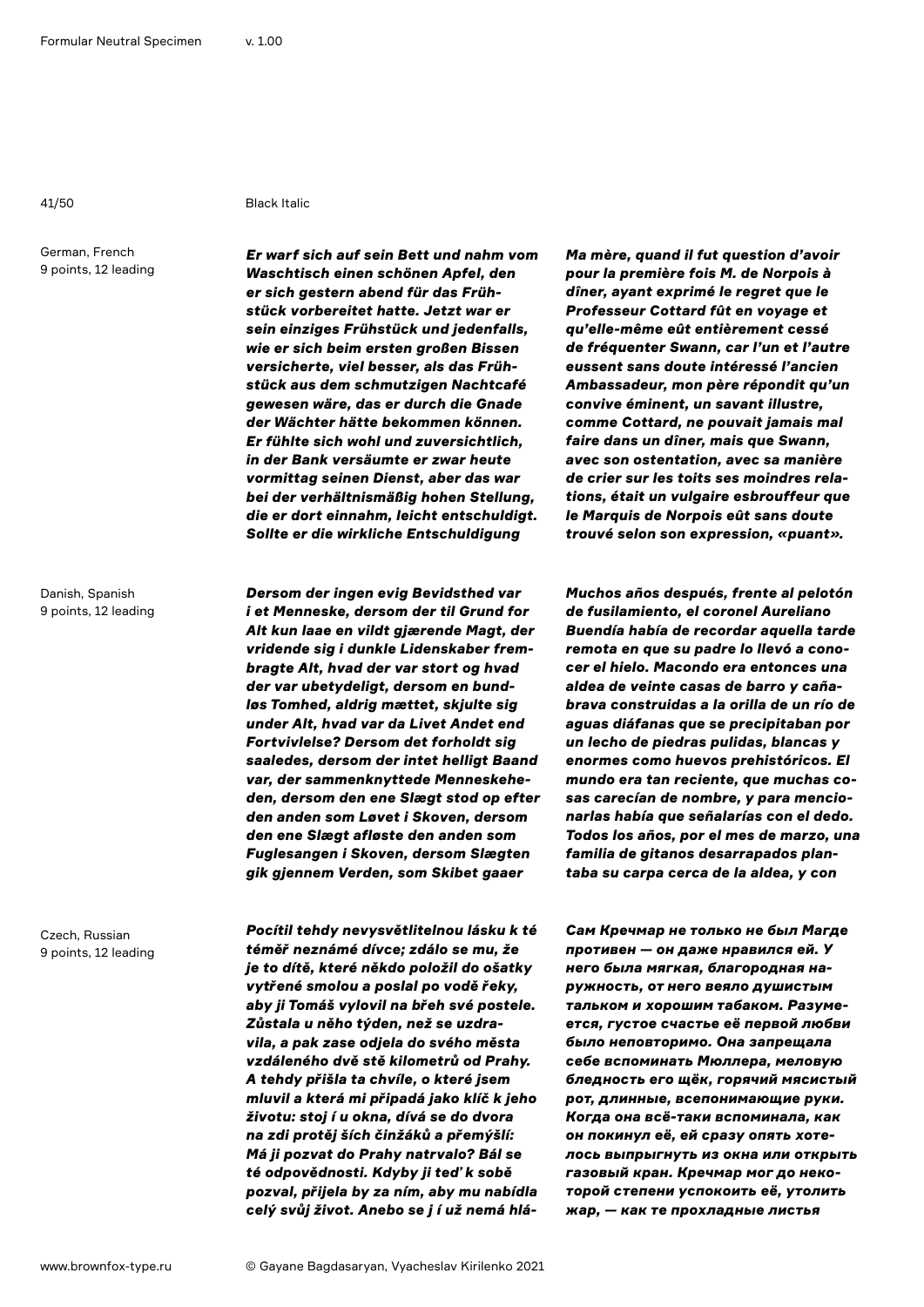42/50 Ultra

48 points, 50 leading

# The Norwegian historian Yngvar Nielsen was commissioned

### The Norwegian historian Yngvar Nielsen was commissioned by the Norwegian government in 1889

The Norwegian historian Yngvar Nielsen was commissioned by the Norwegian government in 1889 to determine this question in order to settle the contemporary question of Sami land rights. He concluded that

36 points, 40 leading

24 points, 28 leading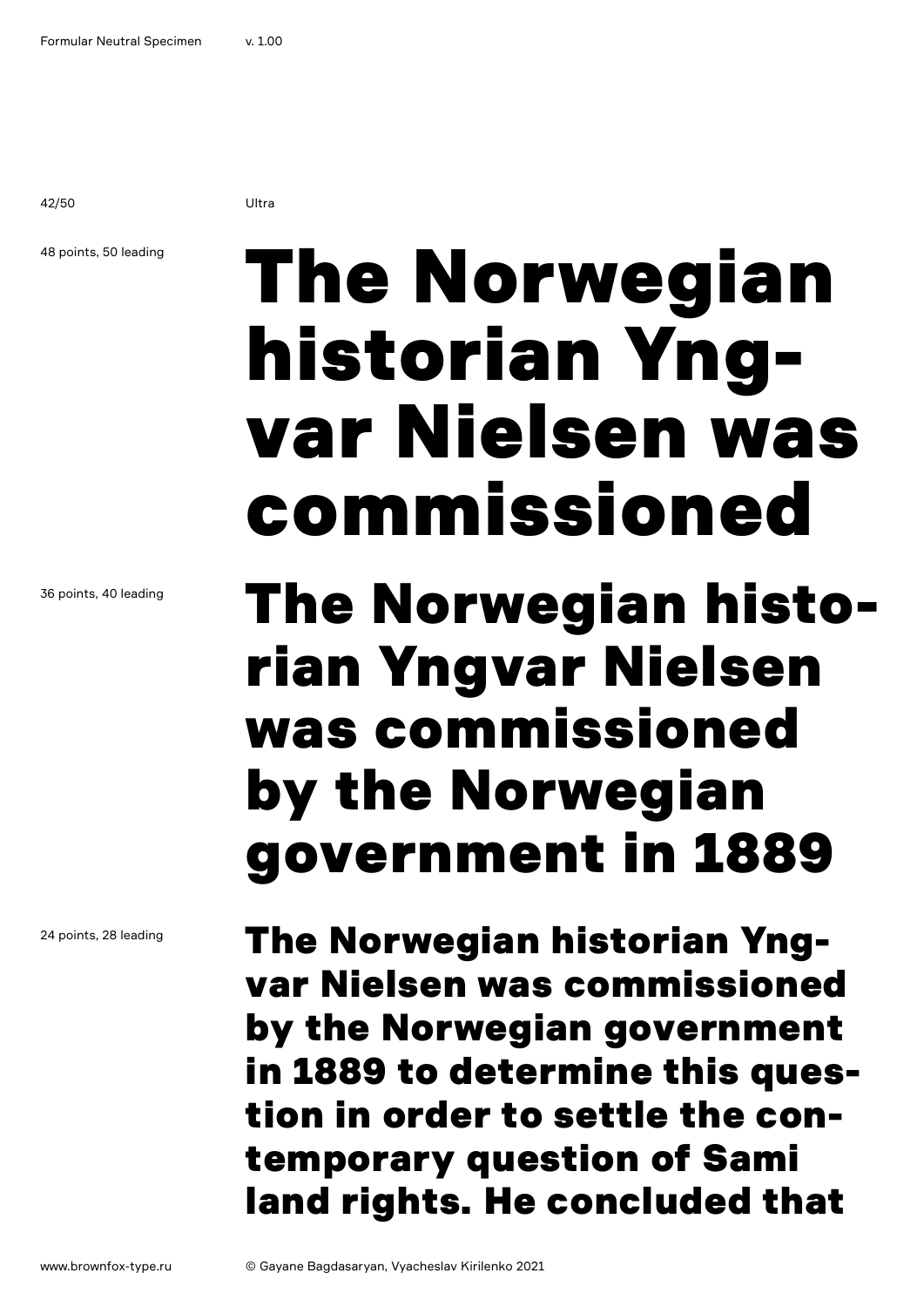43/50 Ultra

14 points, 18.5 leading

The Norwegian historian Yngvar Nielsen was commissioned by the Norwegian government in 1889 to determine this question in order to settle the contemporary question of Sami land rights. He concluded that the Sami had lived no further south than Lierne in Nord-Trøndelag county until around 1500, when they had started moving south, reaching the area around Lake Femunden in the 18th century. This hypothesis is still accepted among many historians, but has been the subject of scholarly debate in the 21st century. In favour of Nielsen's view, it is point-

12 points, 16 leading

The Norwegian historian Yngvar Nielsen was commissioned by the Norwegian government in 1889 to determine this question in order to settle the contemporary question of Sami land rights. He concluded that the Sami had lived no further south than Lierne in Nord-Trøndelag county until around 1500, when they had started moving south, reaching the area around Lake Femunden in the 18th century. This hypothesis is still accepted among many historians, but has been the subject of scholarly debate in the 21st century. In favour of Nielsen's view, it is pointed out that no Sami settlement to the south of Lierne in medieval times has left any traces in written sources. This argument is countered by pointing out that the Sami culture was nomadic and non-literary, and as such would

9 points, 12 leading

The Norwegian historian Yngvar Nielsen was commissioned by the Norwegian government in 1889 to determine this question in order to settle the contemporary question of Sami land rights. He concluded that the Sami had lived no further south than Lierne in Nord-Trøndelag county until around 1500, when they had started moving south, reaching the area around Lake Femunden in the 18th century. This hypothesis is still accepted among many historians, but has been the subject of scholarly debate in the 21st century. In favour of Nielsen's view, it is pointed out that no Sami settlement to the south of Lierne

in medieval times has left any traces in written sources. This argument is countered by pointing out that the Sami culture was nomadic and non-literary, and as such would not be expected to leave written sources. In recent years, the number of archaeological finds that are interpreted as indicating a Sami presence in Southern Norway in the Middle Ages, has increased. These includes foundations in Lesja, in Vang in Valdres and in Hol and Ål in Hallingdal. Proponents of the Sami interpretations of these finds assume a mixed populations of Norse and Sami people in the mountainous areas of Southern Nor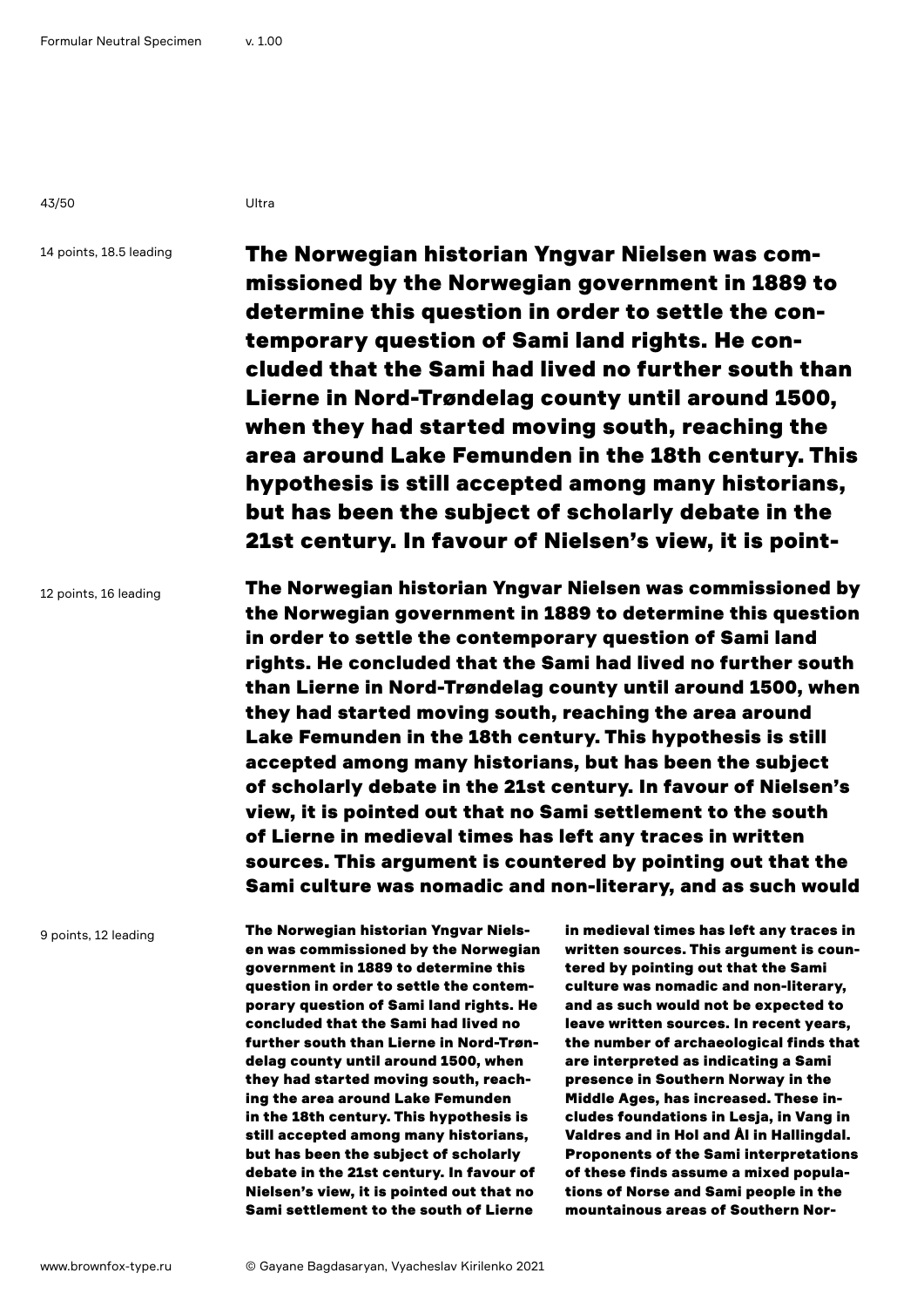44/50 Ultra

German, French 9 points, 12 leading

Danish, Spanish 9 points, 12 leading

Czech, Russian 9 points, 12 leading

Er warf sich auf sein Bett und nahm vom Waschtisch einen schönen Apfel, den er sich gestern abend für das Frühstück vorbereitet hatte. Jetzt war er sein einziges Frühstück und jedenfalls, wie er sich beim ersten großen Bissen versicherte, viel besser, als das Frühstück aus dem schmutzigen Nachtcafé gewesen wäre, das er durch die Gnade der Wächter hätte bekommen können. Er fühlte sich wohl und zuversichtlich, in der Bank versäumte er zwar heute vormittag seinen Dienst, aber das war bei der verhältnismäßig hohen Stellung, die er dort einnahm, leicht entschuldigt. Sollte er die wirkliche

Dersom der ingen evig Bevidsthed var i et Menneske, dersom der til Grund for Alt kun laae en vildt gjærende Magt, der vridende sig i dunkle Lidenskaber frembragte Alt, hvad der var stort og hvad der var ubetydeligt, dersom en bundløs Tomhed, aldrig mættet, skjulte sig under Alt, hvad var da Livet Andet end Fortvivlelse? Dersom det forholdt sig saaledes, dersom der intet helligt Baand var, der sammenknyttede Menneskeheden, dersom den ene Slægt stod op efter den anden som Løvet i Skoven, dersom den ene Slægt afløste den anden som Fuglesangen i Skoven, dersom Slægten gik gjennem Verden,

Pocítil tehdy nevysvětlitelnou lásku k té téměř neznámé dívce; zdálo se mu, že je to dítě, které někdo položil do ošatky vytřené smolou a poslal po vodě řeky, aby ji Tomáš vylovil na břeh své postele. Zůstala u něho týden, než se uzdravila, a pak zase odjela do svého města vzdáleného dvě stě kilometrů od Prahy. A tehdy přišla ta chvíle, o které jsem mluvil a která mi připadá jako klíč k jeho životu: stoj í u okna, dívá se do dvora na zdi protěj ších činžáků a přemýšlí: Má ji pozvat do Prahy natrvalo? Bál se té odpovědnosti. Kdyby ji teď k sobě pozval, přijela by za ním, aby mu nabídla celý svůj život. Anebo se j í už

Ma mère, quand il fut question d'avoir pour la première fois M. de Norpois à dîner, ayant exprimé le regret que le Professeur Cottard fût en voyage et qu'elle-même eût entièrement cessé de fréquenter Swann, car l'un et l'autre eussent sans doute intéressé l'ancien Ambassadeur, mon père répondit qu'un convive éminent, un savant illustre, comme Cottard, ne pouvait jamais mal faire dans un dîner, mais que Swann, avec son ostentation, avec sa manière de crier sur les toits ses moindres relations, était un vulgaire esbrouffeur que le Marquis de Norpois eût sans doute trouvé selon son expression, «puant».

Muchos años después, frente al pelotón de fusilamiento, el coronel Aureliano Buendía había de recordar aquella tarde remota en que su padre lo llevó a conocer el hielo. Macondo era entonces una aldea de veinte casas de barro y cañabrava construidas a la orilla de un río de aguas diáfanas que se precipitaban por un lecho de piedras pulidas, blancas y enormes como huevos prehistóricos. El mundo era tan reciente, que muchas cosas carecían de nombre, y para mencionarlas había que señalarías con el dedo. Todos los años, por el mes de marzo, una familia de gitanos desarrapados plantaba su carpa cerca

Сам Кречмар не только не был Магде противен — он даже нравился ей. У него была мягкая, благородная наружность, от него веяло душистым тальком и хорошим табаком. Разумеется, густое счастье её первой любви было неповторимо. Она запрещала себе вспоминать Мюллера, меловую бледность его щёк, горячий мясистый рот, длинные, всепонимающие руки. Когда она всё-таки вспоминала, как он покинул её, ей сразу опять хотелось выпрыгнуть из окна или открыть газовый кран. Кречмар мог до некоторой степени успокоить её, утолить жар, — как те прохладные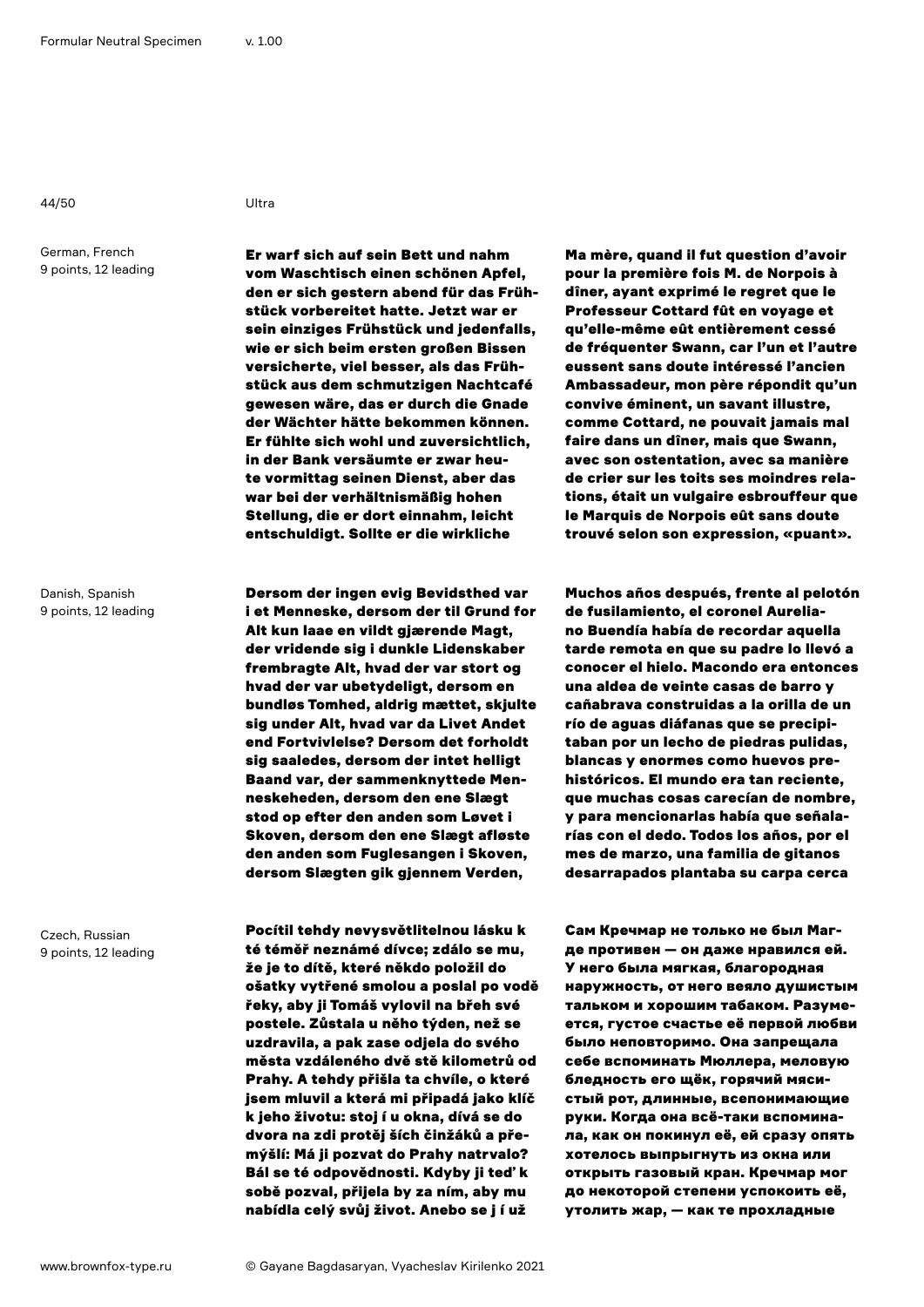45/50 Ultra Italic

### 48 points, 50 leading

## *The Norwegian historian Yngvar Nielsen was commissioned*

### *The Norwegian historian Yngvar Nielsen was commissioned by the Norwegian government in 1889*

*The Norwegian historian Yngvar Nielsen was commissioned by the Norwegian government in 1889 to determine this question in order to settle the contemporary question of Sami land rights. He concluded that* 

36 points, 40 leading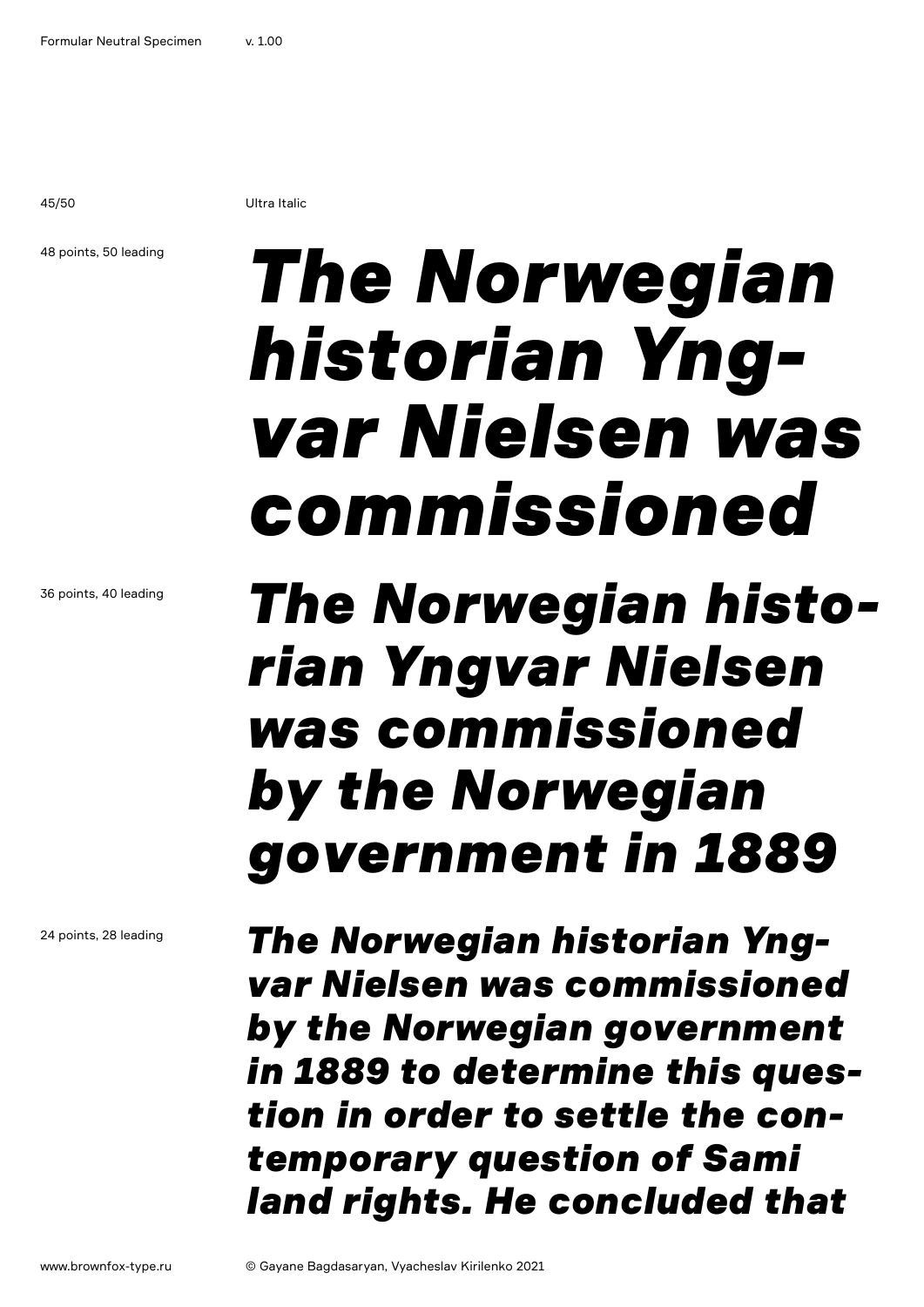46/50 Ultra Italic

14 points, 18.5 leading

*The Norwegian historian Yngvar Nielsen was commissioned by the Norwegian government in 1889 to determine this question in order to settle the contemporary question of Sami land rights. He concluded that the Sami had lived no further south than Lierne in Nord-Trøndelag county until around 1500, when they had started moving south, reaching the area around Lake Femunden in the 18th century. This hypothesis is still accepted among many historians, but has been the subject of scholarly debate in the 21st century. In favour of Nielsen's view, it is point-*

12 points, 16 leading

*The Norwegian historian Yngvar Nielsen was commissioned by the Norwegian government in 1889 to determine this question in order to settle the contemporary question of Sami land rights. He concluded that the Sami had lived no further south than Lierne in Nord-Trøndelag county until around 1500, when they had started moving south, reaching the area around Lake Femunden in the 18th century. This hypothesis is still accepted among many historians, but has been the subject of scholarly debate in the 21st century. In favour of Nielsen's view, it is pointed out that no Sami settlement to the south of Lierne in medieval times has left any traces in written sources. This argument is countered by pointing out that the Sami culture was nomadic and non-literary, and as such would* 

9 points, 12 leading

*The Norwegian historian Yngvar Nielsen was commissioned by the Norwegian government in 1889 to determine this question in order to settle the contemporary question of Sami land rights. He concluded that the Sami had lived no further south than Lierne in Nord-Trøndelag county until around 1500, when they had started moving south, reaching the area around Lake Femunden in the 18th century. This hypothesis is still accepted among many historians, but has been the subject of scholarly debate in the 21st century. In favour of Nielsen's view, it is pointed out that no Sami settlement to the south of Lierne* 

*in medieval times has left any traces in written sources. This argument is countered by pointing out that the Sami culture was nomadic and non-literary, and as such would not be expected to leave written sources. In recent years, the number of archaeological finds that are interpreted as indicating a Sami presence in Southern Norway in the Middle Ages, has increased. These includes foundations in Lesja, in Vang in Valdres and in Hol and Ål in Hallingdal. Proponents of the Sami interpretations of these finds assume a mixed populations of Norse and Sami people in the mountainous areas of Southern Nor-*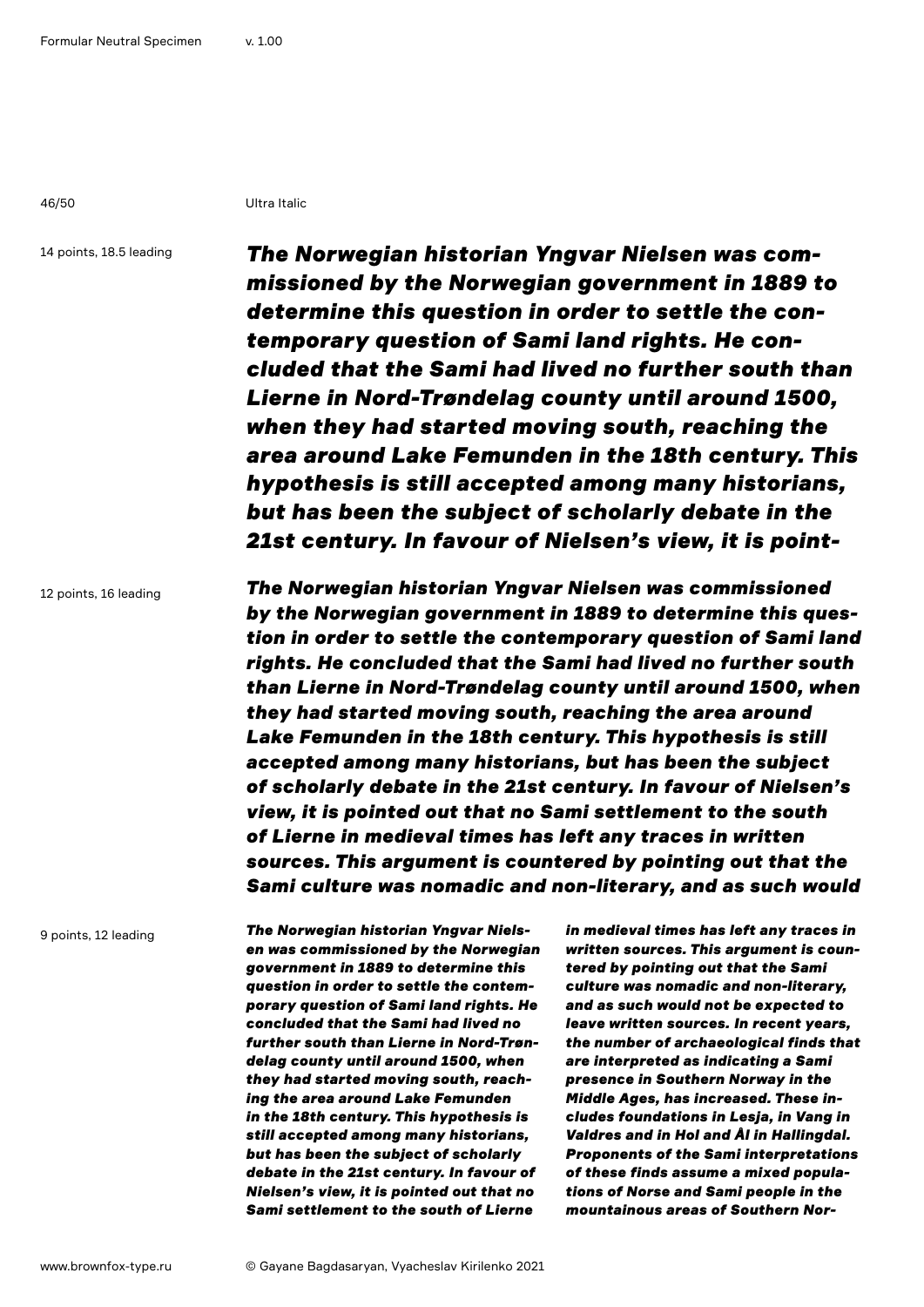### 47/50 Ultra Italic

German, French 9 points, 12 leading

Danish, Spanish 9 points, 12 leading

Czech, Russian 9 points, 12 leading

*Er warf sich auf sein Bett und nahm vom Waschtisch einen schönen Apfel, den er sich gestern abend für das Frühstück vorbereitet hatte. Jetzt war er sein einziges Frühstück und jedenfalls, wie er sich beim ersten großen Bissen versicherte, viel besser, als das Frühstück aus dem schmutzigen Nachtcafé gewesen wäre, das er durch die Gnade der Wächter hätte bekommen können. Er fühlte sich wohl und zuversichtlich, in der Bank versäumte er zwar heute vormittag seinen Dienst, aber das war bei der verhältnismäßig hohen Stellung, die er dort einnahm, leicht entschuldigt. Sollte er die wirkliche* 

*Dersom der ingen evig Bevidsthed var i et Menneske, dersom der til Grund for Alt kun laae en vildt gjærende Magt, der vridende sig i dunkle Lidenskaber frembragte Alt, hvad der var stort og hvad der var ubetydeligt, dersom en bundløs Tomhed, aldrig mættet, skjulte sig under Alt, hvad var da Livet Andet end Fortvivlelse? Dersom det forholdt sig saaledes, dersom der intet helligt Baand var, der sammenknyttede Menneskeheden, dersom den ene Slægt stod op efter den anden som Løvet i Skoven, dersom den ene Slægt afløste den anden som Fuglesangen i Skoven, dersom Slægten gik gjennem Verden,* 

*Pocítil tehdy nevysvětlitelnou lásku k té téměř neznámé dívce; zdálo se mu, že je to dítě, které někdo položil do ošatky vytřené smolou a poslal po vodě řeky, aby ji Tomáš vylovil na břeh své postele. Zůstala u něho týden, než se uzdravila, a pak zase odjela do svého města vzdáleného dvě stě kilometrů od Prahy. A tehdy přišla ta chvíle, o které jsem mluvil a která mi připadá jako klíč k jeho životu: stoj í u okna, dívá se do dvora na zdi protěj ších činžáků a přemýšlí: Má ji pozvat do Prahy natrvalo? Bál se té odpovědnosti. Kdyby ji teď k sobě pozval, přijela by za ním, aby mu nabídla celý svůj život. Anebo se j í už* 

*Ma mère, quand il fut question d'avoir pour la première fois M. de Norpois à dîner, ayant exprimé le regret que le Professeur Cottard fût en voyage et qu'elle-même eût entièrement cessé de fréquenter Swann, car l'un et l'autre eussent sans doute intéressé l'ancien Ambassadeur, mon père répondit qu'un convive éminent, un savant illustre, comme Cottard, ne pouvait jamais mal faire dans un dîner, mais que Swann, avec son ostentation, avec sa manière de crier sur les toits ses moindres relations, était un vulgaire esbrouffeur que le Marquis de Norpois eût sans doute trouvé selon son expression, «puant».* 

*Muchos años después, frente al pelotón de fusilamiento, el coronel Aureliano Buendía había de recordar aquella tarde remota en que su padre lo llevó a conocer el hielo. Macondo era entonces una aldea de veinte casas de barro y cañabrava construidas a la orilla de un río de aguas diáfanas que se precipitaban por un lecho de piedras pulidas, blancas y enormes como huevos prehistóricos. El mundo era tan reciente, que muchas cosas carecían de nombre, y para mencionarlas había que señalarías con el dedo. Todos los años, por el mes de marzo, una familia de gitanos desarrapados plantaba su carpa cerca* 

*Сам Кречмар не только не был Магде противен — он даже нравился ей. У него была мягкая, благородная наружность, от него веяло душистым тальком и хорошим табаком. Разумеется, густое счастье её первой любви было неповторимо. Она запрещала себе вспоминать Мюллера, меловую бледность его щёк, горячий мясистый рот, длинные, всепонимающие руки. Когда она всё-таки вспоминала, как он покинул её, ей сразу опять хотелось выпрыгнуть из окна или открыть газовый кран. Кречмар мог до некоторой степени успокоить её, утолить жар, — как те прохладные*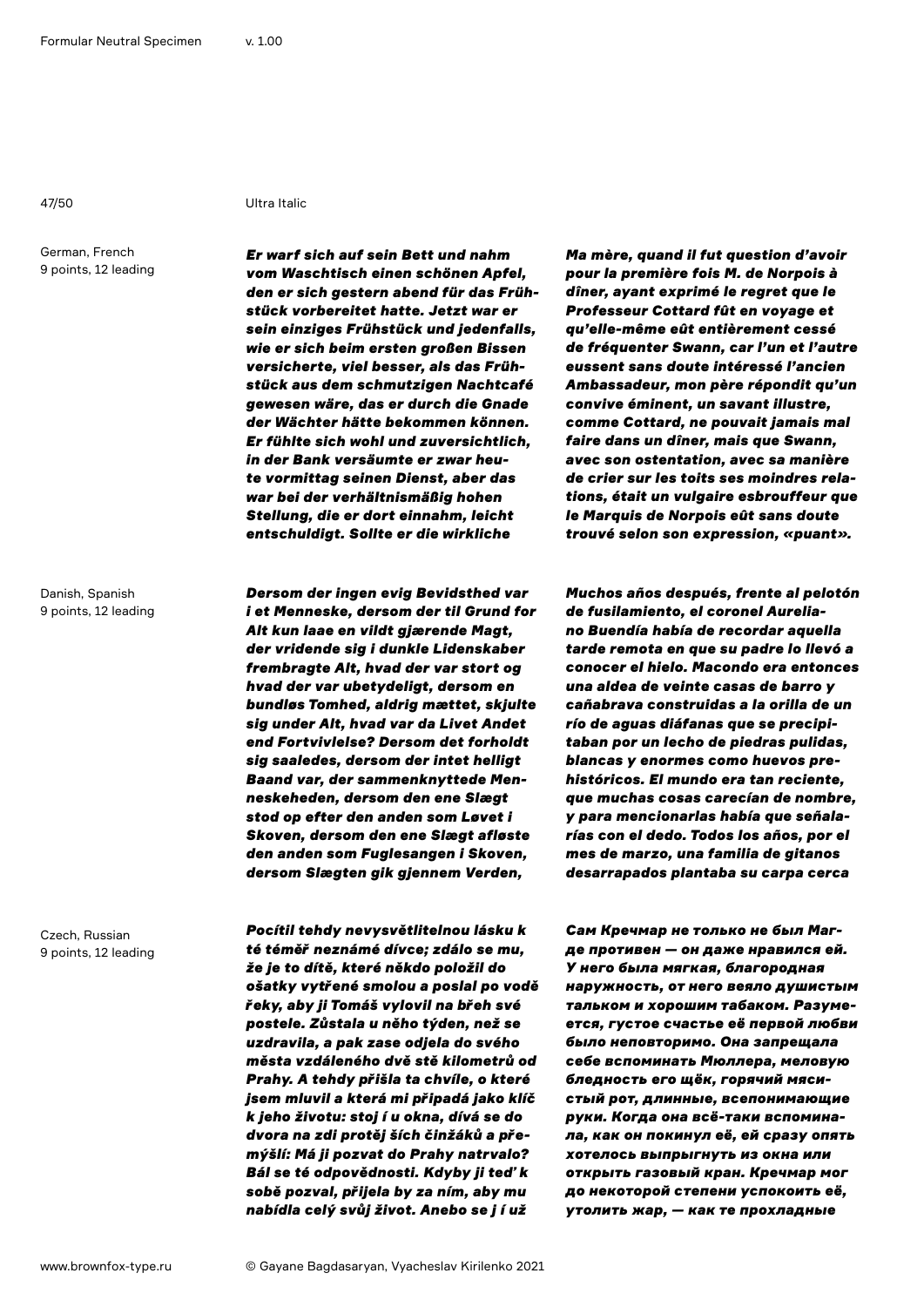48/50 Mono

### 48 points, 50 leading

36 points, 40 leading

24 points, 28 leading

## The Norwegian historian Yngvar Nielsen was commis-

The Norwegian historian Yngvar Nielsen was commissioned by the Norwegian govern-

The Norwegian historian Yngvar Nielsen was commissioned by the Norwegian government in 1889 to determine this question in order to settle the contemporary question of Sami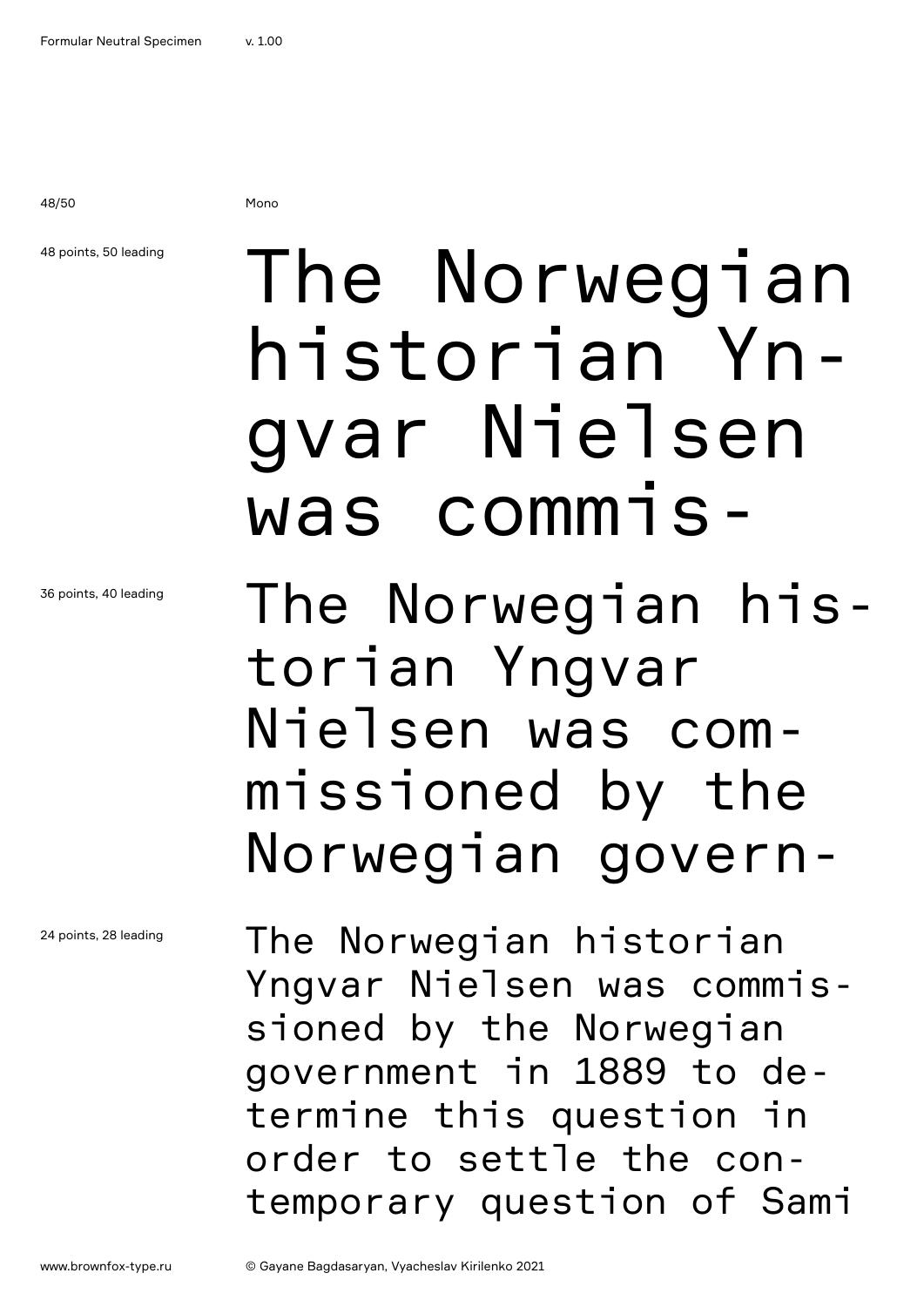49/50 Mono

14 points, 18.5 leading

The Norwegian historian Yngvar Nielsen was com- missioned by the Norwegian government in 1889 to determine this question in order to settle the contemporary question of Sami land rights. He concluded that the Sami had lived no further south than Lierne in Nord-Trøndelag county until around 1500, when they had started moving south, reaching the area around Lake Femunden in the 18th century. This hypothesis is still accepted among many historians, but has been the subject of

12 points, 16 leading The Norwegian historian Yngvar Nielsen was commissioned by the Norwegian government in 1889 to determine this question in order to settle the contemporary question of Sami land rights. He concluded that the Sami had lived no further south than Lierne in Nord-Trøndelag county until around 1500, when they had started moving south, reaching the area around Lake Femunden in the 18th century. This hypothesis is still accepted among many historians, but has been the subject of scholarly debate in the 21st century. In favour of Nielsen's view, it is pointed out that no Sami settlement to the south of Lierne in medieval times has left any traces in written

9 points, 12 leading

The Norwegian historian Yngvar Nielsen was commissioned by the Norwegian government in 1889 to determine this question in order to settle the contemporary question of Sami land rights. He concluded that the Sami had lived no further south than Lierne in Nord-Trøndelag county until around 1500, when they had started moving south, reaching the area around Lake Femunden in the 18th century. This hypothesis is still accepted among many historians, but has been the subject of scholarly debate in the 21st

century. In favour of Nielsen's view, it is pointed out that no Sami settlement to the south of Lierne in medieval times has left any traces in written sources. This argument is countered by pointing out that the Sami culture was nomadic and non-literary, and as such would not be expected to leave written sources. In recent years, the number of archaeological finds that are interpreted as indicating a Sami presence in Southern Norway in the Middle Ages, has increased. These includes founda- tions in